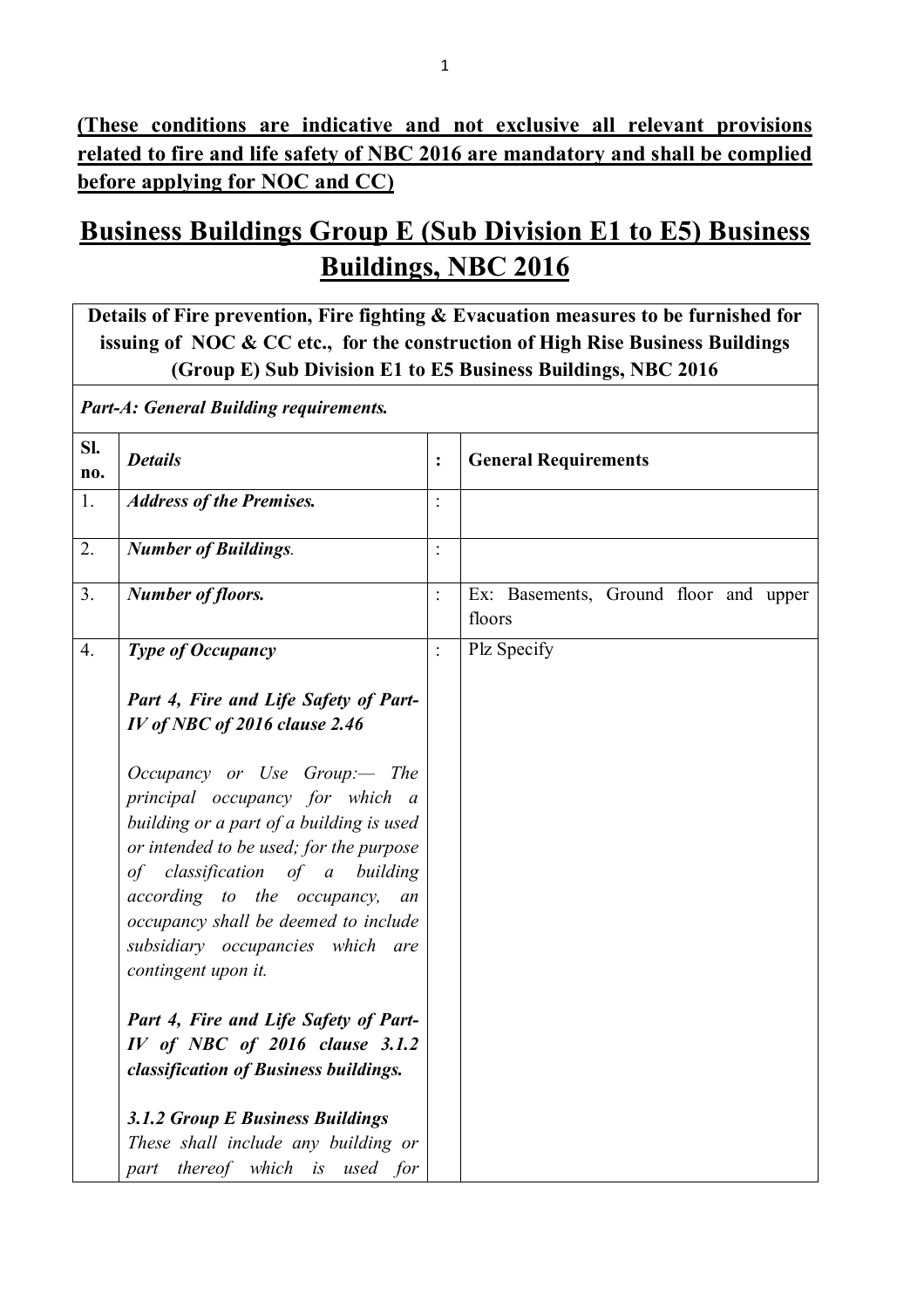|    | transaction of business for keeping of<br>accounts and records and similar<br>purposes, professional establishments,<br>service facilities, etc, city halls, town<br>halls, courthouses and libraries shall<br>be classified in this group so far as the<br>principal function of these<br>i <sub>S</sub><br>transaction of public business and<br>keeping of books and records.<br>Buildings under Group E shall be<br>further sub divided as follows:<br><b>Sub division E-1:</b> Offices, banks,<br>professional establishments,<br>like<br>offices of architects, engineers,<br>doctors, lawyers, post offices and<br>police stations.<br>Sub division<br><b>E-2</b> : Laboratories,<br>clinics,<br>outpatient,<br>research<br>establishments, libraries and test<br>houses.<br>Sub division E-3: Electronic data<br>processing centres,<br>computer |                |                                                |
|----|----------------------------------------------------------------------------------------------------------------------------------------------------------------------------------------------------------------------------------------------------------------------------------------------------------------------------------------------------------------------------------------------------------------------------------------------------------------------------------------------------------------------------------------------------------------------------------------------------------------------------------------------------------------------------------------------------------------------------------------------------------------------------------------------------------------------------------------------------------|----------------|------------------------------------------------|
|    | installations, information technology<br>parks and call centres.<br><b>Sub</b><br>division<br>$E-4$ :<br>Telephone<br>exchanges.<br><b>Sub</b><br>division<br>$E-5$ :<br><b>Broadcasting</b><br>stations, T.V. stations and air traffic<br>control towers.                                                                                                                                                                                                                                                                                                                                                                                                                                                                                                                                                                                               |                |                                                |
| 5. | Floor wise details of the occupancy :-                                                                                                                                                                                                                                                                                                                                                                                                                                                                                                                                                                                                                                                                                                                                                                                                                   |                |                                                |
|    | <b>Basement</b>                                                                                                                                                                                                                                                                                                                                                                                                                                                                                                                                                                                                                                                                                                                                                                                                                                          | $\ddot{\cdot}$ | Parking & services. (details to be provided)   |
|    | Ground floor                                                                                                                                                                                                                                                                                                                                                                                                                                                                                                                                                                                                                                                                                                                                                                                                                                             | $\ddot{\cdot}$ | Details of occupancy. (details to be provided) |

| Upper floors                                             | ٠ | Details of occupancy. (details to be provided) |
|----------------------------------------------------------|---|------------------------------------------------|
| Terrace floors                                           |   | Over head tanks, lift Machine room. (details   |
|                                                          |   | to be provide)                                 |
| Height of the building.                                  | ٠ | In Mtrs.                                       |
|                                                          |   |                                                |
| <b>General</b><br><b>Building</b><br>and<br><b>Rules</b> |   |                                                |
| Requirements clause 2.10 of NBC                          |   |                                                |
|                                                          |   | As per Part 3 Development Control              |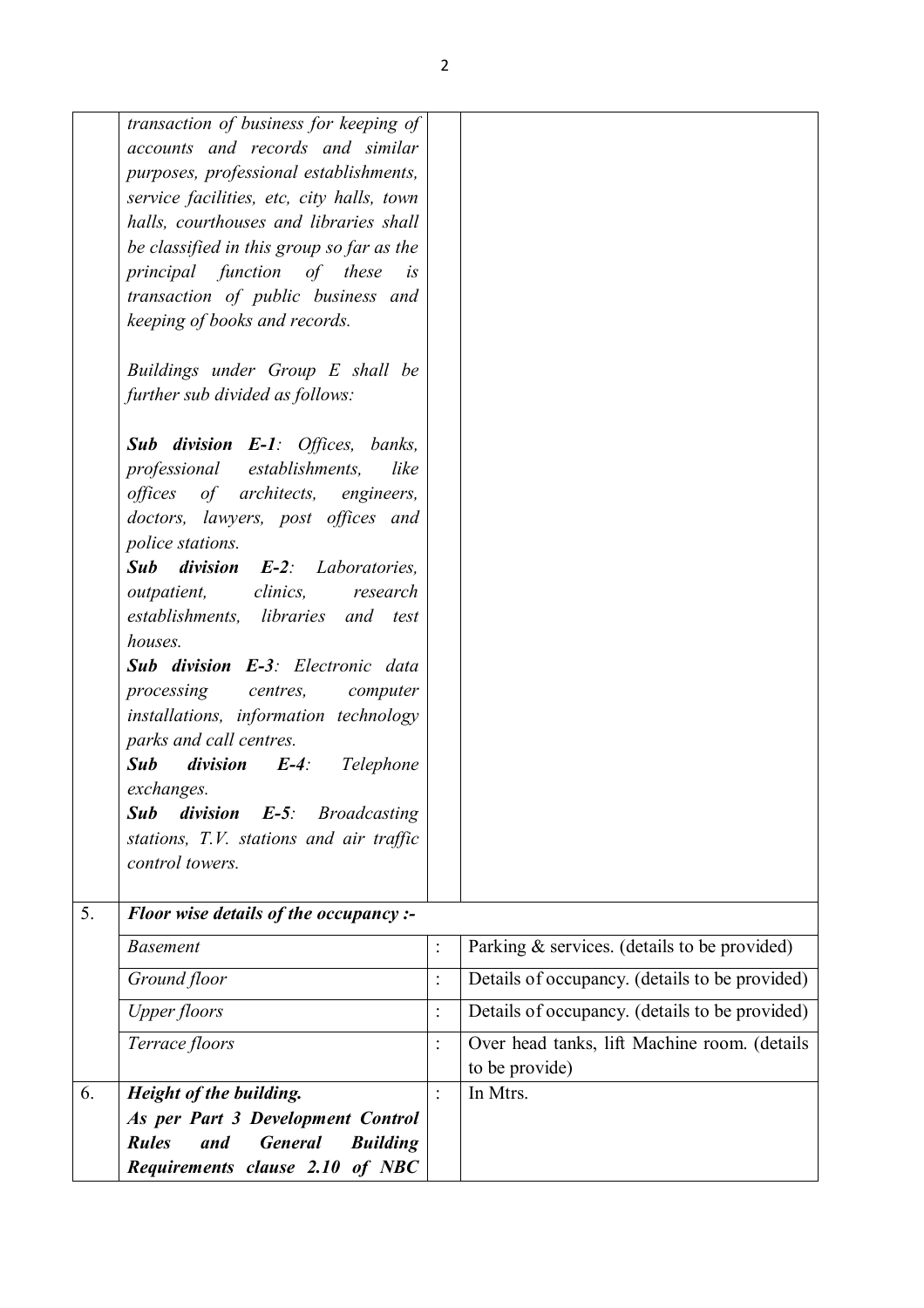|                   | 2016                                                     |                |              |
|-------------------|----------------------------------------------------------|----------------|--------------|
|                   | <b>Building, Height of - 2.10 Building,</b>              |                |              |
|                   | Height of $-$ The vertical distance                      |                |              |
|                   | measured in the case of flat roofs,                      |                |              |
|                   | from the average level of the ground                     |                |              |
|                   | around and contiguous to the building                    |                |              |
|                   | or as decided by the Authority to the                    |                |              |
|                   | terrace of last liveable floor of the                    |                |              |
|                   | building adjacent to the external                        |                |              |
|                   | walls; and in the case of pitched roofs,                 |                |              |
|                   | up to the point where the external                       |                |              |
|                   |                                                          |                |              |
|                   | surface of the outer wall intersects the                 |                |              |
|                   | finished surface of the sloping roof;                    |                |              |
|                   | and in the case of gables facing the                     |                |              |
|                   | road, the mid-point between the eaves                    |                |              |
|                   | level and the ridge. Architectural                       |                |              |
|                   | features serving no other function                       |                |              |
|                   | except that of decoration shall be                       |                |              |
|                   | excluded for the purpose of measuring                    |                |              |
|                   | heights.                                                 |                |              |
| 7.                | Site Area.                                               | $\ddot{\cdot}$ | In Sq.Mtrs.  |
|                   | As per Part 3 Development Control                        |                |              |
|                   | <b>Rules</b><br><b>General</b><br>and<br><b>Building</b> |                |              |
|                   | <b>Requirements clause 2.75 of NBC</b>                   |                |              |
|                   | <b>Site (Plot)</b> — A parcel (piece) of land            |                |              |
|                   | enclosed by definite boundaries.                         |                |              |
| 8.                | <b>Built up area of each floor.</b>                      | $\ddot{\cdot}$ | In Sq. Mtrs. |
|                   | (Block wise)                                             |                |              |
| 9.                | <b>Total Built-up area.</b>                              | $\ddot{\cdot}$ | In Sq.Mtrs.  |
|                   |                                                          |                |              |
| $\overline{10}$ . | <b>Surrounding Properties.</b>                           |                |              |
|                   | Front (North                                             |                |              |
|                   |                                                          |                |              |
|                   | South )<br>Rear (                                        |                |              |
|                   |                                                          |                |              |
|                   | Side (East                                               |                |              |
|                   |                                                          |                |              |
|                   |                                                          |                |              |
|                   | Side (West                                               |                |              |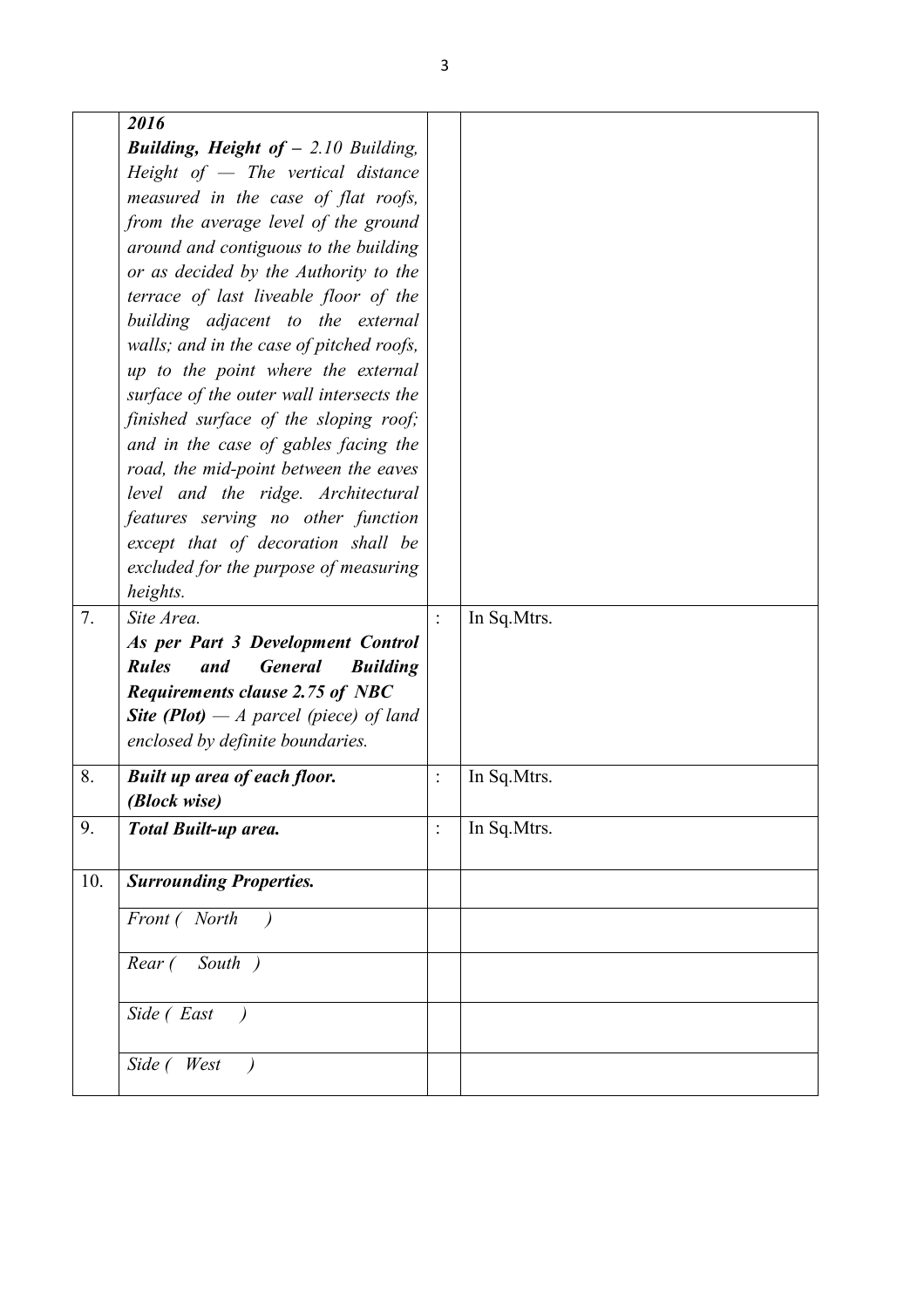**B. Structural details indicating the fire prevention, fire fighting and evacuation measures to be indicated in the drawings**

| Sl. | <b>Details</b>                                                          | $\ddot{\cdot}$ | <b>General Requirements</b>      |
|-----|-------------------------------------------------------------------------|----------------|----------------------------------|
| 1.  | Width of the road to which the<br>building abuts and whether it is hard |                | Name of the Road                 |
|     | surfaced to carry the weight of 45000                                   |                | <b>Width of the Road</b><br>mtrs |
|     | kgs.                                                                    |                |                                  |
|     | As per Part 3 Development Control                                       |                | Type of Road (Asphalted or       |
|     | <b>General</b><br><b>Rules</b><br>and<br><b>Building</b>                |                | Kaccha road)                     |
|     | Requirements clause 2.83 of NBC                                         |                |                                  |
|     | 2016                                                                    |                | Is road a Dead end               |
|     | <b>Street :</b> Any means of access, namely,                            |                |                                  |
|     | highway, street, lane, pathway, alley,                                  |                |                                  |
|     | stairway, passageway, carriageway,                                      |                |                                  |
|     | footway, square, place or bridge,                                       |                |                                  |
|     | whether a thoroughfare or not, over                                     |                |                                  |
|     | which the public have a right of                                        |                |                                  |
|     | passage or access or have passed and                                    |                |                                  |
|     | had access uninterruptedly for a                                        |                |                                  |
|     | specified period, whether existing or                                   |                |                                  |
|     | proposed in any scheme, and includes                                    |                |                                  |
|     | all bunds, channels, ditches, storm-                                    |                |                                  |
|     | water drains, culverts, footpaths,                                      |                |                                  |
|     | sidewalks, traffic islands, roadside                                    |                |                                  |
|     | trees and hedges, retaining walls,                                      |                |                                  |
|     | fences, barriers and railings within the                                |                |                                  |
|     | street lines.                                                           |                |                                  |
| 2.  | Number of entrances and width of $\vert$ :                              |                | Main entrance width<br>mtrs      |
|     | each entrance to the premises &                                         |                |                                  |
|     | height clearance over the entrance.                                     |                |                                  |
|     |                                                                         |                |                                  |
|     | As per Part 3 Development Control                                       |                |                                  |
|     | <b>Rules</b><br><b>General</b><br><b>Building</b><br>and                |                | Is Entrance gate provisioned     |
|     | Requirements clause 4.6 (d) of NBC                                      |                |                                  |
|     | 2016                                                                    |                |                                  |
|     |                                                                         |                |                                  |
|     | 1) The main entrance to the plot shall                                  |                |                                  |
|     | be of adequate width to allow easy                                      |                | Is any Parabola planned _____    |
|     | access to the fire engine and in no                                     |                |                                  |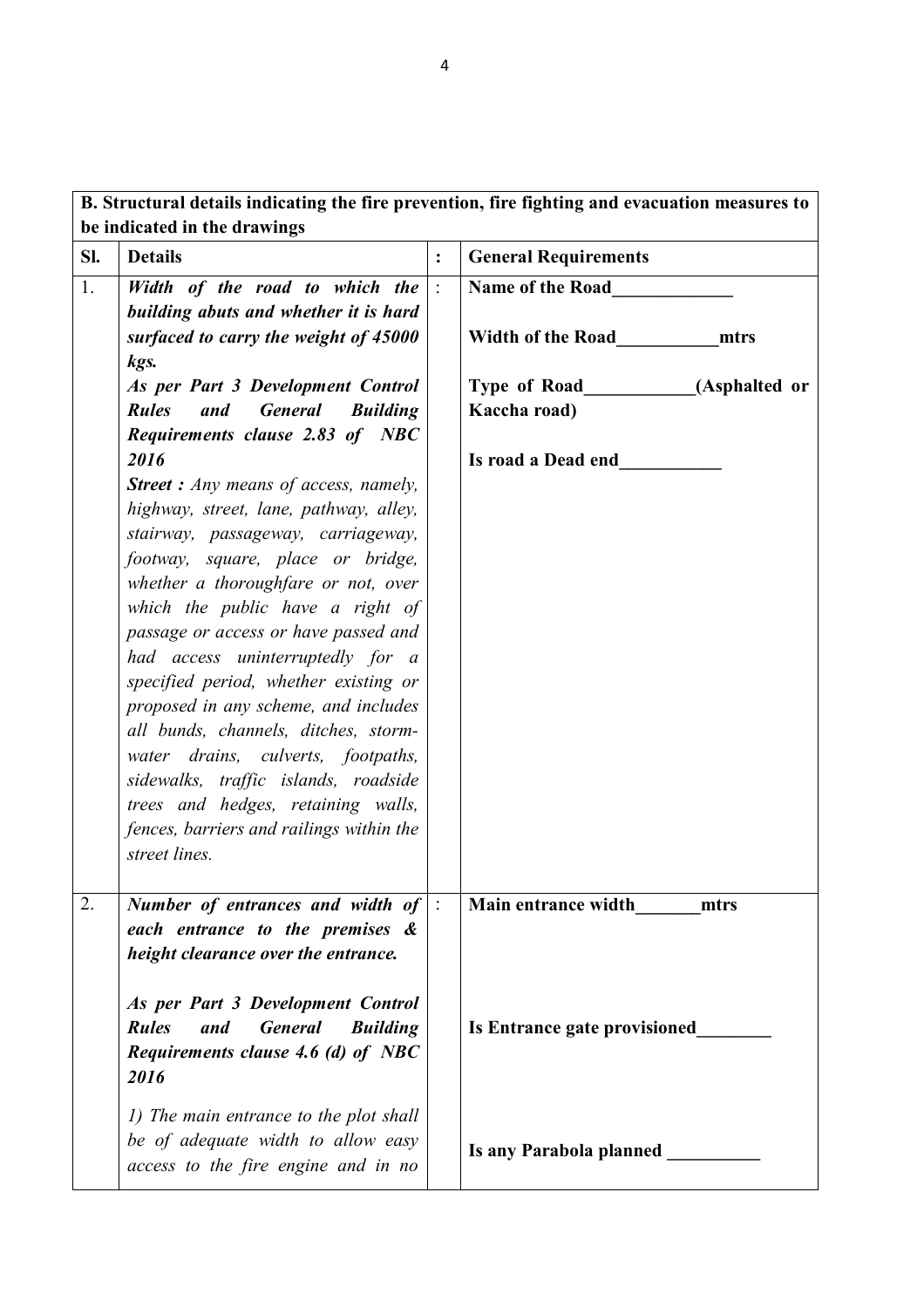| case shall it measure less than 6 m.                                                                                                                                                                                                                                                                                                                                                                                                                                                                                                                                                                                                                                                                                                                 |                                       |                                   |                                                                                                                                                                                                                                         |
|------------------------------------------------------------------------------------------------------------------------------------------------------------------------------------------------------------------------------------------------------------------------------------------------------------------------------------------------------------------------------------------------------------------------------------------------------------------------------------------------------------------------------------------------------------------------------------------------------------------------------------------------------------------------------------------------------------------------------------------------------|---------------------------------------|-----------------------------------|-----------------------------------------------------------------------------------------------------------------------------------------------------------------------------------------------------------------------------------------|
| 2) The entrance gate shall fold back<br>against the compound wall of the<br>premises, thus leaving the exterior<br>access way within the plot free for<br>movement of fire tender.<br>3) If the main entrance at the<br>boundary wall is built over, the<br>minimum clearance shall be 4.5 m.<br>As per Part 3 Development Control<br><b>General</b><br><b>Rules</b><br>and<br><b>Building</b><br>Requirements clause 4.6 of NBC<br>2016<br>a) The width of the main street on<br>which the building abuts shall not be<br>less than 12 m and one end of this<br>street shall join another street not less<br>than 12 m in width.<br>b) The road shall not terminate in a<br>dead end; except in the case of<br>residential building, up to a height |                                       |                                   |                                                                                                                                                                                                                                         |
| of 30 m.                                                                                                                                                                                                                                                                                                                                                                                                                                                                                                                                                                                                                                                                                                                                             |                                       |                                   |                                                                                                                                                                                                                                         |
|                                                                                                                                                                                                                                                                                                                                                                                                                                                                                                                                                                                                                                                                                                                                                      |                                       |                                   | mtrs                                                                                                                                                                                                                                    |
| As per Part 3 Development Control<br><b>Rules</b><br>and<br><b>General</b><br><b>Building</b><br><b>Requirements of NBC 2016</b><br><b>Clause 2.57 Open Space:</b> $-An$ area,<br>forming an integral part of the plot,<br>left open to the sky. NOTE $-$ The<br>open space shall be the minimum<br>distance measured between the front,<br>rear and side of the building and the<br>respective plot boundaries.<br>2.58 Open Space, Front $-$ An open<br>space across the front of a plot<br>between the building line and front<br>boundary of the plot.<br>2.59 Open Space, Rear $-$ An open<br>space across the rear of a plot<br>between the rear of the building and<br>the rear boundary of the plot.                                         | а.                                    | $6.00$ mtrs. upto $30.0$ m height | mtrs.                                                                                                                                                                                                                                   |
|                                                                                                                                                                                                                                                                                                                                                                                                                                                                                                                                                                                                                                                                                                                                                      | <b>Width of open space (Setbacks)</b> |                                   | Height of the building<br>Setback space left mtrs<br>Driveway space left<br>$b. 8.00$ mtrs. above 30.0 m height.<br><b>Note: Any specific claims on relaxation of</b><br>setback to be notified with necessary<br>supporting documents. |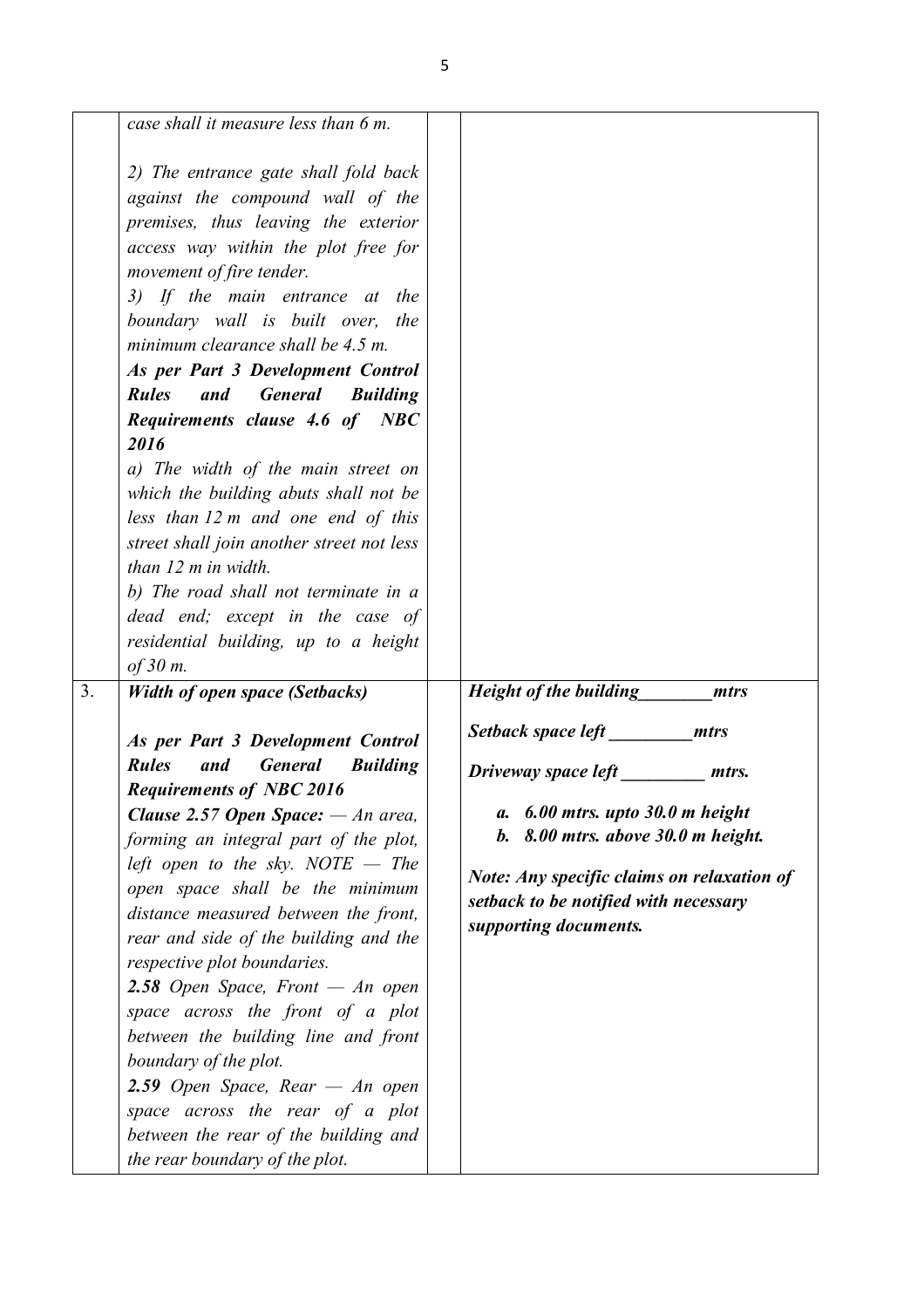|                  |                 | As per Part 3 Development Control    |
|------------------|-----------------|--------------------------------------|
| <b>Rules</b>     | and             | <b>General</b><br><b>Building</b>    |
|                  |                 | Requirements clause of NBC 2016      |
|                  |                 | Table 4 Side and Rear Open spaces to |
|                  |                 | be left around the Building (Clause  |
| 8.2.3.1)         |                 |                                      |
| <i>Sl</i>        | Height of       | Side and rear                        |
| $N_{0}$ .        | the             | open spaces to                       |
|                  | <b>Building</b> | be left around                       |
|                  |                 | the building                         |
| 1.               | 10              | $\mathfrak{Z}$                       |
| 2.               | 15              | 5                                    |
| $\mathfrak{Z}$ . | 18              | 6                                    |
| 4.               | 21              | $\overline{7}$                       |
| 5.               | 24              | 8                                    |
| 6.               | 27              | 9                                    |
| 7.               | 30              | 10                                   |
| 8.               | 35              | 11                                   |
| 9.               | 40              | 12                                   |
| 10.              | 45              | 13                                   |
| 11.              | 50              | 14                                   |
| 12.              | 55              | 16                                   |
| 13.              | 70              | 17                                   |
| 14.              | 120             | 18                                   |
| 15.              | Above           | 20                                   |
|                  | 120             |                                      |

*there shall be a minimum front open space of 6 m.* 

*2. Where rooms do not derive light and ventilation from the exterior open space, the width of such exterior open space as given in col 3 may be reduced by 1 m subject to a minimum of 3 m and a maximum of 8 m. No further projections shall be permitted.*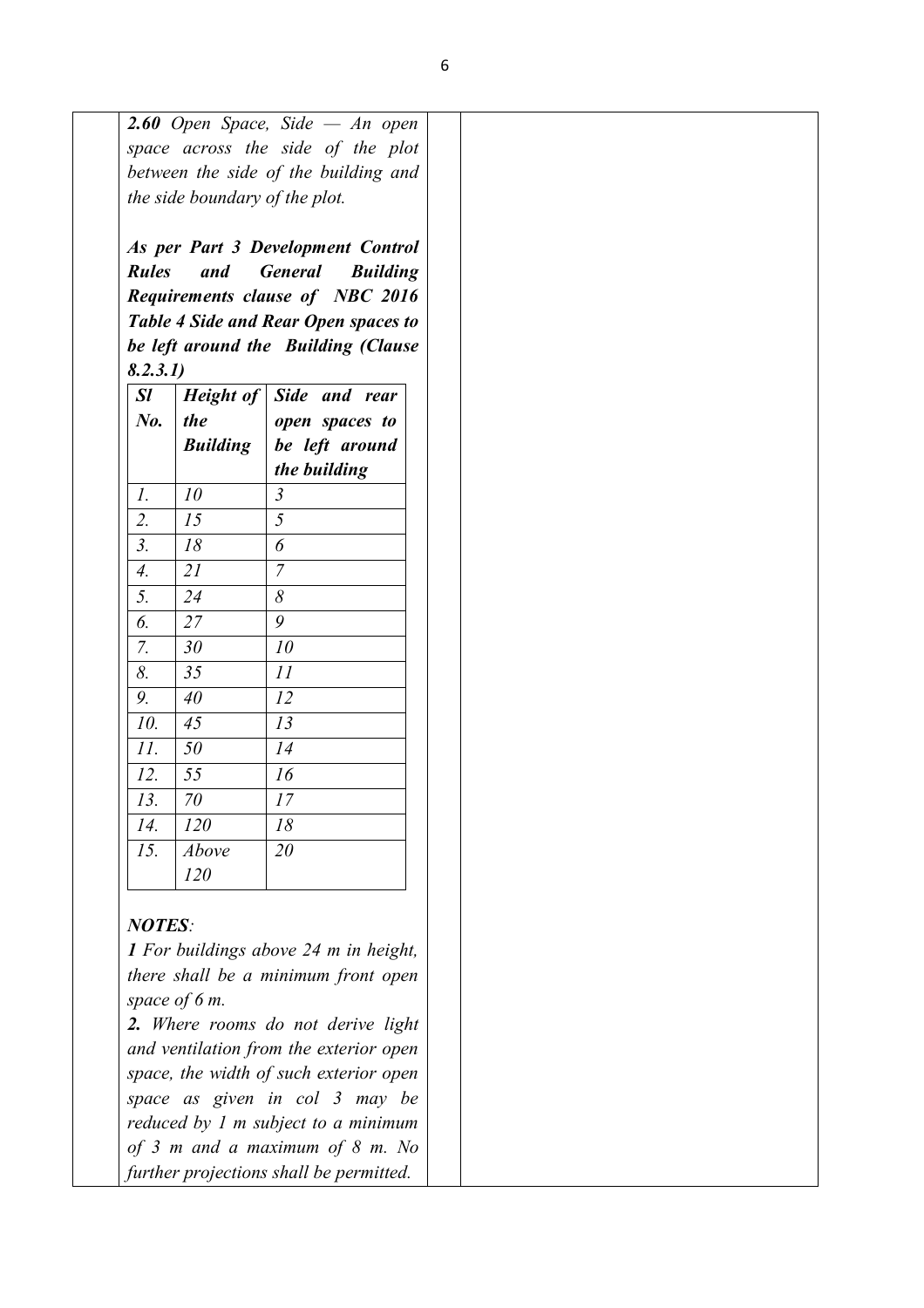|    | 3. If the length or depth of the building                |                                  |
|----|----------------------------------------------------------|----------------------------------|
|    | exceeds $40$ m, add to col $(3)$ ten                     |                                  |
|    | percent of length or depth of building                   |                                  |
|    | 4.0 m subject to maximum<br>minus                        |                                  |
|    | requirement of $20$ m.                                   |                                  |
|    | As per Part 3 Development Control                        |                                  |
|    | <b>General</b><br><b>Rules</b><br>and<br><b>Building</b> |                                  |
|    | <b>Requirements clause of NBC 2016</b>                   |                                  |
|    |                                                          |                                  |
|    | Clause 4.6 $(C)$ :                                       |                                  |
|    | 1) The approach to the building and                      |                                  |
|    | open spaces on all its sides shall be                    |                                  |
|    | not less than 6 m in width, and a                        |                                  |
|    | turning radius of minimum 9 m shall                      |                                  |
|    | be provided for fire tender movement                     |                                  |
|    | of fire tenders weighing up to 45 t.                     |                                  |
|    | 2) The same shall be hard surface                        |                                  |
|    | capable of taking the mass of fire                       |                                  |
|    | tender, weighing up to $45$ t minimum.                   |                                  |
|    | For heavier fire tenders, the minimum                    |                                  |
|    | width, turning radius and the hard                       |                                  |
|    | surface capable of taking the fire                       |                                  |
|    | tender loads shall be as per the                         |                                  |
|    | requirement laid down by the Fire                        |                                  |
|    | Department. The layout for the open                      |                                  |
|    | space for fire tender movement shall                     |                                  |
|    | be done in consultation with the Chief                   |                                  |
|    | Fire Officer of the city, which shall be                 |                                  |
|    | kept free of obstructions and shall be                   |                                  |
|    | motorable. The compulsory open                           |                                  |
|    | spaces around the building shall not                     |                                  |
|    | be used for parking.                                     |                                  |
|    | 3) If the main entrance at the                           |                                  |
|    | boundary wall is built over, the                         |                                  |
|    | minimum clearance shall be 4.5 m.                        |                                  |
| 4. | <b>Width of means of access</b>                          | <b>Street/Road width</b><br>mtrs |
|    | As per Part 3 Development Control                        | Please mention if applicable.    |
|    | <b>Rules</b><br>and<br><b>General</b><br><b>Building</b> |                                  |
|    | <b>Requirements of NBC 2016</b>                          |                                  |
|    | Clause 4.3.1 Width of Means of                           |                                  |
|    | <b>Access</b>                                            |                                  |
|    | For all assembly buildings like,                         |                                  |
|    | theatres, cinema houses assembly                         |                                  |
|    | halls, stadia; educational buildings;                    |                                  |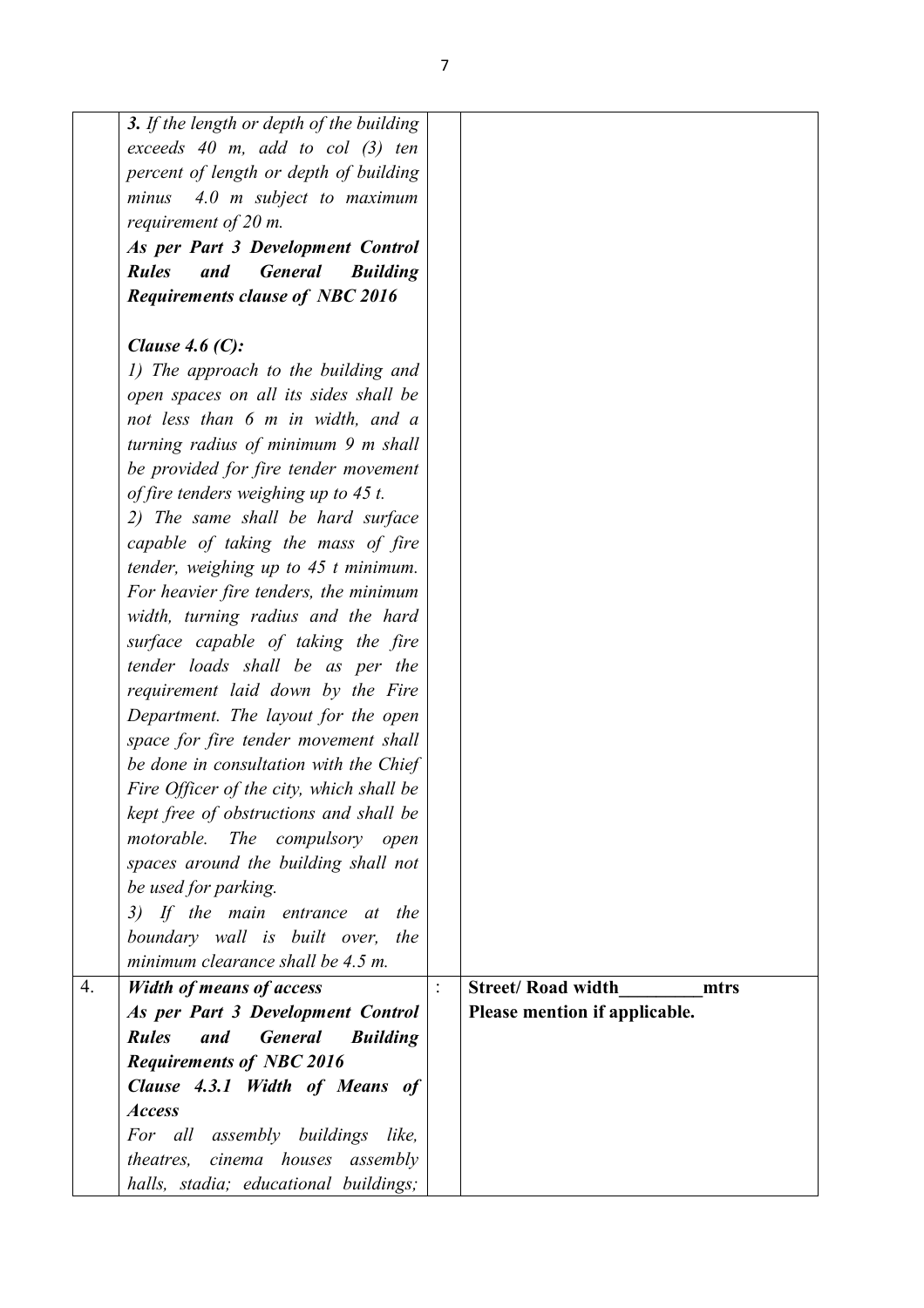|    | <i>markets,</i><br>following:<br>Sl no.<br>$\left( l\right)$<br>$\dot{l}$ .<br>ii.<br>iii. | hospitals; industrial<br>buildings and other buildings which<br>attract large crowd, the means of<br>access shall not be less than the<br>Width<br>of<br>of<br>means<br>access<br>(2)<br>12.0<br>15.0<br>18.00                                                                                                                                                                                               | Length<br>means<br>access<br>$(3)$<br>200<br>400<br>600 | of<br>of |                                                                                                                                                                                         |
|----|--------------------------------------------------------------------------------------------|--------------------------------------------------------------------------------------------------------------------------------------------------------------------------------------------------------------------------------------------------------------------------------------------------------------------------------------------------------------------------------------------------------------|---------------------------------------------------------|----------|-----------------------------------------------------------------------------------------------------------------------------------------------------------------------------------------|
|    | iv.<br>subdivision.                                                                        | 24.00<br>Further, in no case shall the means of<br>access be lesser in width than the<br>internal access ways in layouts and                                                                                                                                                                                                                                                                                 | Above 600                                               |          |                                                                                                                                                                                         |
| 5. | and ramps.<br><b>Rules</b>                                                                 | Arrangement for parking the cars<br>As per Part 3 Development Control<br><b>General</b><br>and<br><b>Requirements of NBC 2016</b><br>Clause 2.63: Parking Space $- An$<br>area enclosed or unenclosed, covered<br>or open, sufficient in size to park<br>vehicles, together with a drive-way<br>connecting the parking space with a<br>street or alley and permitting ingress<br>and egress of the vehicles. | <b>Building</b>                                         |          | <b>No. of car parkings</b><br><b>No. of ramps</b><br><b>Width of Ramp</b><br>mtr<br>Type of Ramp; Single or double (one way/<br>two way)<br><b>Location of Ramp</b><br><b>Gradation</b> |
|    | of <b>BDA</b><br><b>Ramps</b><br>i.                                                        | Note: As per Clause 3.10) of ZR 2007<br>Provision for ramp shall have a<br>minimum width of $3.5$ m and a<br>slope of not less than $1$ in $12$ or $1$<br>in $10$ and $1$ in $8$ in special cases.<br>The ramp and the driveway in the<br>basement shall be provided after<br>leaving a clear gap of minimum                                                                                                 |                                                         |          |                                                                                                                                                                                         |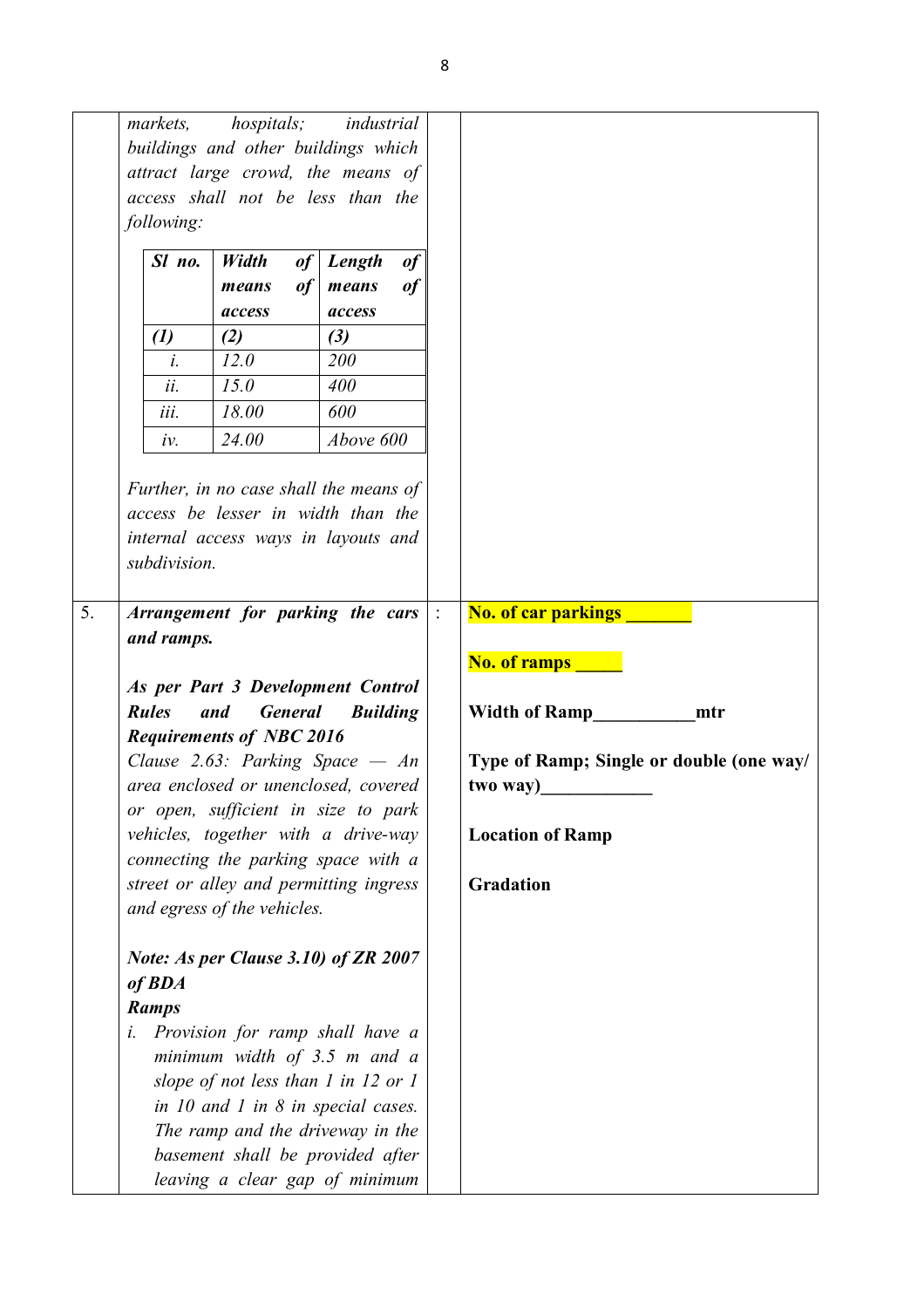|    | $2.0$ m from the common property         |                                                       |
|----|------------------------------------------|-------------------------------------------------------|
|    | line/ set back line. The slope of the    |                                                       |
|    | ramp shall commence from 1.5 m           |                                                       |
|    | of the edge of property line.            |                                                       |
| 6. | <b>Staircases.</b>                       | <b>No of staircases Blocks / Wing wise</b>            |
|    | As per NBC 2016, Part 4, Fire and        |                                                       |
|    | Safety clause<br>4.4.2.4.3<br>Life       |                                                       |
|    | Staircases,                              |                                                       |
|    | As mentioned in Part 4, Fire and Life    |                                                       |
|    | Safety clause 1.2 All buildings, shall   |                                                       |
|    | have a minimum of two staircases.        | Area of Basement sqmt                                 |
|    | The provisions of this Part are          |                                                       |
|    | applicable to,                           | <b>No. of Basement</b>                                |
|    | a) all high rise buildings; where any    |                                                       |
|    | of these buildings have floor area       |                                                       |
|    | more than 500 $m^2$ on any one or more   |                                                       |
|    | floors;                                  |                                                       |
|    | 6) Buildings with two basements or       |                                                       |
|    | more, or with one basement of area       |                                                       |
|    | more than 500 $m^2$ unless otherwise     | No. of Risers nos                                     |
|    | specifically in<br>mentioned<br>the      | Fire Rating ________ min                              |
|    | provisions.                              |                                                       |
|    | The minimum width of tread without       | <b>Stairs around Lift: YES/NO</b>                     |
|    | nosing shall be 250 mm for staircase     |                                                       |
|    | of Business buildings. The treads shall  |                                                       |
|    | be constructed and maintained in a       | Stairs are clear from any other service routings      |
|    | manner to prevent slipping. The          | : YES / NO                                            |
|    | maximum height of riser shall be 150     |                                                       |
|    | mm. The number of risers shall be        |                                                       |
|    | limited to 12 per flight. The staircases |                                                       |
|    | may be internal staircases or external   | <i>No other services is taken inside the stairs :</i> |
|    | staircases.                              | <b>YES/NO</b>                                         |
|    | 4.4.2.4.3.2 Internal staircases          |                                                       |
|    | The internal staircases may<br>be        |                                                       |
|    | constructed with an external wall, or    |                                                       |
|    | otherwise, and shall comply with the     | Staircase width: mtrs                                 |
|    | following:                               |                                                       |
|    | a) Internal stairs shall be constructed  |                                                       |
|    | non- combustible materials<br>of         |                                                       |
|    | throughout, and shall have fire          |                                                       |
|    | resistant rating of minimum 120 min.     |                                                       |
|    | b) A staircase shall not be arranged     | Staircase head room: ______ mtrs                      |
|    | round a lift shaft.                      |                                                       |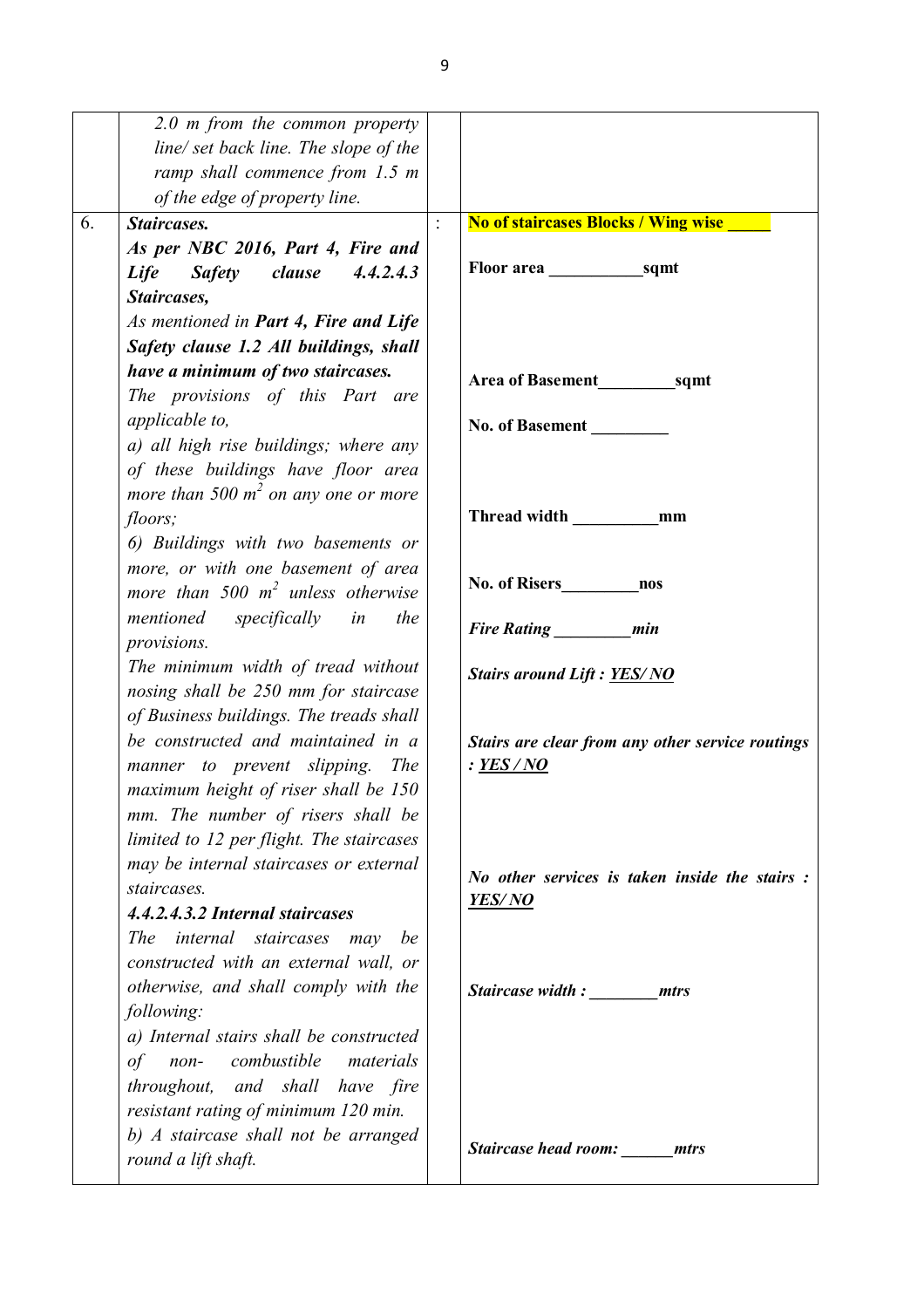| c) Exits shall not be used as a portion          |                     |
|--------------------------------------------------|---------------------|
| of a supply, return or exhaust air               |                     |
| system serving adjoining areas. Any              | Fire c              |
| opening(s) shall not be permitted in             |                     |
| walls or in doors, separating exits              |                     |
| from adjoining areas.                            |                     |
| d) No flue chimney, electromechanical            | <b>Fire</b>         |
| equipment, air conditioning units, gas           |                     |
| piping or electrical panels shall be             |                     |
| allowed in the stairway.                         | Stairo              |
| e) Notwithstanding the detailed                  | $\overline{\bf NO}$ |
| provision for exits in accordance with           |                     |
| 4.2 and 4.3, the following minimum               |                     |
| width shall be provided for staircases           |                     |
| for respective occupancies:                      |                     |
| 1) Business (E1 to E4) : 1.50 m.                 |                     |
| f) A handrail shall be provided on one           |                     |
| side of the staircase of width less than         |                     |
| 1 500 mm, and on both sides of the               |                     |
| staircase of width 1 500mm and more.             |                     |
| The projection of handrail(s) in the             |                     |
| staircase width shall not be more than           |                     |
| $115$ mm.                                        |                     |
| h) The design of staircase shall also            |                     |
| <i>take into account the following:</i>          |                     |
| 1) The minimum headroom in<br>a                  |                     |
| passage under the landing of<br>$\boldsymbol{a}$ |                     |
| staircase and under the staircase shall          |                     |
| be 2.2 m                                         |                     |
| 2) Access to exit staircase shall be             |                     |
| through a fire door of a minimum 120             |                     |
| min fire resistance rating.                      |                     |
| 3) No living space, store or other fire          |                     |
| risk shall open directly into staircases.        |                     |
| 4) The exit (including staircases) shall         |                     |
| be continuous from refuge floors or              |                     |
| terrace level, as applicable, to the             |                     |
| level of exit discharge.                         |                     |
| 5) No electrical shafts/air conditioning         |                     |
| ducts or gas pipes, etc, shall pass              |                     |
| through or open in the staircases.               |                     |
| 6) Lifts shall not open in staircase.            |                     |
| 7) No combustible material shall be              |                     |
|                                                  |                     |

*Fire door rating : \_\_\_\_\_\_\_\_\_\_min*

*Fire Signage board : YES/ NO*

**Staircase terminated at Ground level: YES/**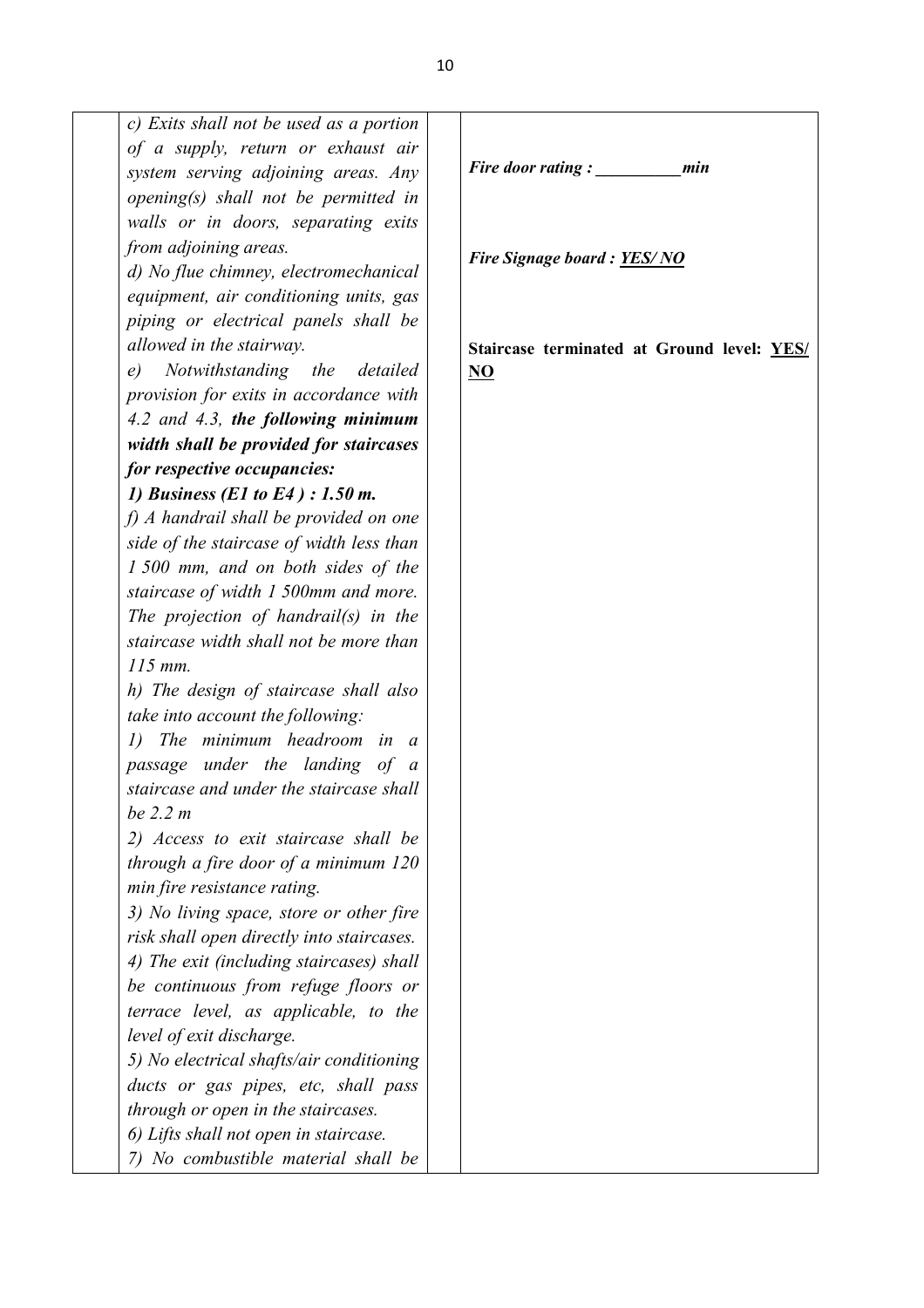|    | used for decoration/wall panelling in<br>the staircase.<br>8) Beams/columns and other building<br>features shall not reduce the head<br>room/ width of the staircase.<br>The floor indication<br>9)<br>board,<br>indicating the location/designated<br>number of staircase, respective floor<br>number and direction to exit discharge<br>shall be placed inside the staircase, on<br>the wall nearest to the fire door. It<br>shall be of size not less than 300 mm $\times$<br>200 mm (see Fig. 9).<br>Individual floors shall<br>10)<br>be<br>prominently indicated on the wall<br>outside the staircase and facing it.<br>11) All staircases shall terminate at<br>the level of exit discharge. The access<br>to the basement shall be by a separate<br>staircase. |                                           |
|----|------------------------------------------------------------------------------------------------------------------------------------------------------------------------------------------------------------------------------------------------------------------------------------------------------------------------------------------------------------------------------------------------------------------------------------------------------------------------------------------------------------------------------------------------------------------------------------------------------------------------------------------------------------------------------------------------------------------------------------------------------------------------|-------------------------------------------|
|    | 12) Scissors type staircases shall not                                                                                                                                                                                                                                                                                                                                                                                                                                                                                                                                                                                                                                                                                                                                 |                                           |
|    | be treated as part of exit.                                                                                                                                                                                                                                                                                                                                                                                                                                                                                                                                                                                                                                                                                                                                            |                                           |
|    |                                                                                                                                                                                                                                                                                                                                                                                                                                                                                                                                                                                                                                                                                                                                                                        |                                           |
| 7. | <b>EXTERNAL STAIRCASE</b>                                                                                                                                                                                                                                                                                                                                                                                                                                                                                                                                                                                                                                                                                                                                              | <b>Type of External staircase:</b>        |
|    | 4.4.2.4.3.4 External staircases                                                                                                                                                                                                                                                                                                                                                                                                                                                                                                                                                                                                                                                                                                                                        |                                           |
|    | The external staircases<br>the<br>are                                                                                                                                                                                                                                                                                                                                                                                                                                                                                                                                                                                                                                                                                                                                  | <b>Location of External stairs:</b>       |
|    | staircases provided on the external                                                                                                                                                                                                                                                                                                                                                                                                                                                                                                                                                                                                                                                                                                                                    |                                           |
|    | wall / facade, and shall comply with                                                                                                                                                                                                                                                                                                                                                                                                                                                                                                                                                                                                                                                                                                                                   | <b>YES/NO</b>                             |
|    | the following:                                                                                                                                                                                                                                                                                                                                                                                                                                                                                                                                                                                                                                                                                                                                                         |                                           |
|    | a) External stairs shall always be kept                                                                                                                                                                                                                                                                                                                                                                                                                                                                                                                                                                                                                                                                                                                                |                                           |
|    | in sound and usable condition.                                                                                                                                                                                                                                                                                                                                                                                                                                                                                                                                                                                                                                                                                                                                         | Fire rating of door min                   |
|    | b) All external stairs shall be directly<br>connected to the ground.                                                                                                                                                                                                                                                                                                                                                                                                                                                                                                                                                                                                                                                                                                   |                                           |
|    |                                                                                                                                                                                                                                                                                                                                                                                                                                                                                                                                                                                                                                                                                                                                                                        |                                           |
|    | c) Entrance to the external stairs shall                                                                                                                                                                                                                                                                                                                                                                                                                                                                                                                                                                                                                                                                                                                               |                                           |
|    | be separate and remote from the                                                                                                                                                                                                                                                                                                                                                                                                                                                                                                                                                                                                                                                                                                                                        | Width of stairs: mtrs                     |
|    | internal staircase.                                                                                                                                                                                                                                                                                                                                                                                                                                                                                                                                                                                                                                                                                                                                                    |                                           |
|    | d) Where an external staircase is                                                                                                                                                                                                                                                                                                                                                                                                                                                                                                                                                                                                                                                                                                                                      | <b>Section &amp; Elevation of stairs:</b> |
|    | provided, it shall be ensured that the                                                                                                                                                                                                                                                                                                                                                                                                                                                                                                                                                                                                                                                                                                                                 |                                           |
|    | use of it at the time of fire is not                                                                                                                                                                                                                                                                                                                                                                                                                                                                                                                                                                                                                                                                                                                                   |                                           |
|    | prejudiced by smoke and flame from                                                                                                                                                                                                                                                                                                                                                                                                                                                                                                                                                                                                                                                                                                                                     |                                           |
|    | openings (for example, windows,                                                                                                                                                                                                                                                                                                                                                                                                                                                                                                                                                                                                                                                                                                                                        |                                           |
|    | doors) in the external face of the<br>building. Care shall be taken to ensure                                                                                                                                                                                                                                                                                                                                                                                                                                                                                                                                                                                                                                                                                          |                                           |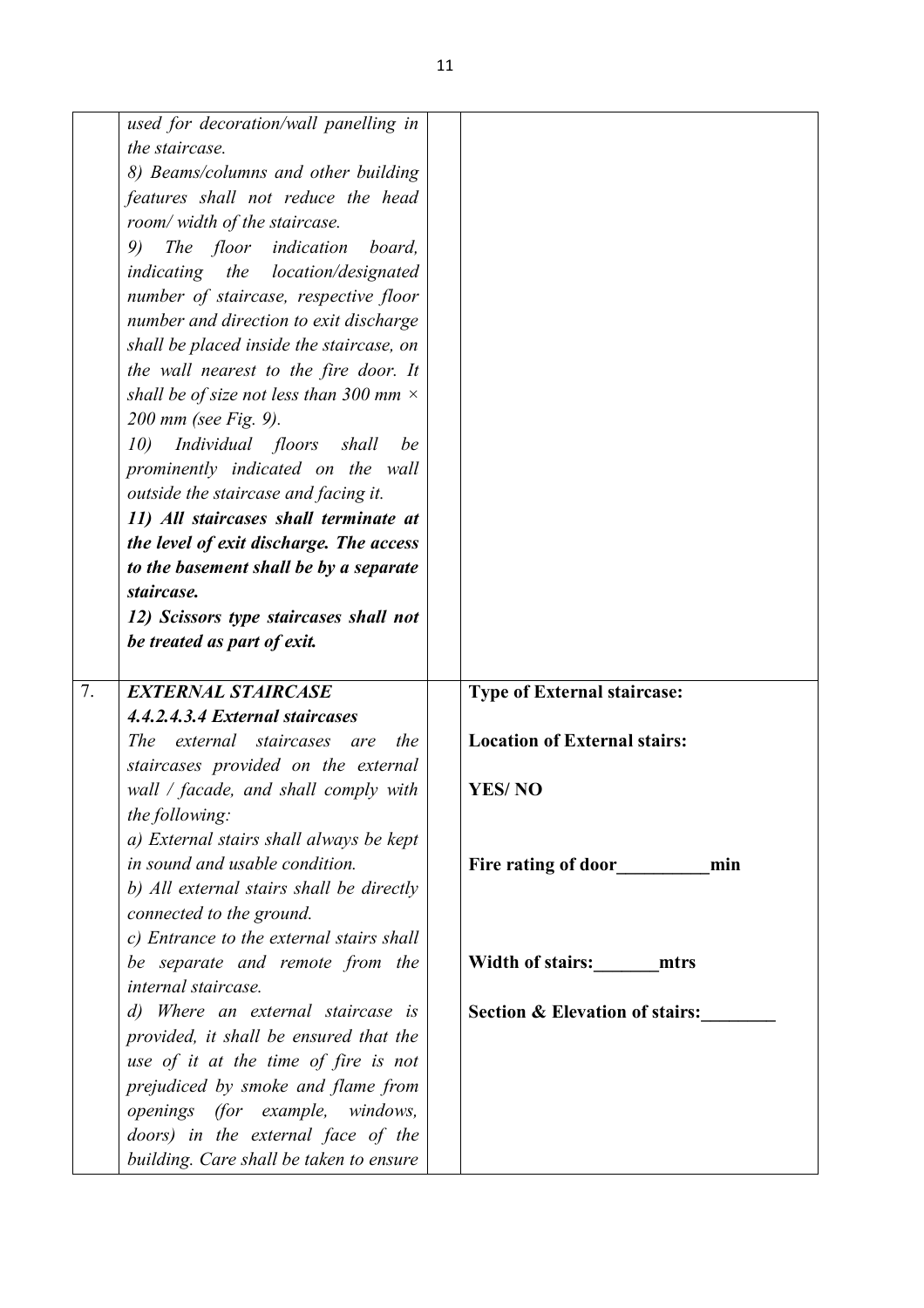| that no external wall or window                    |  |
|----------------------------------------------------|--|
| opening opens on to or close to an                 |  |
| external stair. If such openings exists            |  |
| within 3 m from an external staircase,             |  |
| they shall be protected with fire rated            |  |
| doors/window assemblies with rating                |  |
| of at least 60 min.                                |  |
| The external stairs shall<br>e)<br>be              |  |
| constructed of non- combustible                    |  |
| materials, and any doorway leading to              |  |
| it shall have minimum 120 min fire                 |  |
| resistance.                                        |  |
| f) No external staircase shall be                  |  |
| inclined at an angle greater than $45^{\circ}$     |  |
| from the horizontal.                               |  |
| g) External stairs shall have straight             |  |
| flight not less than 1 500 mm wide. h)             |  |
| Handrails, to be provided on both                  |  |
| sides, shall be of a height not less than          |  |
| 1 000 mm and not exceeding 1 200                   |  |
| mm. There shall be provisions of                   |  |
| balusters with maximum gap of 150                  |  |
|                                                    |  |
| mm.                                                |  |
| <b>Staircase Size:</b>                             |  |
| <b>Width of the staircases.</b><br>$\mathfrak{a}.$ |  |
| As per Clause 4.4.2.4.3.2 of Part 4                |  |
| Fire and Life Safety of NBC 2016                   |  |
| The following minimum width shall be               |  |
| provided for:                                      |  |
| 1) Business (E1 to E5) : 1.50 m                    |  |
| <b>b.</b> Width of treads                          |  |
| As per clause 4.4.2.4.3.1 of Part 4                |  |
| Fire and Life Safety of NBC 2016:                  |  |
| The minimum width of tread without                 |  |
| nosing shall be 300 mm for staircase               |  |
| of Business buildings.                             |  |
| c. Height of riser.                                |  |
| As per clause 4.4.2.4.3.1 of Part 4                |  |
| <b>Fire and Life Safety of NBC 2016</b> :          |  |
|                                                    |  |
| The maximum height of riser shall be               |  |
| 150 mm for staircase of Business                   |  |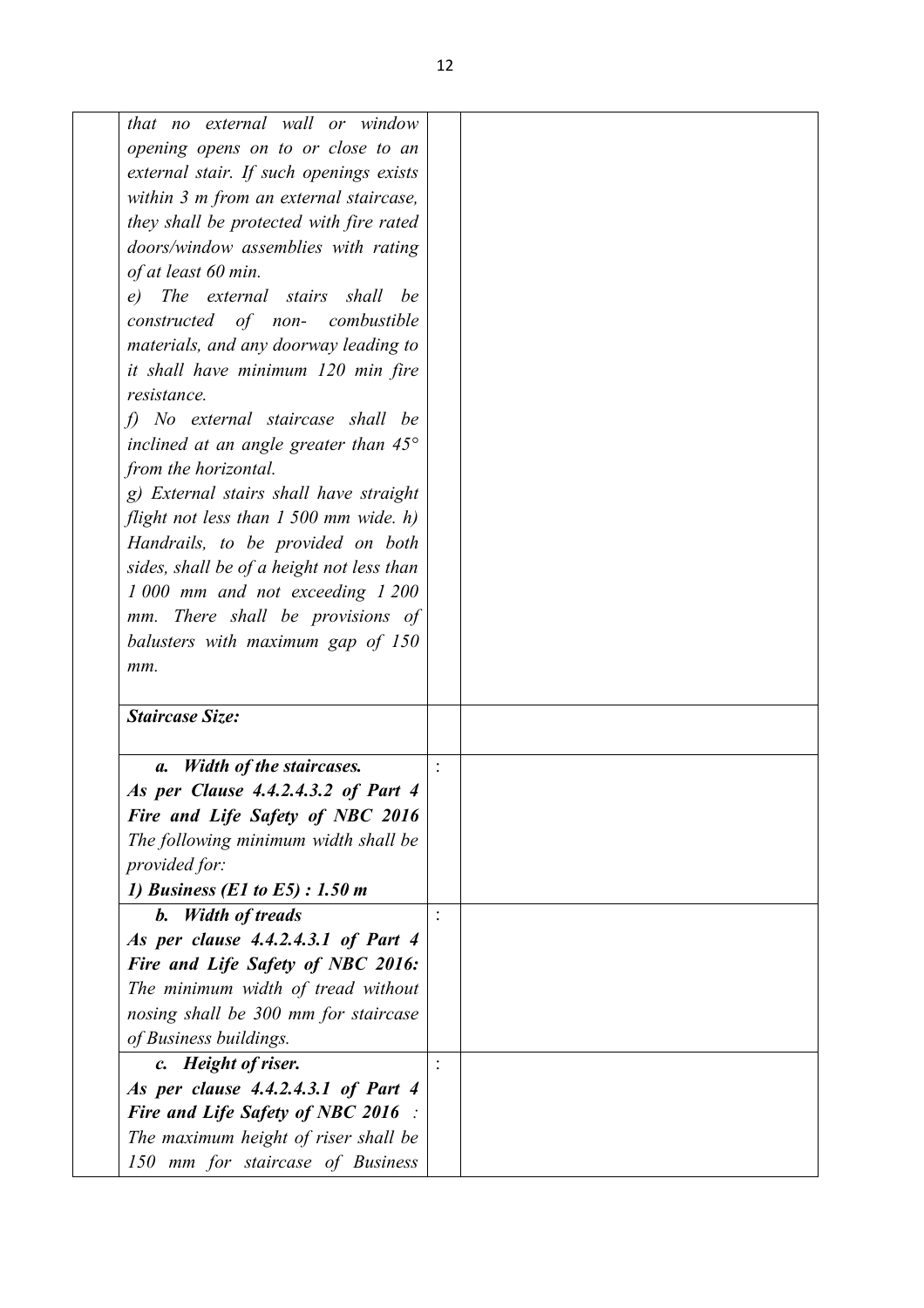| buildings.<br>d. Number of risers in a flight<br>As per clause 4.4.2.4.3.1 of Part 4<br>Fire and Life Safety of NBC 2016:<br>The number of risers shall be limited<br>to 12 per flight.<br>e. Height of hand rails<br>As per clause 4.4.2.4.3.2 (f) of Part 4<br>Fire and Life Safety of NBC 2016:<br>Handrails shall be provided at a<br>height of 1 000 mm to be measured<br>from the base of the middle of the<br>treads to the top of the handrails.<br>Balusters/railing shall be provided<br>such that the width of staircase does<br>not reduce.<br>f. Head room clearance<br>As per Part 3 Development Control<br><b>General</b><br><b>Rules</b><br>and<br><b>Building</b><br><b>Requirements clause 2.70 of NBC</b><br>2016<br>As per clause 4.4.2.4.3.2 (h) (1) of<br><b>Part 4 Fire and Life Safety of NBC</b><br>2016:<br>The minimum headroom in a passage<br>under the landing of a staircase and<br>under the staircase shall be 2.2 m.<br><b>Fire Tower</b><br>As per Part-4, NBC 2016, 2.24<br><b>Firefighting Shaft (Fire Tower)</b> -An<br>enclosed shaft having protected area<br>of 120 min fire resistance rating<br>comprising protected lobby, staircase<br>and fireman's lift, connected directly<br>to exit discharge or through exit<br>passageway with<br>$120$ min<br>fire<br>resistant wall at the level of exit<br>discharge to exit discharge. These<br>shall also serve the purpose of exit |                                  |  |
|------------------------------------------------------------------------------------------------------------------------------------------------------------------------------------------------------------------------------------------------------------------------------------------------------------------------------------------------------------------------------------------------------------------------------------------------------------------------------------------------------------------------------------------------------------------------------------------------------------------------------------------------------------------------------------------------------------------------------------------------------------------------------------------------------------------------------------------------------------------------------------------------------------------------------------------------------------------------------------------------------------------------------------------------------------------------------------------------------------------------------------------------------------------------------------------------------------------------------------------------------------------------------------------------------------------------------------------------------------------------------------------------------------------------------|----------------------------------|--|
|                                                                                                                                                                                                                                                                                                                                                                                                                                                                                                                                                                                                                                                                                                                                                                                                                                                                                                                                                                                                                                                                                                                                                                                                                                                                                                                                                                                                                              |                                  |  |
|                                                                                                                                                                                                                                                                                                                                                                                                                                                                                                                                                                                                                                                                                                                                                                                                                                                                                                                                                                                                                                                                                                                                                                                                                                                                                                                                                                                                                              |                                  |  |
|                                                                                                                                                                                                                                                                                                                                                                                                                                                                                                                                                                                                                                                                                                                                                                                                                                                                                                                                                                                                                                                                                                                                                                                                                                                                                                                                                                                                                              |                                  |  |
|                                                                                                                                                                                                                                                                                                                                                                                                                                                                                                                                                                                                                                                                                                                                                                                                                                                                                                                                                                                                                                                                                                                                                                                                                                                                                                                                                                                                                              |                                  |  |
|                                                                                                                                                                                                                                                                                                                                                                                                                                                                                                                                                                                                                                                                                                                                                                                                                                                                                                                                                                                                                                                                                                                                                                                                                                                                                                                                                                                                                              |                                  |  |
|                                                                                                                                                                                                                                                                                                                                                                                                                                                                                                                                                                                                                                                                                                                                                                                                                                                                                                                                                                                                                                                                                                                                                                                                                                                                                                                                                                                                                              |                                  |  |
|                                                                                                                                                                                                                                                                                                                                                                                                                                                                                                                                                                                                                                                                                                                                                                                                                                                                                                                                                                                                                                                                                                                                                                                                                                                                                                                                                                                                                              |                                  |  |
|                                                                                                                                                                                                                                                                                                                                                                                                                                                                                                                                                                                                                                                                                                                                                                                                                                                                                                                                                                                                                                                                                                                                                                                                                                                                                                                                                                                                                              |                                  |  |
|                                                                                                                                                                                                                                                                                                                                                                                                                                                                                                                                                                                                                                                                                                                                                                                                                                                                                                                                                                                                                                                                                                                                                                                                                                                                                                                                                                                                                              |                                  |  |
|                                                                                                                                                                                                                                                                                                                                                                                                                                                                                                                                                                                                                                                                                                                                                                                                                                                                                                                                                                                                                                                                                                                                                                                                                                                                                                                                                                                                                              |                                  |  |
|                                                                                                                                                                                                                                                                                                                                                                                                                                                                                                                                                                                                                                                                                                                                                                                                                                                                                                                                                                                                                                                                                                                                                                                                                                                                                                                                                                                                                              |                                  |  |
|                                                                                                                                                                                                                                                                                                                                                                                                                                                                                                                                                                                                                                                                                                                                                                                                                                                                                                                                                                                                                                                                                                                                                                                                                                                                                                                                                                                                                              |                                  |  |
|                                                                                                                                                                                                                                                                                                                                                                                                                                                                                                                                                                                                                                                                                                                                                                                                                                                                                                                                                                                                                                                                                                                                                                                                                                                                                                                                                                                                                              |                                  |  |
|                                                                                                                                                                                                                                                                                                                                                                                                                                                                                                                                                                                                                                                                                                                                                                                                                                                                                                                                                                                                                                                                                                                                                                                                                                                                                                                                                                                                                              |                                  |  |
|                                                                                                                                                                                                                                                                                                                                                                                                                                                                                                                                                                                                                                                                                                                                                                                                                                                                                                                                                                                                                                                                                                                                                                                                                                                                                                                                                                                                                              |                                  |  |
|                                                                                                                                                                                                                                                                                                                                                                                                                                                                                                                                                                                                                                                                                                                                                                                                                                                                                                                                                                                                                                                                                                                                                                                                                                                                                                                                                                                                                              |                                  |  |
|                                                                                                                                                                                                                                                                                                                                                                                                                                                                                                                                                                                                                                                                                                                                                                                                                                                                                                                                                                                                                                                                                                                                                                                                                                                                                                                                                                                                                              |                                  |  |
|                                                                                                                                                                                                                                                                                                                                                                                                                                                                                                                                                                                                                                                                                                                                                                                                                                                                                                                                                                                                                                                                                                                                                                                                                                                                                                                                                                                                                              |                                  |  |
|                                                                                                                                                                                                                                                                                                                                                                                                                                                                                                                                                                                                                                                                                                                                                                                                                                                                                                                                                                                                                                                                                                                                                                                                                                                                                                                                                                                                                              |                                  |  |
|                                                                                                                                                                                                                                                                                                                                                                                                                                                                                                                                                                                                                                                                                                                                                                                                                                                                                                                                                                                                                                                                                                                                                                                                                                                                                                                                                                                                                              |                                  |  |
|                                                                                                                                                                                                                                                                                                                                                                                                                                                                                                                                                                                                                                                                                                                                                                                                                                                                                                                                                                                                                                                                                                                                                                                                                                                                                                                                                                                                                              |                                  |  |
|                                                                                                                                                                                                                                                                                                                                                                                                                                                                                                                                                                                                                                                                                                                                                                                                                                                                                                                                                                                                                                                                                                                                                                                                                                                                                                                                                                                                                              |                                  |  |
|                                                                                                                                                                                                                                                                                                                                                                                                                                                                                                                                                                                                                                                                                                                                                                                                                                                                                                                                                                                                                                                                                                                                                                                                                                                                                                                                                                                                                              |                                  |  |
|                                                                                                                                                                                                                                                                                                                                                                                                                                                                                                                                                                                                                                                                                                                                                                                                                                                                                                                                                                                                                                                                                                                                                                                                                                                                                                                                                                                                                              |                                  |  |
|                                                                                                                                                                                                                                                                                                                                                                                                                                                                                                                                                                                                                                                                                                                                                                                                                                                                                                                                                                                                                                                                                                                                                                                                                                                                                                                                                                                                                              |                                  |  |
|                                                                                                                                                                                                                                                                                                                                                                                                                                                                                                                                                                                                                                                                                                                                                                                                                                                                                                                                                                                                                                                                                                                                                                                                                                                                                                                                                                                                                              |                                  |  |
|                                                                                                                                                                                                                                                                                                                                                                                                                                                                                                                                                                                                                                                                                                                                                                                                                                                                                                                                                                                                                                                                                                                                                                                                                                                                                                                                                                                                                              |                                  |  |
|                                                                                                                                                                                                                                                                                                                                                                                                                                                                                                                                                                                                                                                                                                                                                                                                                                                                                                                                                                                                                                                                                                                                                                                                                                                                                                                                                                                                                              |                                  |  |
|                                                                                                                                                                                                                                                                                                                                                                                                                                                                                                                                                                                                                                                                                                                                                                                                                                                                                                                                                                                                                                                                                                                                                                                                                                                                                                                                                                                                                              |                                  |  |
|                                                                                                                                                                                                                                                                                                                                                                                                                                                                                                                                                                                                                                                                                                                                                                                                                                                                                                                                                                                                                                                                                                                                                                                                                                                                                                                                                                                                                              |                                  |  |
|                                                                                                                                                                                                                                                                                                                                                                                                                                                                                                                                                                                                                                                                                                                                                                                                                                                                                                                                                                                                                                                                                                                                                                                                                                                                                                                                                                                                                              |                                  |  |
|                                                                                                                                                                                                                                                                                                                                                                                                                                                                                                                                                                                                                                                                                                                                                                                                                                                                                                                                                                                                                                                                                                                                                                                                                                                                                                                                                                                                                              |                                  |  |
|                                                                                                                                                                                                                                                                                                                                                                                                                                                                                                                                                                                                                                                                                                                                                                                                                                                                                                                                                                                                                                                                                                                                                                                                                                                                                                                                                                                                                              |                                  |  |
|                                                                                                                                                                                                                                                                                                                                                                                                                                                                                                                                                                                                                                                                                                                                                                                                                                                                                                                                                                                                                                                                                                                                                                                                                                                                                                                                                                                                                              |                                  |  |
|                                                                                                                                                                                                                                                                                                                                                                                                                                                                                                                                                                                                                                                                                                                                                                                                                                                                                                                                                                                                                                                                                                                                                                                                                                                                                                                                                                                                                              |                                  |  |
|                                                                                                                                                                                                                                                                                                                                                                                                                                                                                                                                                                                                                                                                                                                                                                                                                                                                                                                                                                                                                                                                                                                                                                                                                                                                                                                                                                                                                              |                                  |  |
|                                                                                                                                                                                                                                                                                                                                                                                                                                                                                                                                                                                                                                                                                                                                                                                                                                                                                                                                                                                                                                                                                                                                                                                                                                                                                                                                                                                                                              |                                  |  |
|                                                                                                                                                                                                                                                                                                                                                                                                                                                                                                                                                                                                                                                                                                                                                                                                                                                                                                                                                                                                                                                                                                                                                                                                                                                                                                                                                                                                                              |                                  |  |
|                                                                                                                                                                                                                                                                                                                                                                                                                                                                                                                                                                                                                                                                                                                                                                                                                                                                                                                                                                                                                                                                                                                                                                                                                                                                                                                                                                                                                              |                                  |  |
|                                                                                                                                                                                                                                                                                                                                                                                                                                                                                                                                                                                                                                                                                                                                                                                                                                                                                                                                                                                                                                                                                                                                                                                                                                                                                                                                                                                                                              |                                  |  |
|                                                                                                                                                                                                                                                                                                                                                                                                                                                                                                                                                                                                                                                                                                                                                                                                                                                                                                                                                                                                                                                                                                                                                                                                                                                                                                                                                                                                                              |                                  |  |
|                                                                                                                                                                                                                                                                                                                                                                                                                                                                                                                                                                                                                                                                                                                                                                                                                                                                                                                                                                                                                                                                                                                                                                                                                                                                                                                                                                                                                              |                                  |  |
|                                                                                                                                                                                                                                                                                                                                                                                                                                                                                                                                                                                                                                                                                                                                                                                                                                                                                                                                                                                                                                                                                                                                                                                                                                                                                                                                                                                                                              | requirement/ strategy for<br>the |  |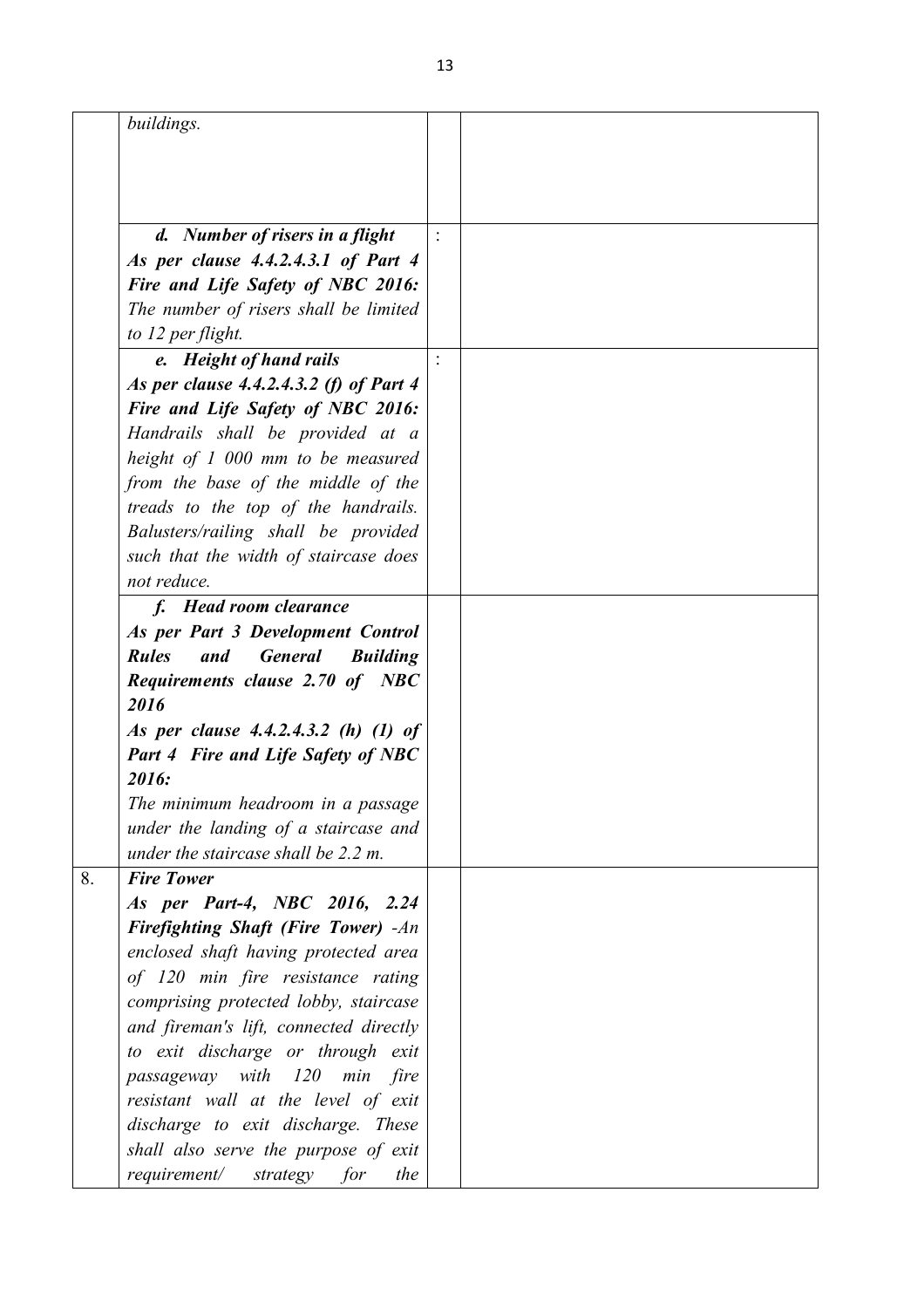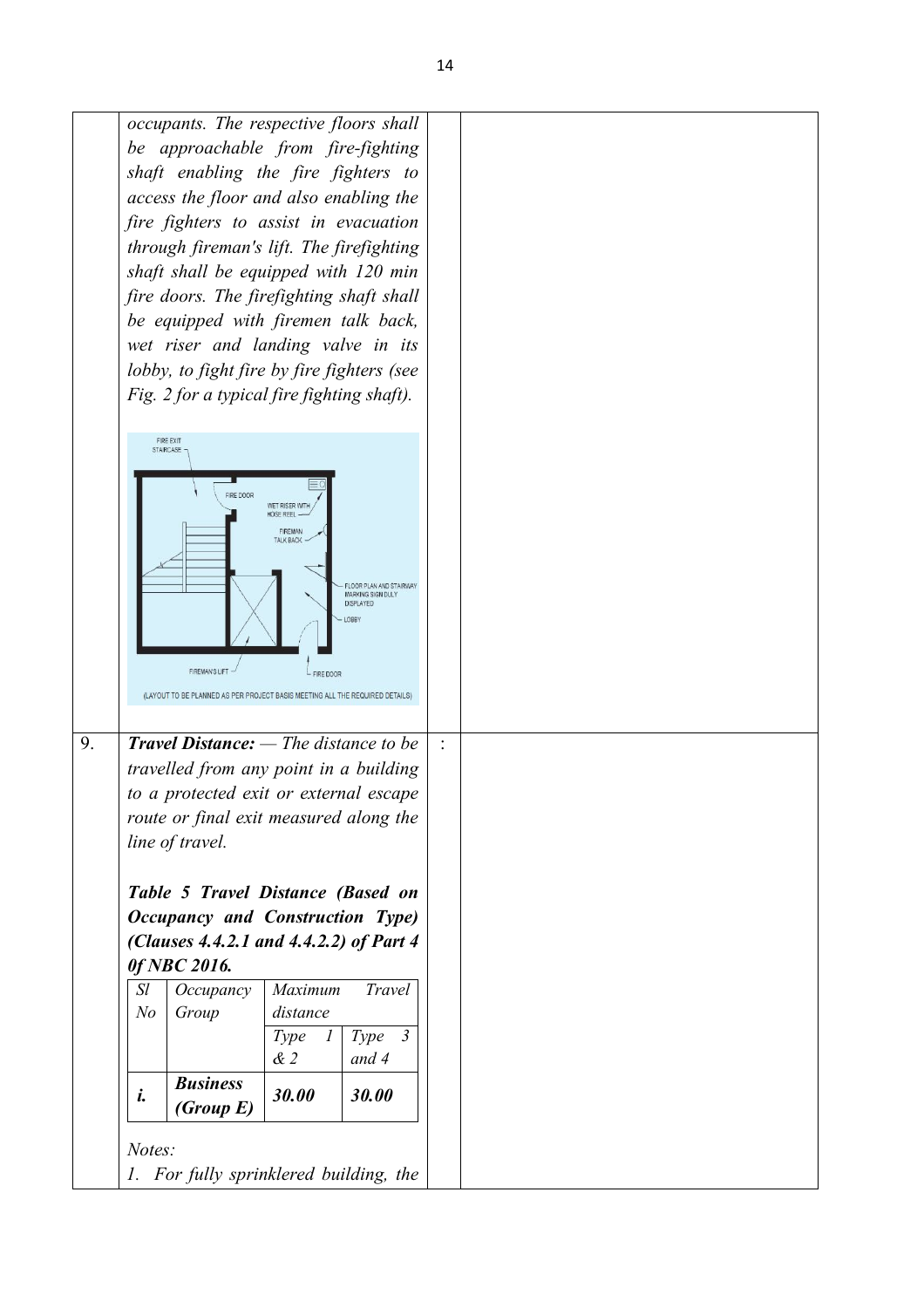|     | travel distance may be increased              |              |  |
|-----|-----------------------------------------------|--------------|--|
|     | by 50 percent of the values                   |              |  |
|     | specified.                                    |              |  |
|     | 2. Ramp shall not be counted as an            |              |  |
|     | exit in case of basement below the            |              |  |
|     | first basement in car parking.                |              |  |
| 10. | <b>Number of lifts and capacity.</b>          | No. Of Lifts |  |
|     |                                               | Description  |  |
|     | An appliance designed                         | Capacity     |  |
|     | Lift:<br>to                                   |              |  |
|     | transport<br>persons<br>materials<br>or       |              |  |
|     | between two or more levels in a               |              |  |
|     | vertical or substantially vertical            |              |  |
|     | direction by means of a guided car or         |              |  |
|     | a platform. The word elevator is also         |              |  |
|     | synonymously used for lift.                   |              |  |
|     |                                               |              |  |
|     | As per clause 4.15.1 of Part-4 Fire           |              |  |
|     | and Life Safety of NBC-2005                   |              |  |
|     | Where applicable, fire lifts shall be         |              |  |
|     | provided with a minimum capacity for          |              |  |
|     | 8 passengers and fully automated with         |              |  |
|     | emergency switch on ground level. In          |              |  |
|     | general, buildings 15 m in height or          |              |  |
|     | above shall be provided with fire lifts.      |              |  |
|     | <b>Fire Lifts</b> $-$ Following details shall |              |  |
|     |                                               |              |  |
|     | apply for a fire lift:                        |              |  |
|     | 1) To enable fire services personnel to       |              |  |
|     | reach the upper floors with the               |              |  |
|     | minimum delay, one fire lift per 1 200        |              |  |
|     | $m2$ of floor area shall be provided and      |              |  |
|     | shall be available for the exclusive use      |              |  |
|     | of the firemen in an emergency.               |              |  |
|     | 2) The lift shall have a floor area of        |              |  |
|     | not less than 1.4 $m^2$ . It shall have       |              |  |
|     | loading capacity of not less than 545         |              |  |
|     | kg (8 persons lift) with automatic            |              |  |
|     | closing doors of minimum 0.8 m width.         |              |  |
|     | 3) The electric supply shall be on a          |              |  |
|     | separate service from electric supply         |              |  |
|     | mains in a building and the cables run        |              |  |
|     | in a route safe from fire, that is, within    |              |  |
|     | the lift shaft. Lights and fans in the        |              |  |
|     | elevators having wooden panelling or          |              |  |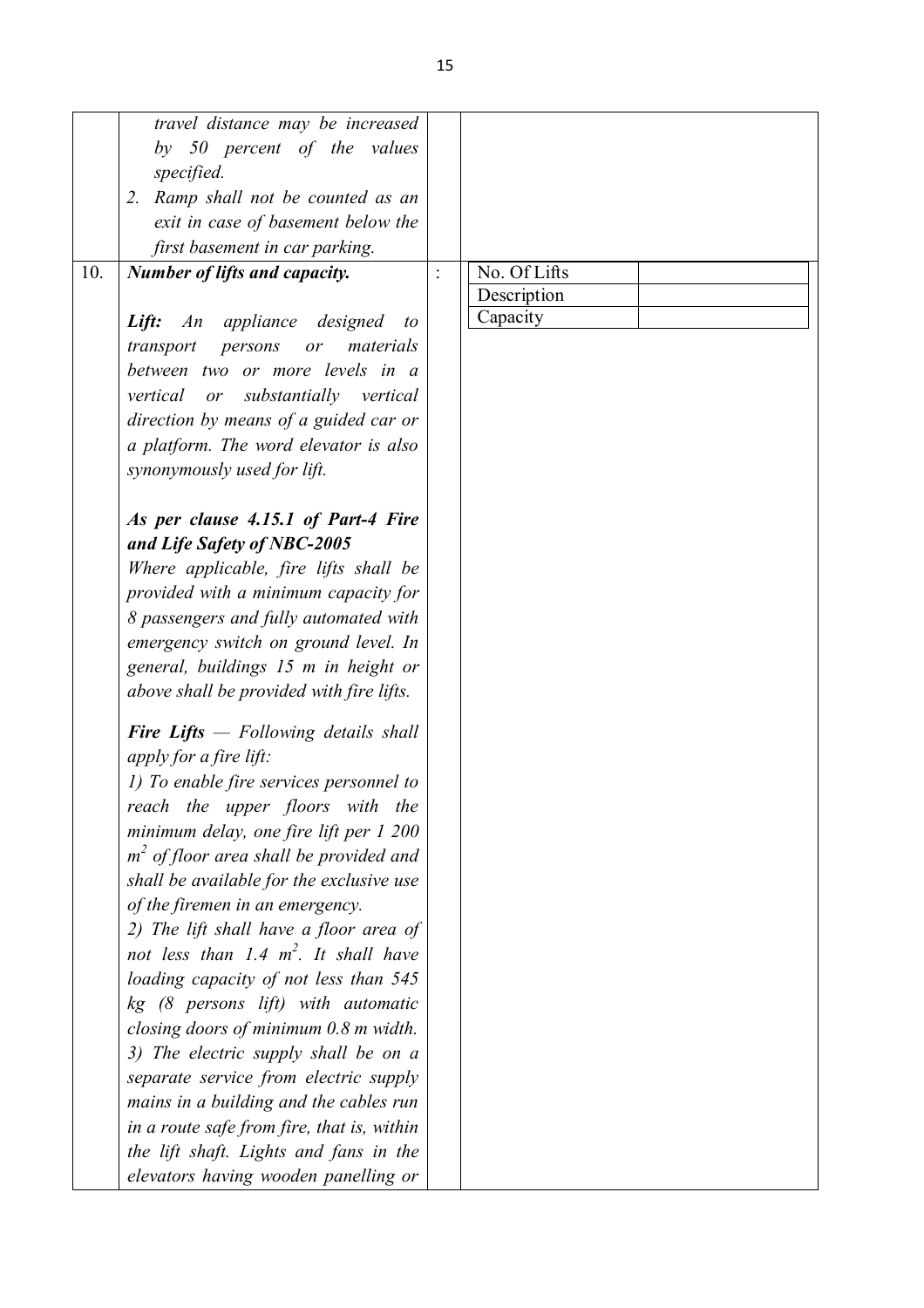*sheet steel construction shall be operated on 24 V supply.*

*4) Fire fighting lift should be provided with a ceiling hatch for use in case of emergency, so that when the car gets stuck up, it shall be easily openable.*

*5) In case of failure of normal electric supply, it shall automatically trip over to alternate supply. Alternatively, the lift shall be so wired that in case of power failure, it comes down at the ground level and comes to stand-still with door open.*

*6) The operation of a fire lift is by a simple toggle or two-button switch situated in a glass-fronted box adjacent to the lift at the entrance level. When the switch is on, landing call-points will become inoperative and the lift will be on car control only or on a priority control device. When the switch is off, the lift will return to normal working. This lift can be used by the occupants in normal times.*

*7) The words 'Fire Lift' shall be conspicuously displayed in fluorescent paint on the lift landing doors at each floor level.*

*8) The speed of the fire lift shall be such that it can reach the top floor from ground level within 1 min.*

## *Specification of lifts:*

#### *C-1.5 Lifts*

*General requirements of lifts shall be as follows:*

*a) Walls of lift enclosures shall have a fire rating of 2 h; lifts shafts shall have a vent at the top of area not less than 0.2 m<sup>2</sup> .*

*b) Lift motor room shall be located preferably on top of the shaft and separated from the shaft by the floor*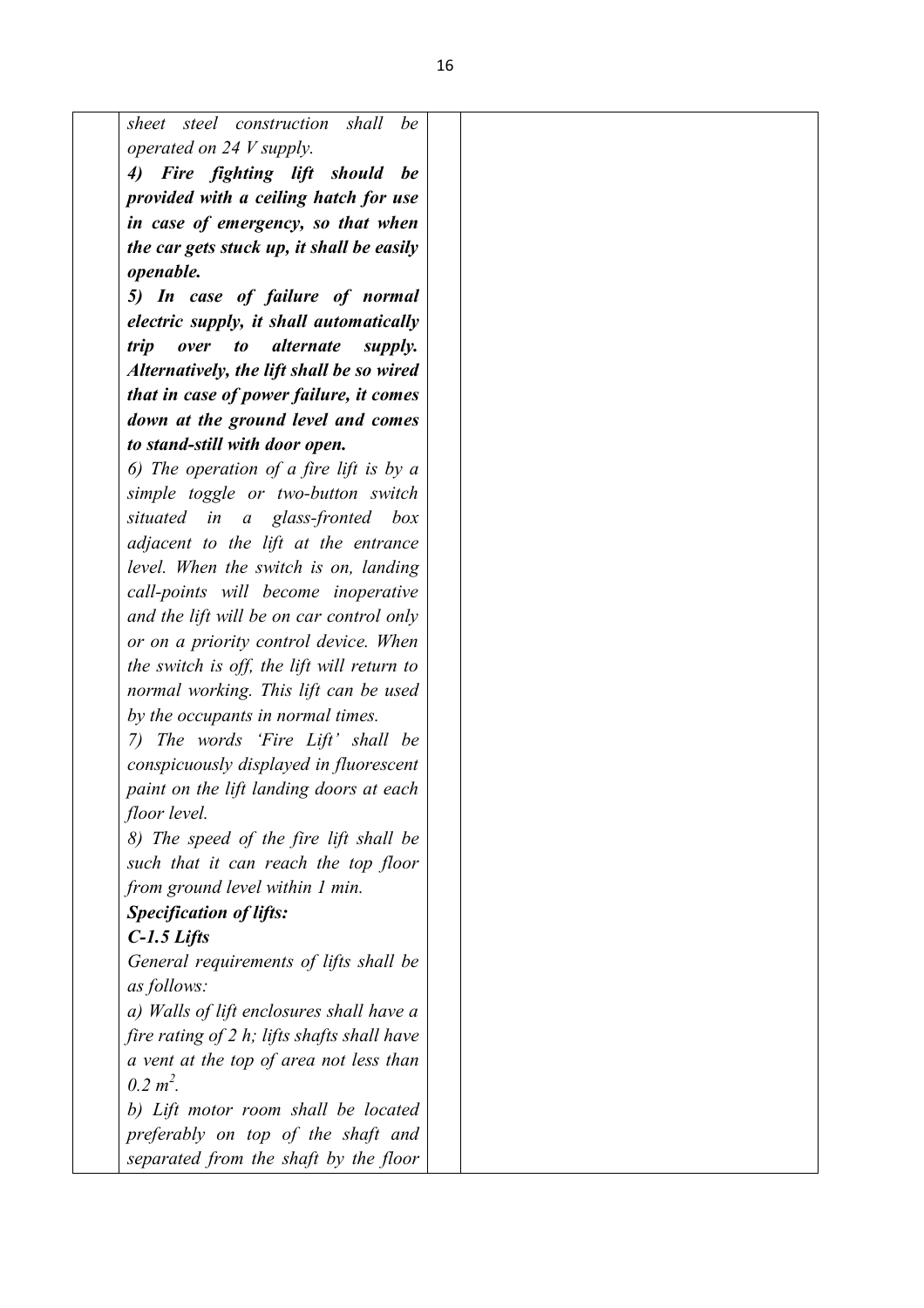| of the room. |  |
|--------------|--|
|--------------|--|

*c) Landing doors in lift enclosures shall have a fire resistance of not less than 1 h.*

*d) The number of lifts in one row for a lift bank shall not exceed 4 and the total number of lifts in the bank (of two rows) shall not exceed 8. A wall of 2 h fire rating shall separate individual shafts in a bank.* 

*e) Lift car door shall have a fire resistance rating of half an hour.*

*f) Collapsible gates shall not be permitted for lifts and shall have solid doors with fire resistance of at least 1 h.*

*g) If the lift shaft and lobby is in the core of the building, a positive pressure between 25 and 30 Pa shall be maintained in the lobby and a positive pressure of 50 Pa shall be maintained in the lift shaft. The mechanism for pressurization shall act automatically with the fire alarm; it shall be possible to operate this mechanically also.*

*h) Exit from the lift lobby, if located in the core of the building, shall be through a self closing smoke stop door of half an hour fire resistance.*

*j)Lifts shall not normally communicate with the basement; if, however, lifts are in communication, the lift lobby of the basements shall be pressurized as in (g), with self-closing door as in (h).*

*k) Grounding switch(es), at ground floor level, shall be provided on all the lifts to enable the fire service to ground the lifts.*

*m) Telephone or other communication facilities shall be provided in lift cars for building of 30 m in height and above. Communication system for lifts*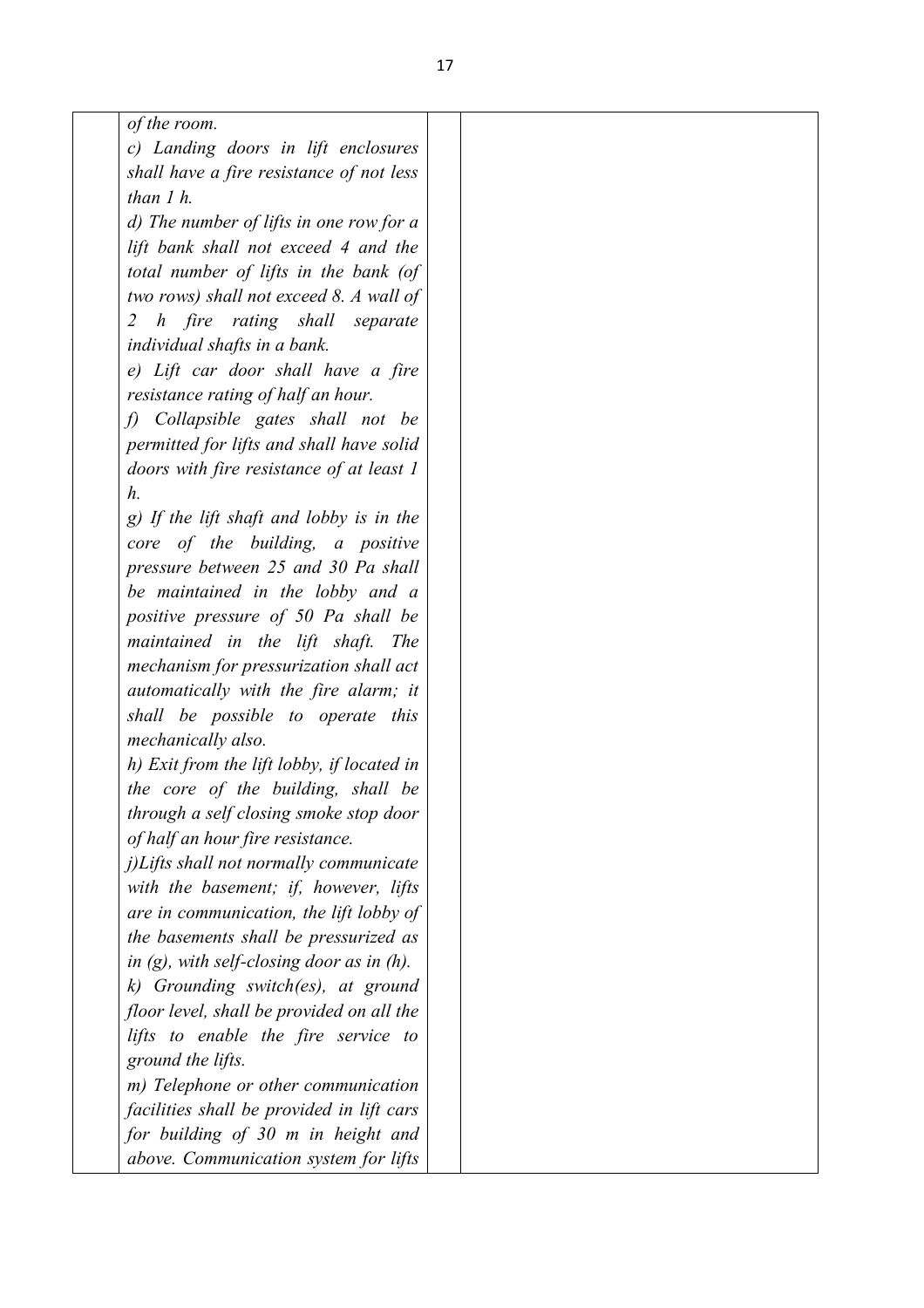|     | shall be connected to fire control room<br>for the building.<br>n) Suitable arrangements such as<br>providing slope in the floor of lift<br>lobby, shall be made to prevent water<br>used during fire fighting, etc, at any<br>landing from entering the lift shafts.<br>p) A sign shall be posted and<br>maintained on every floor at or near<br>the lift indicating that in case of fire,                                                                                      |  |
|-----|----------------------------------------------------------------------------------------------------------------------------------------------------------------------------------------------------------------------------------------------------------------------------------------------------------------------------------------------------------------------------------------------------------------------------------------------------------------------------------|--|
|     | occupants shall use the stairs<br>unless instructed otherwise. The sign<br>shall also contain a plan for each                                                                                                                                                                                                                                                                                                                                                                    |  |
|     | floor showing the locations of the<br>stairways.                                                                                                                                                                                                                                                                                                                                                                                                                                 |  |
|     | Alternate source of power supply shall<br>be provided for all the lifts through a                                                                                                                                                                                                                                                                                                                                                                                                |  |
|     | manually operated changeover switch.                                                                                                                                                                                                                                                                                                                                                                                                                                             |  |
| 11. | <b>Structural material</b>                                                                                                                                                                                                                                                                                                                                                                                                                                                       |  |
|     | RCC materials and brick walls of not<br>less than two hours fire resistance<br>should be used for the construction of<br>Only fire<br>structures.<br>resistant<br>materials or materials treated with<br>fire retardant chemicals, should be<br>used for interior decoration work.<br>While<br>attending<br>the<br>interior<br>decoration the fixed fire fighting<br>systems like sprinklers / risers etc.,<br>should not be covered or shifted from<br>their original location. |  |
| 12. | <b>Basements:-</b><br>12.9.3. The basement shall have the<br><b>following requirements:</b><br>a) Every basement shall be in every<br>part at least 2.4 m in height from the<br>floor to the underside of the roof slab<br>or ceiling;<br>b) Adequate ventilation shall be<br><i>provided for the basement.</i><br><i>The</i><br>ventilation requirements shall<br>be the same as required by the<br><i>particular occupancy according to</i>                                    |  |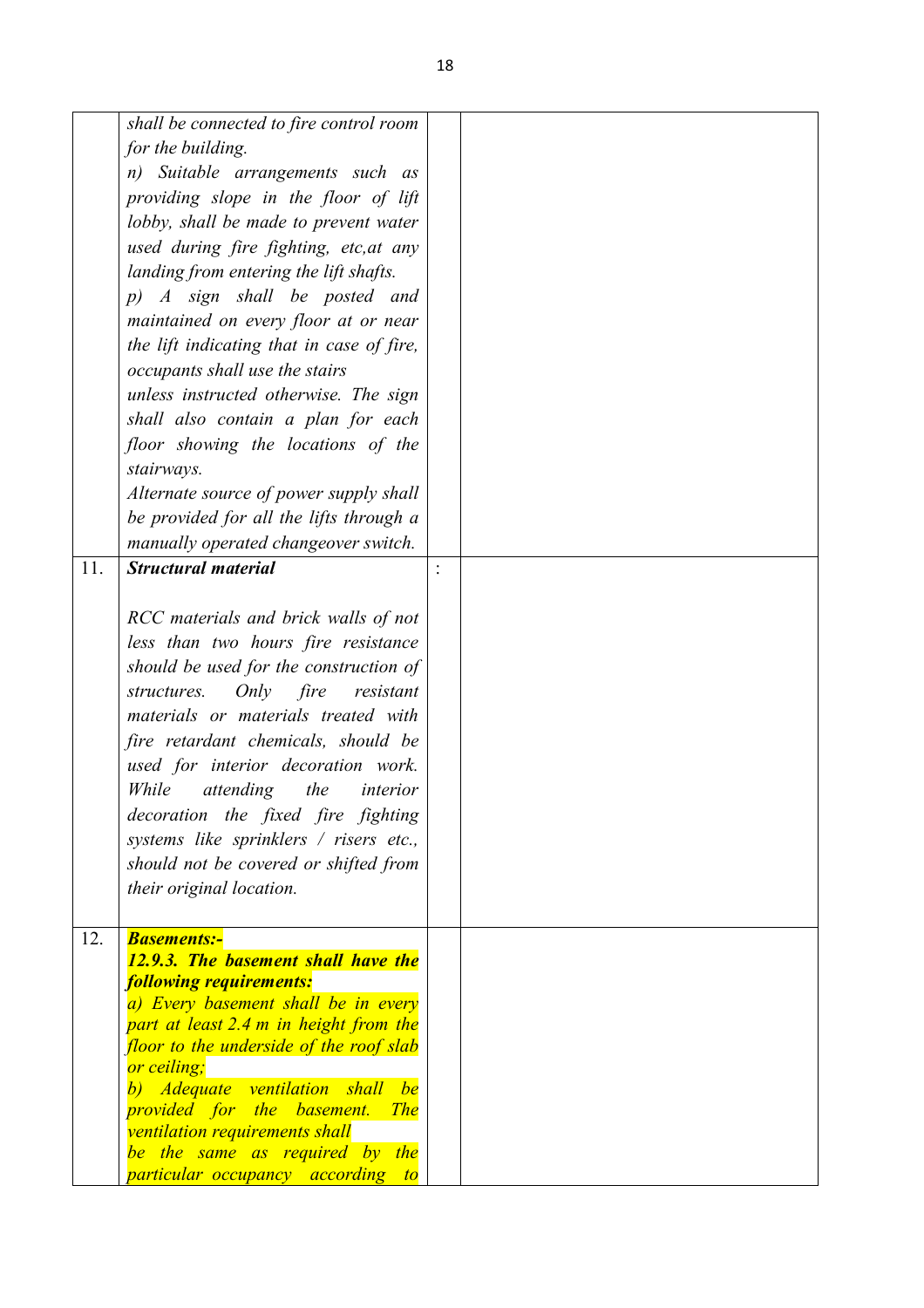| byelaws. Any deficiency may be met by      |  |
|--------------------------------------------|--|
| <i>providing</i><br>adequate<br>mechanical |  |
| ventilation in the form of blowers,        |  |
| exhaust fans, air conditioning systems,    |  |
| etc.                                       |  |
| c) The height of the ceiling of any        |  |
| basement shall be minimum 0.9 m and        |  |
| the maximum, 1.2 m above the               |  |
| <i>average surrounding ground level.</i>   |  |
| However, in case of parking,               |  |
| mercantile or business occupancy at        |  |
| ground floor, minimum height of the        |  |
| ceiling of the basement may be 0.3 m       |  |
| above the average surroundings             |  |
| ground level subject to mechanical         |  |
| ventilation being provided (see Fig.       |  |
| 11);                                       |  |
| d) Adequate arrangements shall be          |  |
| made such that surface<br>drainage         |  |
| does not enter the basement;               |  |
| e) The walls and floors of the             |  |
| basement shall be watertight and be so     |  |
| designed that the effects of the           |  |
| surrounding soil and moisture, if any,     |  |
| are taken into account in design and       |  |
| adequate damp proofing treatment is        |  |
| given;                                     |  |
| f) The access to the basement shall be     |  |
| separate room<br>the main<br>and           |  |
| alternative staircase providing access     |  |
| and exit from higher floors.               |  |
| Where the staircase is continuous in       |  |
| the case of buildings served by more       |  |
| than one staircase, the same shall be      |  |
| of enclosed type serving as a fire         |  |
| separation from the basement floor         |  |
| and higher floors. Open ramps shall        |  |
| be permitted if they are constructed       |  |
| within the building line subject to the    |  |
| <i>provision of (d);</i>                   |  |
| g) Access to basements through ramps       |  |
| shall be permitted subject to provision    |  |
| of (d). The requirements for the           |  |
| shall be in accordance<br>ramps            |  |
| with $4.6.1.3$ [see also Fig. $8$ (b)];    |  |
| h) For all public buildings and uses       |  |
|                                            |  |
| <i>including group housing,</i><br>having  |  |
| basement going up to more than one         |  |
| level, access to all levels shall also be  |  |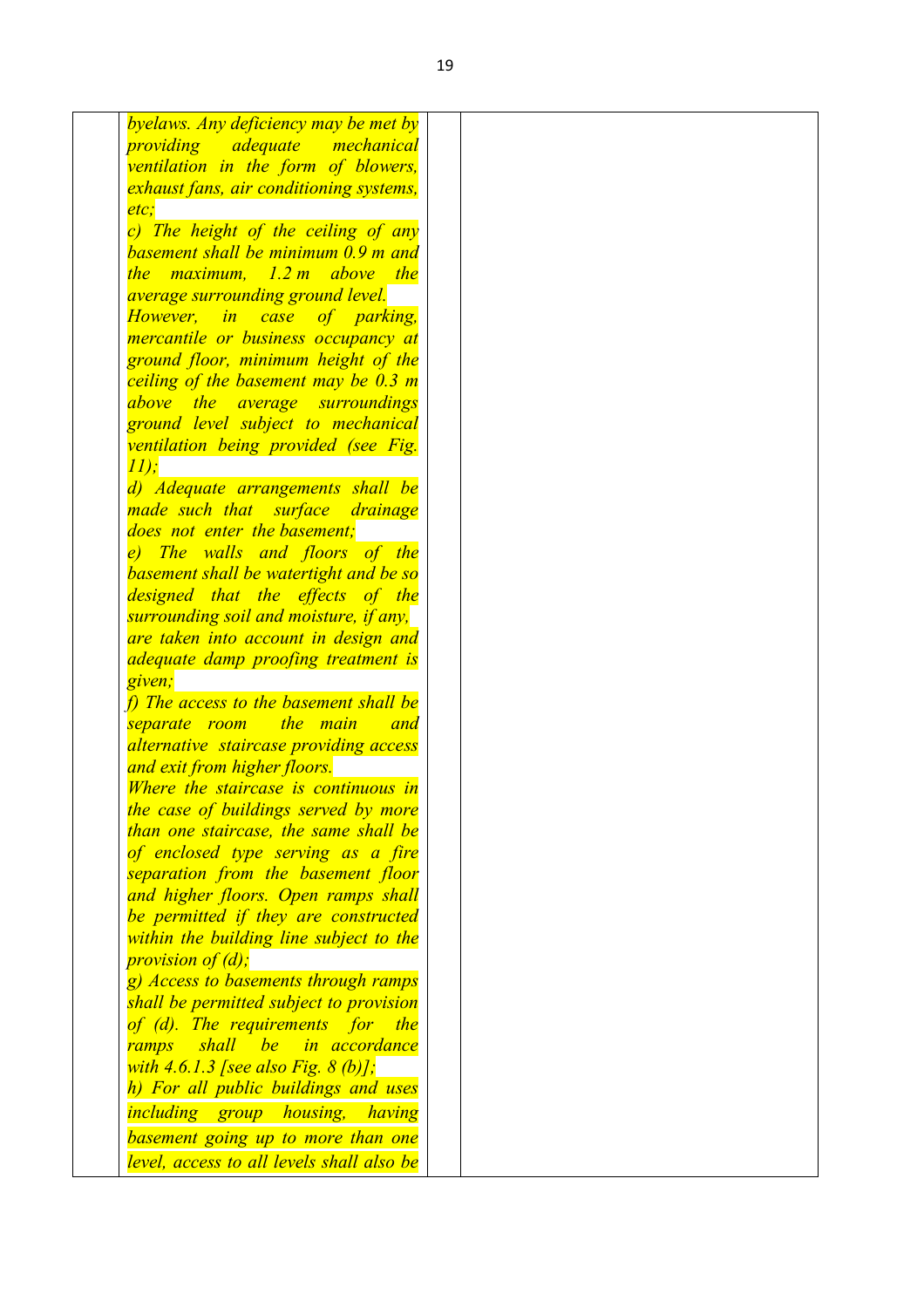|     | provided through<br>lift.<br><b>The</b><br>exit |  |
|-----|-------------------------------------------------|--|
|     | shall<br>requirements<br><i>in</i> basements    |  |
|     | comply with the provisions of Part 4            |  |
|     | Fire and Life Safety. of the Code.              |  |
|     | <b>Pressurization of staircases &amp; lift</b>  |  |
|     | lobbies may be recommended as per               |  |
|     | requirement mentioned in Table-6.               |  |
| 13. | <b>Smoke control of exits</b>                   |  |
|     |                                                 |  |
|     | NBC 2016, Part 4, Fire and Life                 |  |
|     | Safety Clause 4.4.2.5 Smoke control             |  |
|     | of exits a) In building design,                 |  |
|     | compartmentation plays a vital part in          |  |
|     | limiting the spread of fire and smoke.          |  |
|     | The design should ensure avoidance of           |  |
|     | spread of smoke to adjacent spaces              |  |
|     | through the various leakage openings            |  |
|     | in the compartment enclosure, such as           |  |
|     | cracks, openings around pipes ducts,            |  |
|     | airflow grills and doors. In the                |  |
|     | absence of proper sealing of all these          |  |
|     | openings, smoke and toxic gases will            |  |
|     | obstruct the free movement<br>of                |  |
|     | occupants of the building through the           |  |
|     | exits. Pressurization of staircases is of       |  |
|     | great importance for the exclusion of           |  |
|     | smoke and toxic gases from the                  |  |
|     | protected exit.                                 |  |
|     | b) Pressurization is a method adopted           |  |
|     | for protecting the exits from ingress of        |  |
|     | smoke,<br>especially in<br>high-rise            |  |
|     | buildings. In pressurization, air is            |  |
|     | injected into the staircases, lobbies,          |  |
|     | etc, as applicable, to raise their              |  |
|     | pressure slightly above the pressure in         |  |
|     | adjacent parts of the building. As a            |  |
|     | result, ingress of smoke or toxic gases         |  |
|     | into the exits will be prevented. The           |  |
|     | pressurization of staircases and lift           |  |
|     | lobbies shall be adopted as given in            |  |
|     | Table 6. The pressure difference for            |  |
|     | staircases shall be 50 Pa. Pressure             |  |
|     | differences for lobbies (or corridors)          |  |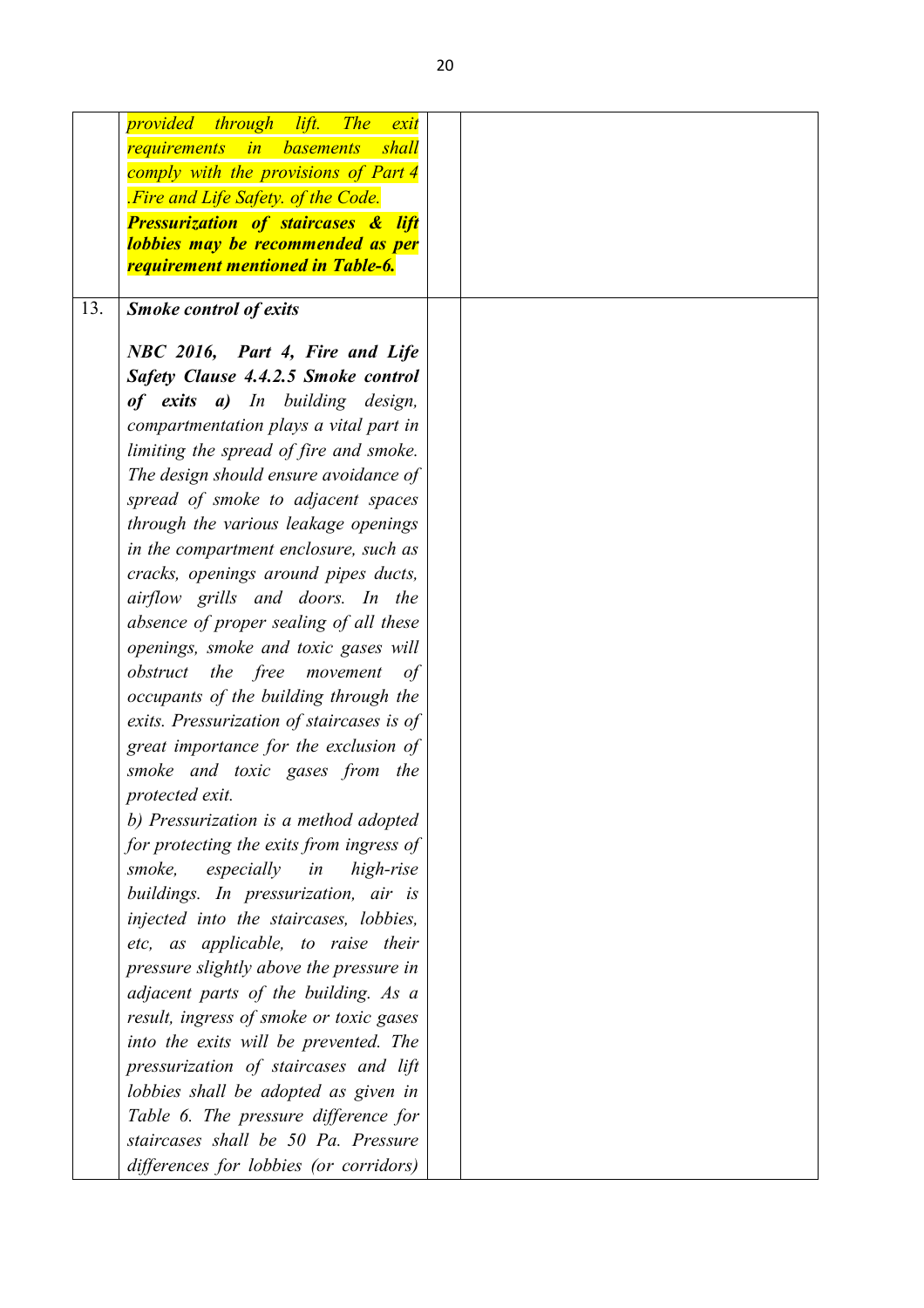*shall be between 25 Pa and 30 Pa. Further, the pressure differential for enclosed staircase adjacent to such lobby (or corridors) shall be 50 Pa. For enclosed staircases adjacent to non-pressurized lobby (or corridors), the pressure differential shall be 50 Pa. c) Equipment and ductwork for staircase pressurization shall be in accordance with one of the following: 1) Directly connected to the stairway by ductwork enclosed in noncombustible construction. 2) If ducts used to pressurize the system are passed through shafts and grills are provided at each level, it shall be ensured that hot gases and smoke from the building cannot ingress into the staircases under any circumstances. d) The normal air conditioning system and the pressurization system shall be designed and interfaced to meet the requirements of emergency services. When the emergency pressurization is brought into action, the following changes in the normal air conditioning system shall be effected: 1) Any re-circulation of air shall be stopped and all exhaust air vented to atmosphere. 2) Any air supply to the spaces/areas other than exits shall be stopped. 3) The exhaust system may be continued provided, i) the positions of the extraction grills permit a general air flow away from* 

*ii) the construction of the ductwork and fans is such that, it will not be rendered inoperable by hot gases and smoke; and* 

*the means of egress;*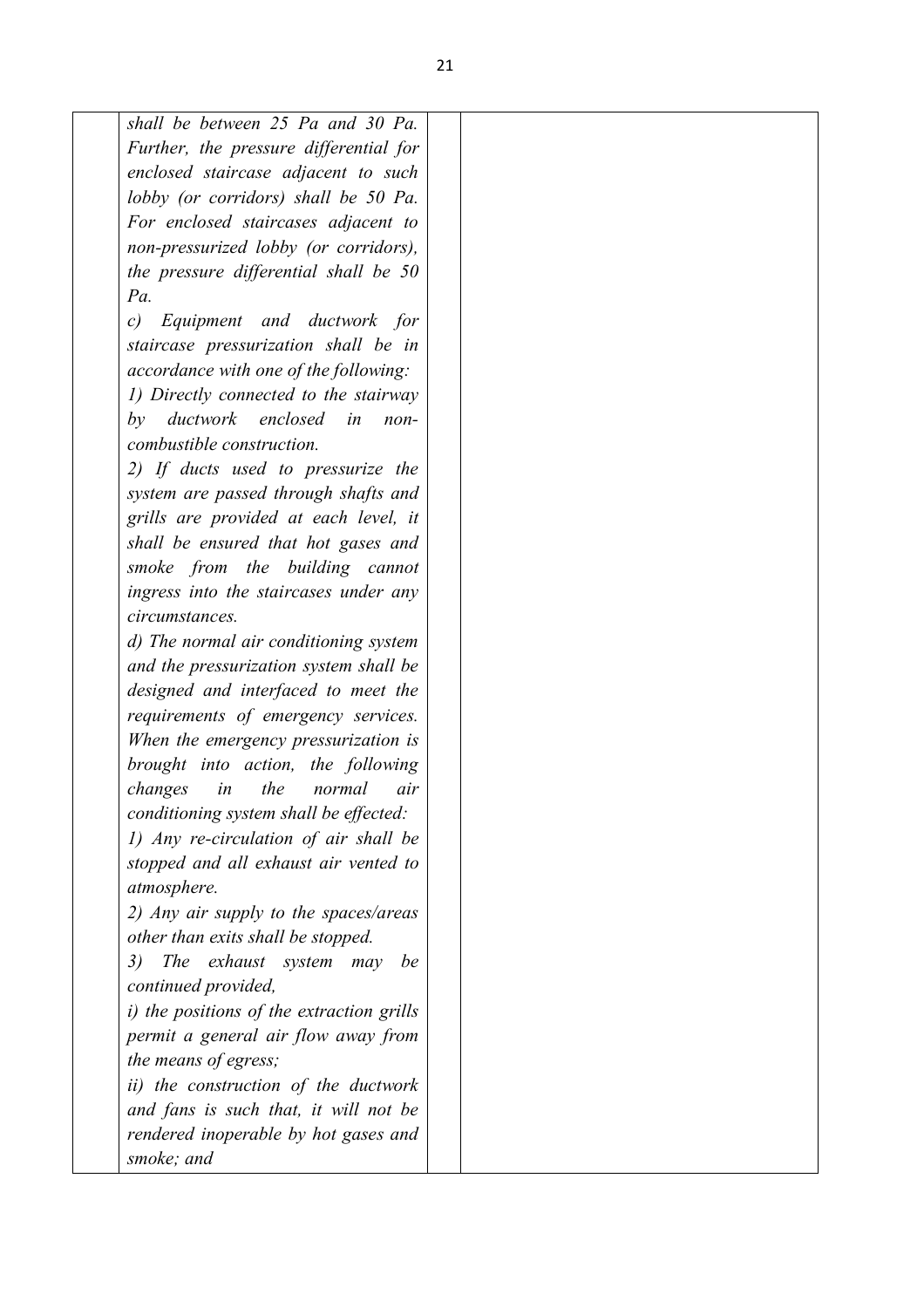|                                | iii) there is no danger of spread of                                            |  |
|--------------------------------|---------------------------------------------------------------------------------|--|
|                                | smoke to other floors by the path of                                            |  |
|                                | the extraction system which can be                                              |  |
|                                | ensured by keeping the extraction fans                                          |  |
| running.                       |                                                                                 |  |
|                                | e) For pressurized stair enclosure                                              |  |
|                                | systems, the activation of the systems                                          |  |
|                                | shall be initiated by signalling from                                           |  |
| fire alarm panel.              |                                                                                 |  |
|                                | f) Pressurization system shall be                                               |  |
|                                | integrated and supervised with the                                              |  |
|                                | automatic/manual fire alarm system                                              |  |
| for actuation.                 |                                                                                 |  |
|                                | g) Wherever pressurized staircase is                                            |  |
|                                | to be connected to unpressurized area,                                          |  |
|                                | the two areas shall be segregated by                                            |  |
| 120 min fire resistant wall.   |                                                                                 |  |
|                                | h) Fresh air intake for pressurization                                          |  |
|                                | shall be away (at least $4$ m) from any                                         |  |
| of the exhaust outlets/grille. |                                                                                 |  |
|                                |                                                                                 |  |
|                                | As per clause 2.49 of Part 4 Fire and                                           |  |
| Life Safety of NBC 2016:       |                                                                                 |  |
|                                |                                                                                 |  |
|                                | <b>Pressurization</b> $-$ The establishment of                                  |  |
|                                | a pressure difference across a barrier                                          |  |
|                                | to protect a stairway, lobby, escape<br><b>route</b> or room of a building from |  |
| smoke penetration.             |                                                                                 |  |
|                                |                                                                                 |  |
|                                | <b>Smoke exhaust and Pressurization of</b>                                      |  |
|                                | areas above ground as per clause                                                |  |
|                                | 4.6.1 of Part 4 Fire and Life Safety                                            |  |
| $of$ NBC $2016$                |                                                                                 |  |
|                                | Corridors in exit access (exit access                                           |  |
|                                | corridor) are created for meeting the<br>requirement of use, privacy and layout |  |
|                                | in various occupancies. These are                                               |  |
|                                | most often noted in hospitality, health                                         |  |
| care                           | occupancies and sleeping                                                        |  |
| accommodations.                |                                                                                 |  |
|                                |                                                                                 |  |
|                                | Smoke exhaust system having make-up<br>air and exhaust air system               |  |
|                                | or<br>alternatively pressurization<br>system                                    |  |
|                                | with supply air system for these exit                                           |  |
|                                | access corridors shall be required.                                             |  |
|                                |                                                                                 |  |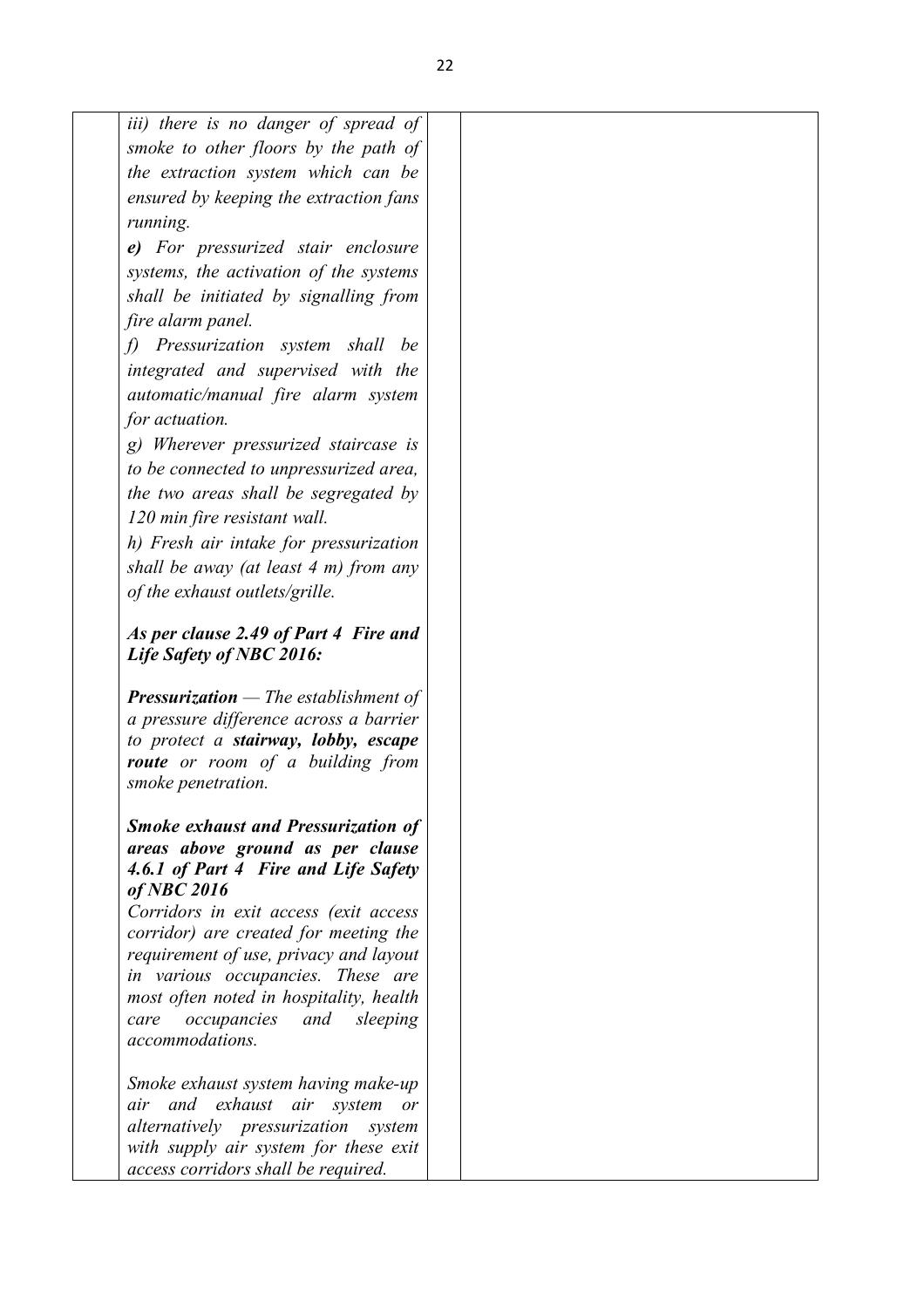*Smoke exhaust system having make-up air and exhaust air system shall also be required for theatres/auditoria. Such smoke exhaust system shall also be required for large lobbies and which have exit through staircase leading to exit discharge. This would enable eased exit of people through smoke controlled area to exit discharge.* 

*All exit passageway (from exit to exit discharge) shall be pressurized or naturally ventilated. The mechanical pressurization system shall be automatic in action with manual controls in addition. All such exit passageway shall be maintained with integrity for safe means of egress and evacuation. Doors provided in such exit passageway shall be fire rated doors of 120 min rating.* 

*Smoke exhaust system where provided, for above areas and occupancies shall have a minimum of 12 air changes per hour smoke exhaust mechanism. Pressurization system where provided shall have a minimum pressure differential of 25-30 Pa in relationship to other areas.* 

*The smoke exhaust fans in the mechanical ventilation system shall be fire rated, that is, 250°C for 120 min. For naturally cross-ventilated corridors or corridors with operable windows, such smoke exhaust system or pressurization system will not be required.*

## *Smoke Exhaust and Pressurization of areas below Ground.*

*As per clause 4.6.2 of Part 4 Fire and Life Safety of NBC 2016:* 

*Each basement shall be separately ventilated. Vents with cross-sectional area (aggregate) not less than 2.5*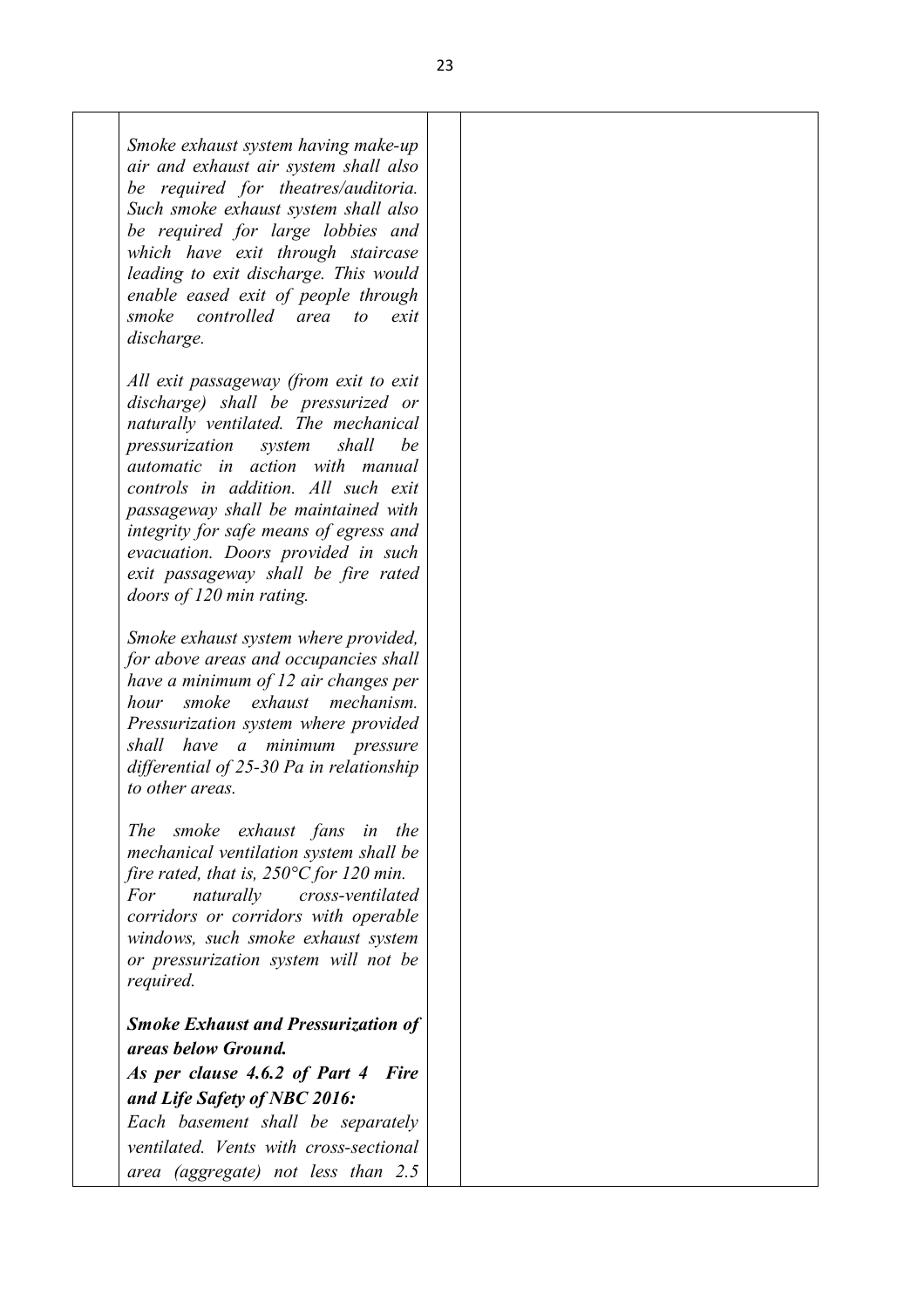*percent of the floor area spread evenly round the perimeter of the basement shall be provided in the form of grills, or breakable stall board lights or pavement lights or by way of shafts. Alternatively, a system of mechanical ventilation system may be provided with following requirements: a) Mechanical ventilation system shall be designed to permit 12 air changes per hour in case of fire or distress call. However, for normal operation, air changes schedule shall be as given in Part 8 'Building Services, Section 3 Air conditioning, Heating and Mechanical Ventilation' of the Code. b) In multi-level basements, independent air intake and smoke exhaust shafts (masonry or reinforced concrete) for respective basement levels and compartments therein shall be planned with its make-up air and exhaust air fans located on the respective level and in the respective compartment. Alternatively, in multilevel basements, common intake masonry (or reinforced cement concrete) shaft may serve respective compartments aligned at all basement levels. Similarly, common smoke exhaust/outlet masonry (or reinforced cement concrete) shafts may also be planned to serve such compartments at all basement levels. All supply air and exhaust air fans on respective levels shall be installed in fire resisting room of 120 min. Exhaust fans at the respective levels shall be provided with back draft damper connection to the common smoke exhaust shaft ensuring complete isolation and compartmentation of floor isolation to eliminate spread of*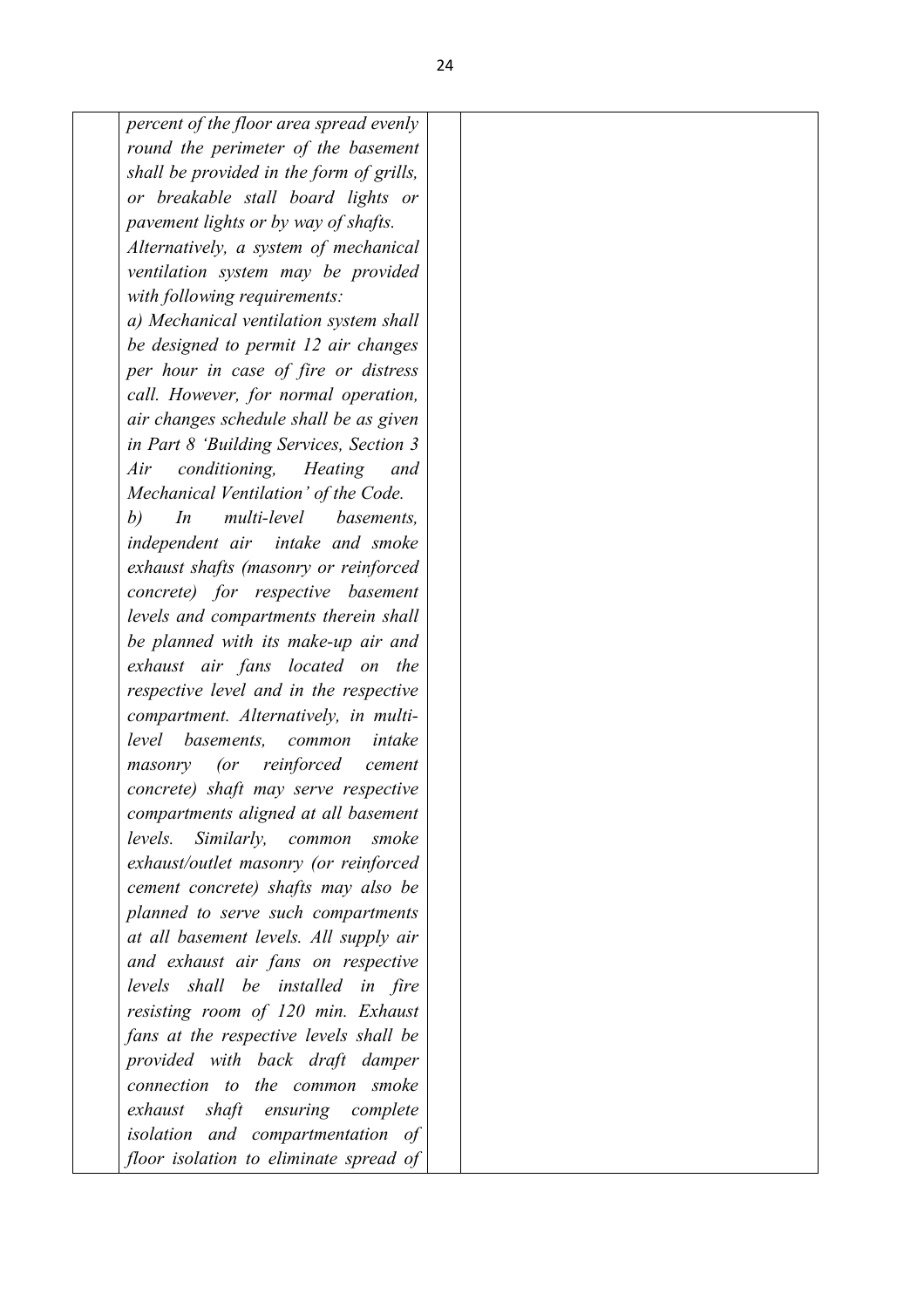| fire              | smoke<br>the<br>other<br>and<br>to                |
|-------------------|---------------------------------------------------|
|                   | compartments/floors.                              |
|                   |                                                   |
|                   | c) Due consideration shall be taken               |
|                   | for ensuring proper drainage of such              |
|                   | shafts to avoid insanitation condition.           |
|                   | Inlets and extracts may be terminated             |
|                   | at ground level with stall board or               |
|                   | pavement lights as before. Stall board            |
|                   | and pavement lights should be in                  |
|                   | positions easily accessible to the fire           |
|                   | brigade and clearly marked 'AIR                   |
|                   | INLET' or 'SMOKE OUTLET' with                     |
|                   | an indication of area served at or near           |
|                   | the opening.                                      |
| $\left( d\right)$ | Smoke from any fire in the                        |
|                   | basement shall not obstruct any exit              |
|                   | serving the ground and upper floors of            |
|                   | the building.                                     |
|                   | e) The smoke exhaust fans in the                  |
|                   | mechanical ventilation system shall be            |
|                   | fire rated, that is, $250^{\circ}$ C for 120 min. |
| f                 | The smoke ventilation of the                      |
|                   | basement car parking areas shall be               |
|                   | through provision of supply and                   |
|                   | exhaust air ducts duly installed with             |
|                   | its supports and connected to supply              |
|                   | air and exhaust fans. Alternatively, a            |
|                   | system of impulse fans (jet fans) may             |
|                   | be used for meeting the requirement of            |
|                   | smoke ventilation complying with the              |
|                   | following:                                        |
|                   |                                                   |
| $\iota$           | Structural aspects of beams and                   |
|                   | other down stands/services shall be               |
|                   | taken care of in the planning and                 |
|                   | provision of the jet fans.                        |
|                   | 2) Fans shall be fire rated, that is,             |
|                   | $250^{\circ}$ C for 120 min.                      |
|                   | 3) Fans shall be adequately supported             |
|                   | to enable operations for the duration             |
|                   | as above.                                         |
|                   | 4) Power supply panels for the fans               |
|                   |                                                   |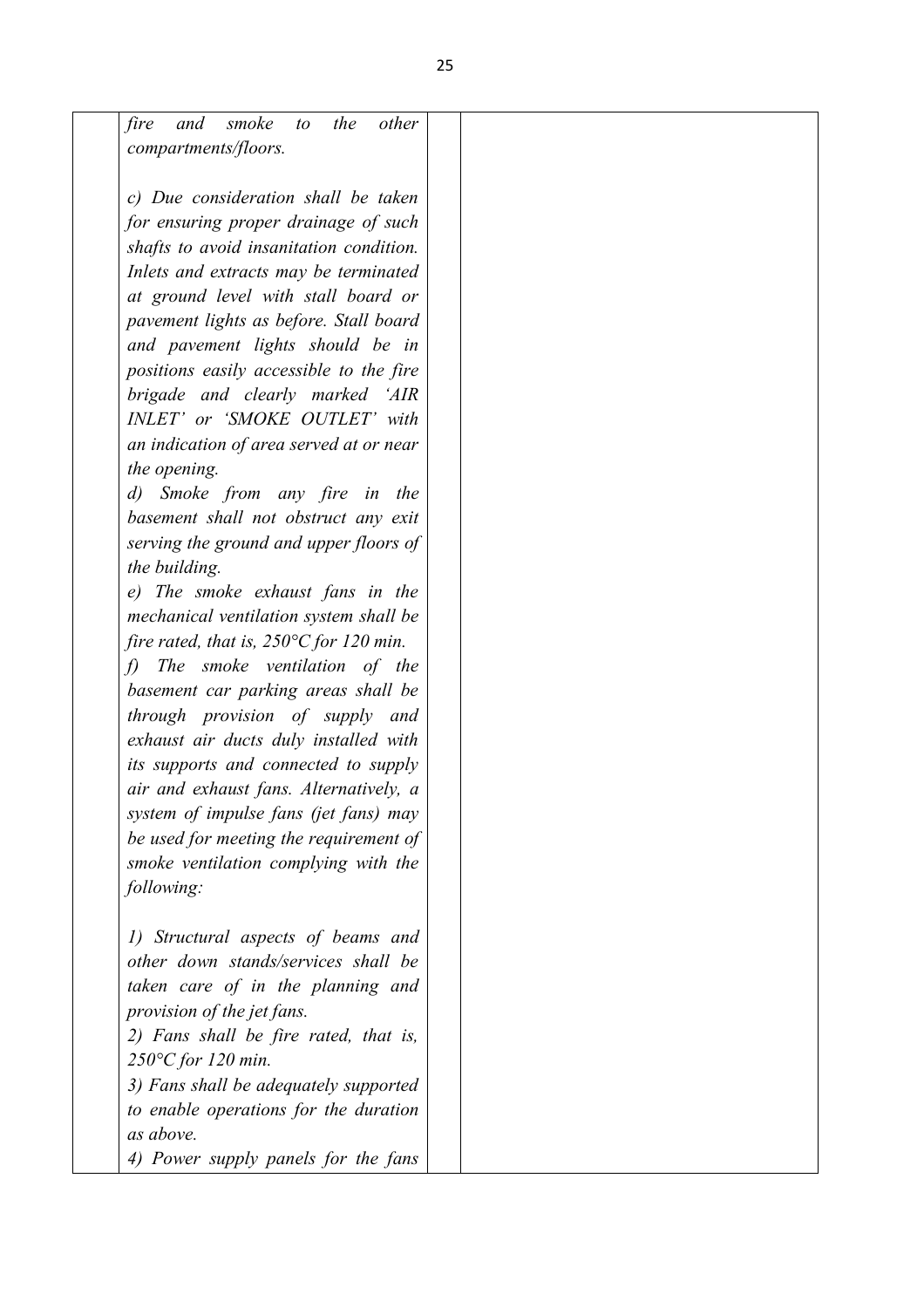|     | shall be located in fire safe zone to          |  |
|-----|------------------------------------------------|--|
|     | ensure continuity of power supply.             |  |
|     | 5) Power supply cabling shall meet             |  |
|     | <i>integrity requirement</i><br>circuit<br>in  |  |
|     | accordance with accepted standard              |  |
|     | $[4(13)]$ .                                    |  |
|     | The smoke extraction system shall              |  |
|     | operate on actuation of flow switch            |  |
|     | actuation of sprinkler system. In              |  |
|     | addition, a local and/or remote                |  |
|     | 'manual start-stop control/switch'             |  |
|     | shall be provided for operations by the        |  |
|     | fire fighters. Visual indication of the        |  |
|     | operation status of the fans shall also        |  |
|     | be provided with the remote control.           |  |
|     | N o<br>system<br>relating to<br>smoke          |  |
|     | ventilation shall be allowed<br>$\overline{t}$ |  |
|     | interface or cross the transformer             |  |
|     | area, electrical switchboard, electrical       |  |
|     | rooms or exits. Smoke exhaust system           |  |
|     |                                                |  |
|     | having make-up air and exhaust air             |  |
|     | system for areas other than car                |  |
|     | parking shall be required for common           |  |
|     | areas and exit access corridor in              |  |
|     | basements/ underground structures              |  |
|     | and shall be completely separate and           |  |
|     | independent of car parking areas and           |  |
|     | other mechanical areas.                        |  |
|     | Supply air shall not be less than 5 m          |  |
|     | from any exhaust discharge openings.           |  |
|     |                                                |  |
|     |                                                |  |
| 14. | <b>Compartmentation</b>                        |  |
|     | As per clause 4.5 of Part 4 Fire and           |  |
|     | Life Safety of NBC 2016:                       |  |
|     | 4.5.1 General                                  |  |
|     |                                                |  |
|     | a) It is important to limit the spread of      |  |
|     | a fire in any building. The usual              |  |
|     | method is to use fire barriers. In some        |  |
|     | instances these barriers need to be            |  |
|     | penetrated for ductwork, plumbing              |  |
|     | and electrical systems, and in such            |  |
|     | cases, use of passive fire protection          |  |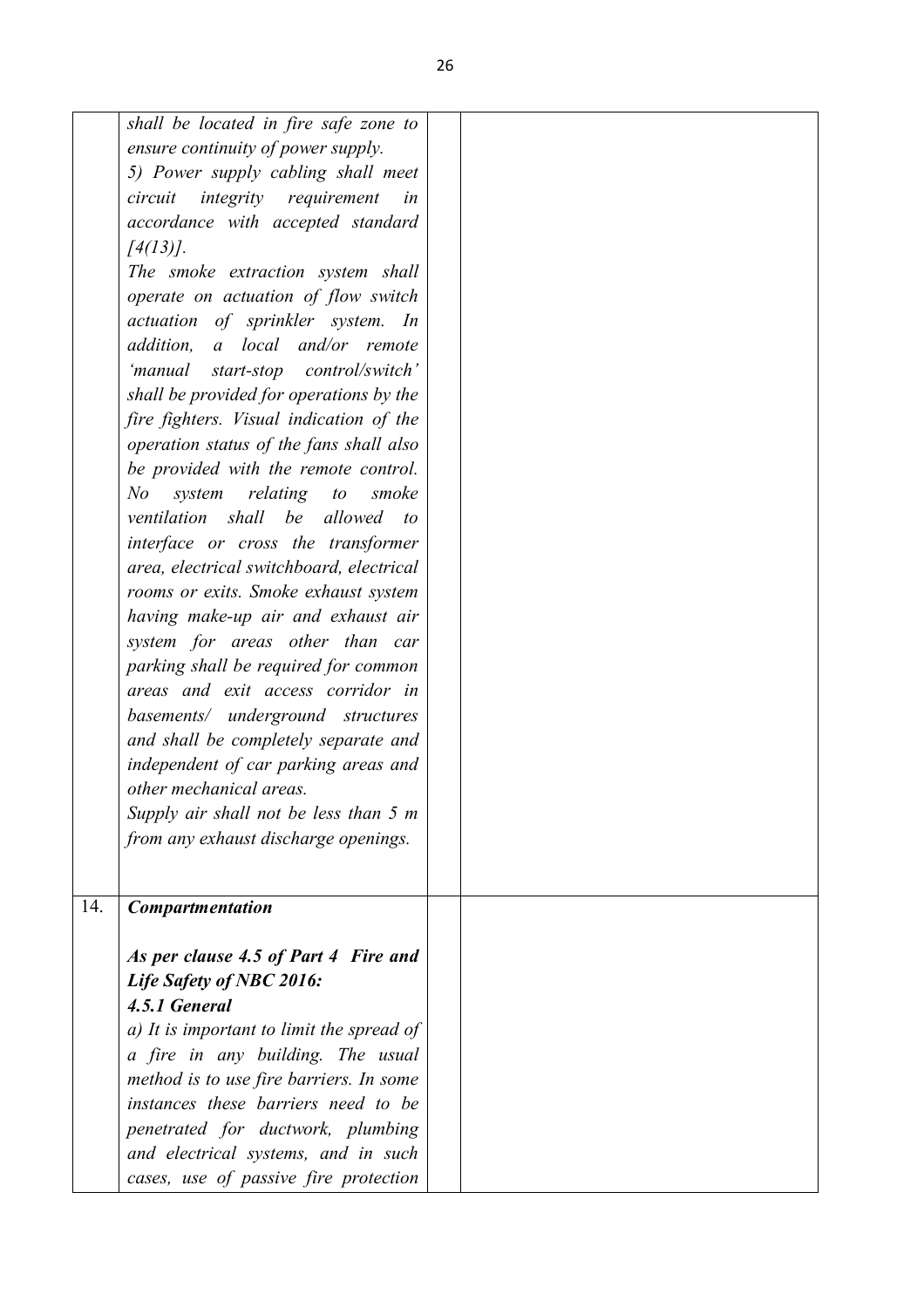|     | measures shall be done so that the                |  |
|-----|---------------------------------------------------|--|
|     | integrity of these barriers is not                |  |
|     | compromised.                                      |  |
|     | b) Floor(s) shall be compartmented                |  |
|     | with area as given below.                         |  |
|     | 4.5.2<br>All<br>floors<br>shall<br>be             |  |
|     | compartmented $/$ zoned with area of              |  |
|     | each compartment being not more                   |  |
|     | than 750 $m^2$ . The maximum size of the          |  |
|     | compartment shall be as follows, in               |  |
|     | case of sprinklered Basement                      |  |
|     | Building:                                         |  |
|     |                                                   |  |
|     | Compartment-<br>Sl<br><b>Use</b>                  |  |
|     | ation Area m <sup>2</sup><br>N <sub>o</sub>       |  |
|     | $\mathcal{I}$ .<br>3000<br><b>Basement</b><br>car |  |
|     | parking                                           |  |
|     | $\overline{2}$ .<br>2000<br><b>Basements</b>      |  |
|     | (other than<br>car                                |  |
|     | <i>parking</i> )                                  |  |
|     | 3 <sub>1</sub><br>3000<br><b>Business</b>         |  |
|     | <b>Buildings</b>                                  |  |
|     |                                                   |  |
|     | In addition, there shall be requirement           |  |
|     | of a minimum of two compartments if               |  |
|     | the floor plate size is equal or less             |  |
|     | than the areas mentioned above.                   |  |
|     | However,<br>requirement<br>such<br>0f             |  |
|     | minimum two compartments shall not                |  |
|     | be required, if the floor plate is less           |  |
|     | than 750 $m^2$ . Compartmentation shall           |  |
|     | be achieved by means of fire barrier              |  |
|     | having fire resistance rating of 120              |  |
|     | min.                                              |  |
| 15. | <b>Gas Supply</b>                                 |  |
|     |                                                   |  |
|     | As per clause 4.7.1 of Part 4<br><b>Fire</b>      |  |
|     | and Life Safety of NBC 2016:                      |  |
|     | Town Gas/LPG supply pipes                         |  |
|     | Where gas pipes are run in buildings,             |  |
|     | the same shall be run in separate                 |  |
|     | shafts exclusively for this purpose and           |  |
|     | these shall be on external walls, away            |  |
|     | from the staircases. Gas distribution             |  |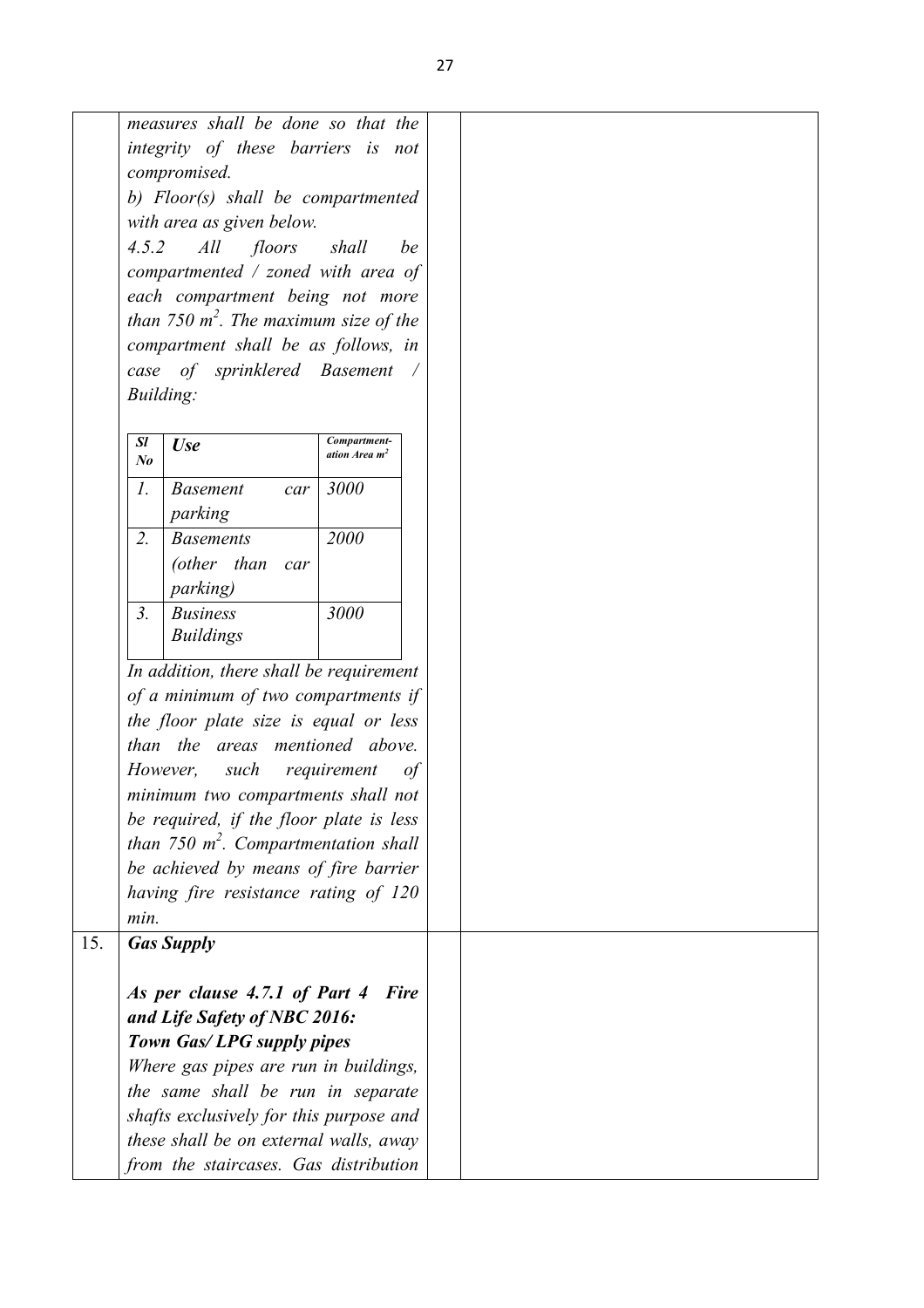*pipes shall always be below the false ceiling. The length of these pipes shall be as short as possible. In the case of kitchen cooking range area, hood should have grease filters using metallic grill to trap oil vapours escaping into the fume hood. NOTE — For detailed information on gas pipe installations, reference may be made to Part 9 'Plumbing Services, Section 4 Gas Supply' of the Code. 4.7.2 Thermal detectors These shall be installed into fume hoods of large kitchens for hotels, hospitals, and similar areas located in high rise buildings. Arrangements shall be made for automatic tripping of the exhaust fan in case of fire. If gas is used, the same shall be shut off. The voltage shall be 24 V or 100 V d.c. operated with external rectifier. The valve shall be of the hand re-set type and shall be located in an area segregated from cooking ranges. Valves shall be easily accessible. The hood shall have manual facility for steam or suitable hood extinguishing gas released depending on duty condition. 4.7.3 Gas cylinders and manifold shall need to be housed in a detached location with no other occupancy within distances prescribed in good practice [4(14)] thereof. There shall be an enclosure suitably ventilated. It is desirable to provide medium velocity spray nozzles which can be operated by quick opening valve situated away from the enclosure.* 

*4.7.4 In the case of gas cylinders, if manifold has to be installed on podium/close to podium, the same*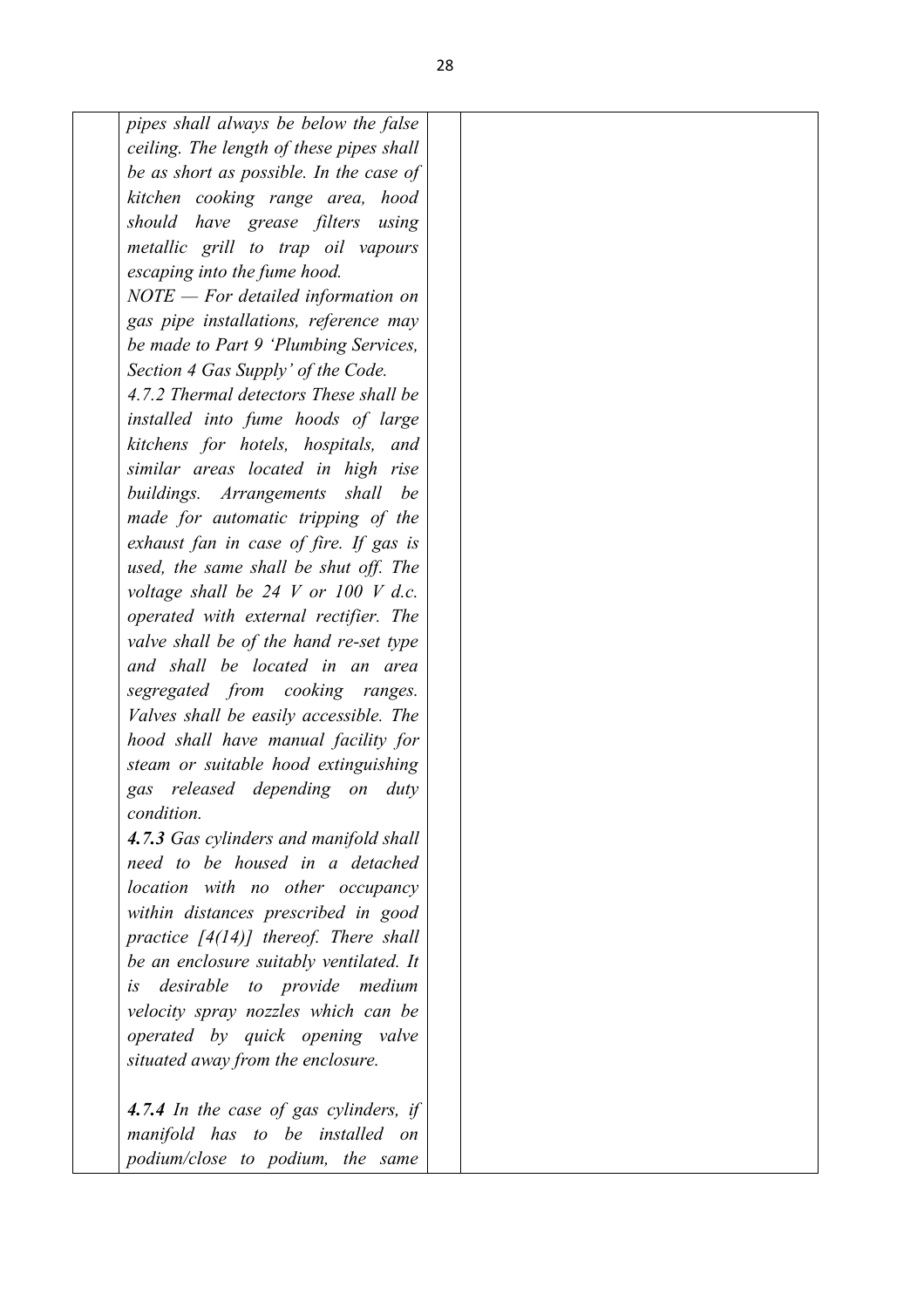|     | away from<br>shall<br>be<br>air<br>any                                          |  |
|-----|---------------------------------------------------------------------------------|--|
|     | intakes/smoke exhaust openings/ any                                             |  |
|     | windows.                                                                        |  |
|     | 4.7.6 Gas meters shall be housed in a                                           |  |
|     | suitably constructed metal cupboard                                             |  |
|     | located in a well-ventilated space,                                             |  |
|     | keeping in view the fact that LPG is                                            |  |
|     | heavier than air and town gas is                                                |  |
|     | lighter than air.                                                               |  |
|     | 4.7.7 Wherever LPG reticulation/                                                |  |
|     | cylinders are used in buildings above                                           |  |
|     | 100 m, gas leak detectors shall be                                              |  |
|     | provided at the usage points and                                                |  |
|     | monitored from fire command centre.                                             |  |
|     | The cables used for signalling shall be                                         |  |
|     | circuit integrity cables. 4.7.8 The gas                                         |  |
|     | lines shall not be installed through any                                        |  |
|     | electrical shafts, escape routes, refuge                                        |  |
|     | areas / refuge floors. 4.7.9 Kitchens                                           |  |
|     | working on LPG fuel shall not be                                                |  |
|     | permitted in basements.                                                         |  |
| 16. | 3.4.5.4 Service ducts and shafts                                                |  |
|     | Openings in walls or floors which are                                           |  |
|     | necessary to be provided to allow                                               |  |
|     | passages of all building services like                                          |  |
|     | cables, electrical wirings, telephone                                           |  |
|     | cables, plumbing pipes, etc, shall be                                           |  |
|     | protected by enclosure in the form of                                           |  |
|     | ducts/shafts having a fire resistance                                           |  |
|     | not less than 120 min. The inspection                                           |  |
|     |                                                                                 |  |
|     | door for electrical shafts/ducts low                                            |  |
|     | voltage wiring running in shafts/ducts,<br>shall either be armoured type or run |  |
|     |                                                                                 |  |
|     | through metal conduits. The space                                               |  |
|     | between the electrical cables/conduits                                          |  |
|     | and the walls/slabs shall be filled in by                                       |  |
|     | a fire stop material having fire                                                |  |
|     | resistance rating of not less than 120                                          |  |
|     | min. This shall exclude requirement of                                          |  |
|     | fire stop sealing for low voltage                                               |  |
|     | services shaft.                                                                 |  |
|     | For plumbing shafts in the core of the                                          |  |
|     | building, with shaft door opening                                               |  |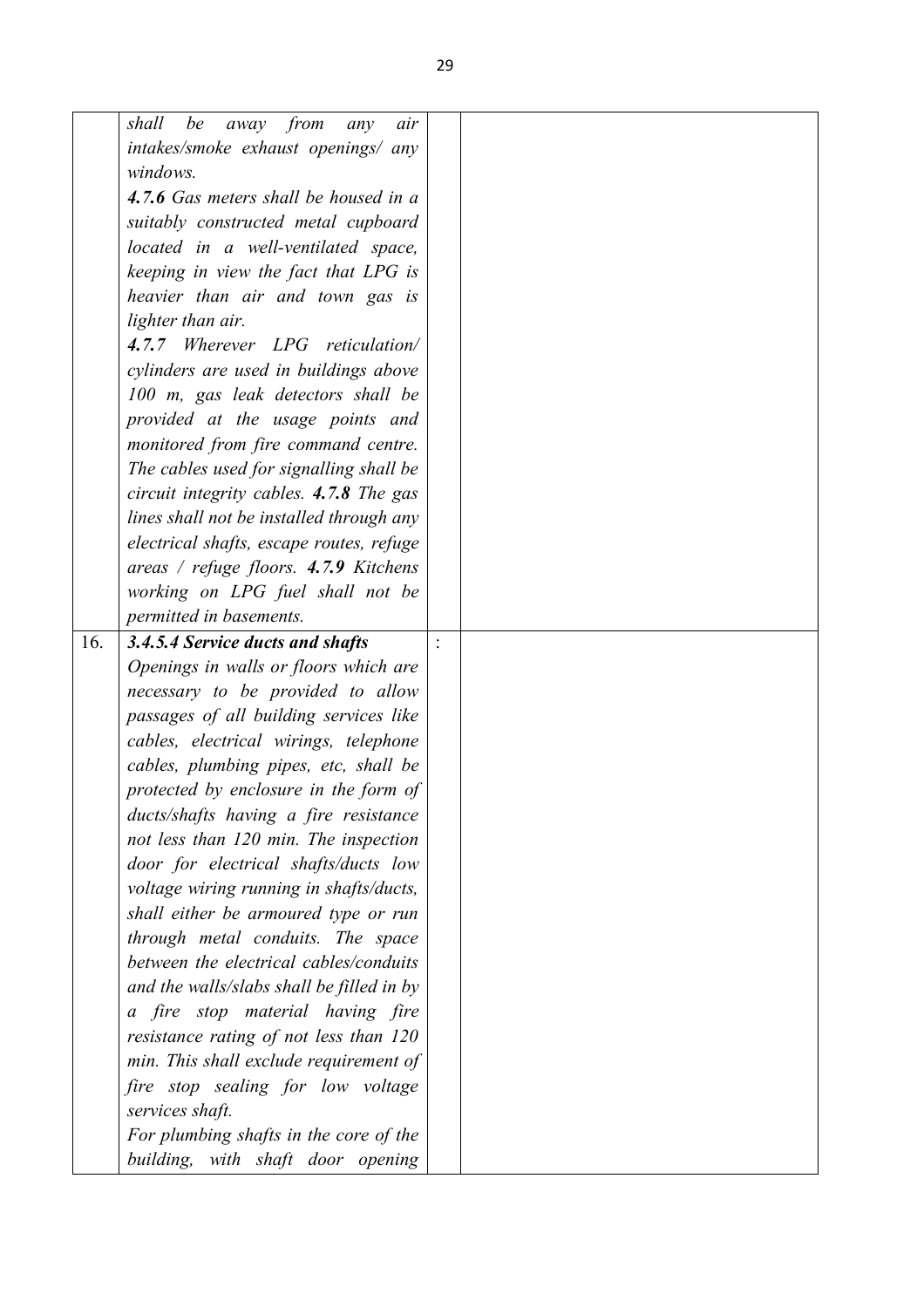|     | inside the building, the shafts shall      |  |
|-----|--------------------------------------------|--|
|     | have inspection doors having fire          |  |
|     | resistance rating not less than 30 min.    |  |
|     |                                            |  |
|     | For plumbing shafts doors which open       |  |
|     | in wet areas or in naturally ventilated    |  |
|     | areas or on external wall of the           |  |
|     | building, the shafts may not require       |  |
|     | doors having any specified fire rating.    |  |
|     | <b>3.4.6 Electrical Installation</b>       |  |
|     | 3.4.6.1 The electric distribution          |  |
|     | cables/wiring shall be laid in a           |  |
|     | separate shaft. The shaft shall be         |  |
|     | sealed at every floor with fire stop       |  |
|     | materials having the same fire             |  |
|     | resistance as that of the floor. High,     |  |
|     | medium and low voltage wiring              |  |
|     | running in shaft and in false ceiling      |  |
|     | shall run in separate shaft/conduits.      |  |
|     | Water mains, gas pipes, telephone          |  |
|     | lines, intercom lines or any other         |  |
|     | service line shall not be laid in the      |  |
|     | duct for electrical cables; use of bus     |  |
|     | ducts/solid rising mains instead of        |  |
|     | cables is preferred.                       |  |
| 17. | <b>Escape Lighting and Exit Signage's.</b> |  |
|     |                                            |  |
|     | 3.4.7 Escape Lighting and Exit             |  |
|     | Signage Exit access, exits and exit        |  |
|     | discharge shall be properly identified,    |  |
|     | with adequate lighting maintained in       |  |
|     | the elements of the egress systems so      |  |
|     | that all occupants shall be able to        |  |
|     | leave the facility safely.                 |  |
|     | 3.4.7.1 Lighting                           |  |
|     | a) The exit, exit access and exit          |  |
|     | discharge systems shall be illuminated     |  |
|     | continuously. The floors of the means      |  |
|     | of egress shall be illuminated at all      |  |
|     | points,<br>including<br>angles<br>and      |  |
|     | corridors<br>in<br>intersections,<br>and   |  |
|     | passageways, stairwells, landings of       |  |
|     | stairwells and exit.                       |  |
|     | Emergency lighting<br>b)<br>shall<br>be    |  |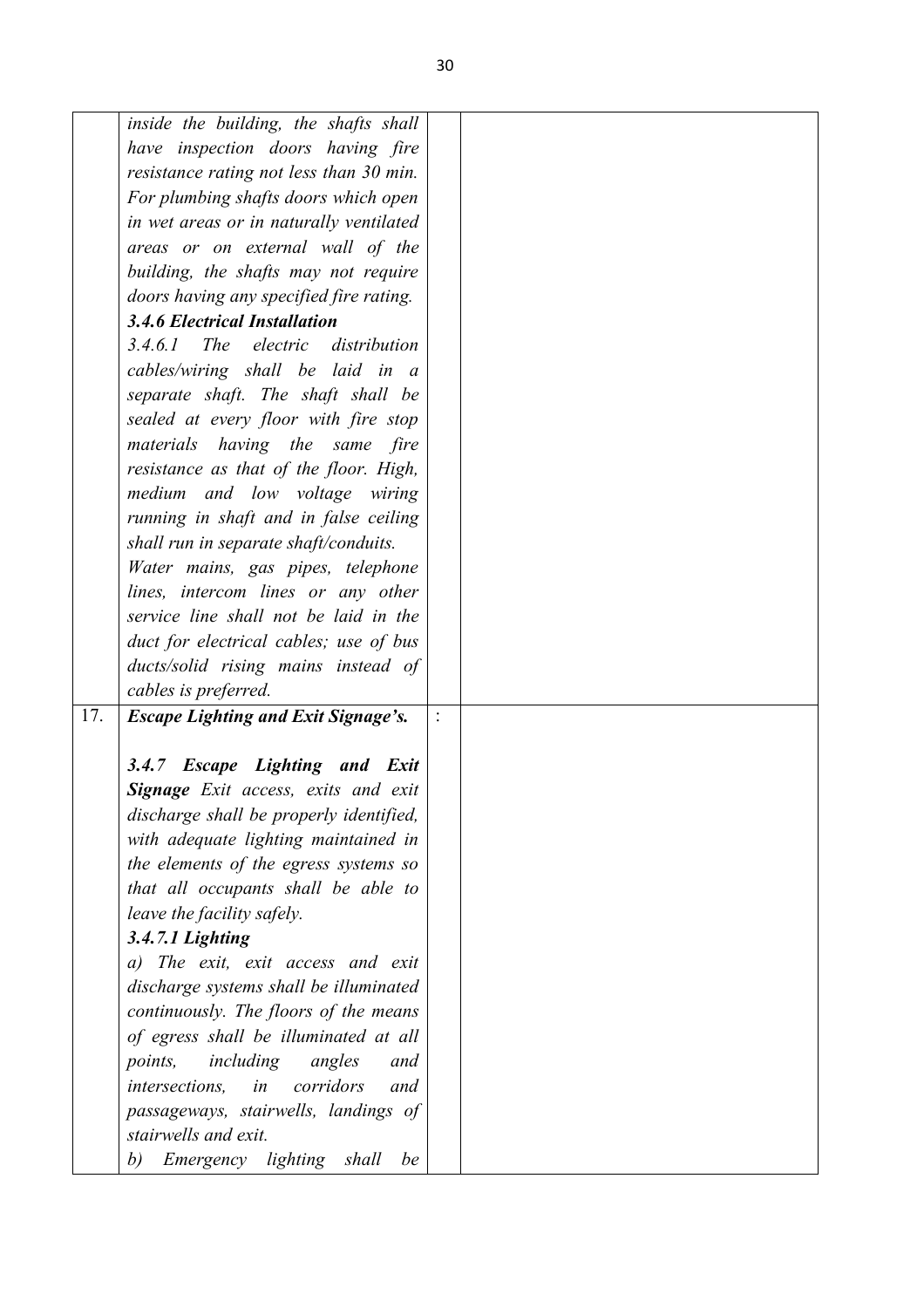| powered from a source independent of      |  |  |
|-------------------------------------------|--|--|
| that supplying the normal lighting.       |  |  |
| c) Escape lighting shall be capable of,   |  |  |
| I)<br>indicating<br>clearly<br>and        |  |  |
| unambiguously the escape routes;          |  |  |
| 2) providing adequate illumination        |  |  |
| along such routes to allow safe           |  |  |
| movement of persons towards and           |  |  |
| through the exits; and                    |  |  |
| 3) Ensuring that fire alarm call points   |  |  |
| and Fire fighting equipment provided      |  |  |
| along the escape routes can be readily    |  |  |
| located.                                  |  |  |
| d) The horizontal luminance at floor      |  |  |
| level on the centreline of an escape      |  |  |
| route shall not be less than 10 lumen /   |  |  |
| $m2$ . In addition, for escape routes up  |  |  |
| to $2$ m wide, $50$ percent of the route  |  |  |
| width shall be lit to a minimum of $5$    |  |  |
| lumen / $m^2$ .                           |  |  |
| e) Required illumination shall be         |  |  |
| arranged such that the failure of any     |  |  |
| single lighting unit, such as the         |  |  |
| burning out of one luminaire, will not    |  |  |
| leave any area in darkness and does       |  |  |
| not impede the functioning of the         |  |  |
| system further.                           |  |  |
| f) The emergency lighting shall be        |  |  |
| provided to be put on within $5 s of the$ |  |  |
| failure of the normal lighting supply.    |  |  |
| Also, emergency lighting shall be able    |  |  |
| to maintain the required illumination     |  |  |
| level for a period of not less than 90    |  |  |
| min in the event of failure of the        |  |  |
| normal lighting even for smaller          |  |  |
| premises.                                 |  |  |
| g) Battery pack emergency lighting,       |  |  |
| because of its limited duration and       |  |  |
| reliability, shall not be allowed to be   |  |  |
| used in lieu of a diesel engine driven    |  |  |
| emergency power supply.                   |  |  |
| h) Escape lighting luminaries should      |  |  |
| sited to cover the following<br>be        |  |  |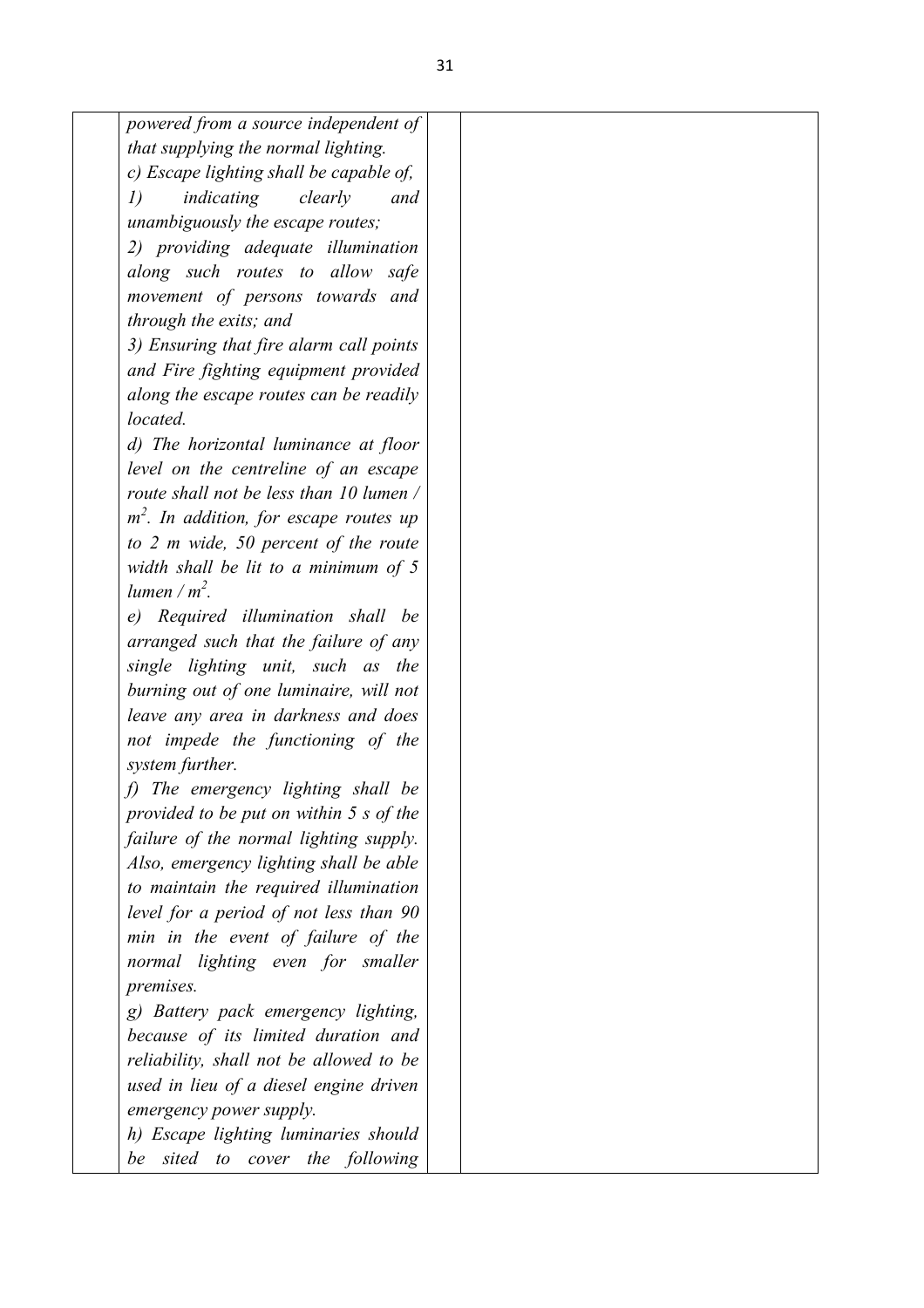| locations:                                  |  |
|---------------------------------------------|--|
| 1) Near each intersection of corridors,     |  |
| 2) At exits and at each exit door,          |  |
| 3) Near each change of direction in         |  |
| the escape route,                           |  |
| 4) Near each staircase so that each         |  |
| flight of stairs receives direct light,     |  |
| 5) Near any other change of floor           |  |
| level.                                      |  |
| 6) Outside each final exit and close to     |  |
| it,                                         |  |
| 7) Near each fire alarm call point,         |  |
| 8) Near fire fighting equipment, and        |  |
| 9) To illuminate exit and safety signs      |  |
| as required by the enforcing authority.     |  |
| <b>NOTE.</b> For the purpose of this clause |  |
| 'near' is normally considered to be         |  |
| within 2 m measured horizontally.           |  |
| $i)$ The luminaries shall be mounted as     |  |
| low as Possible, but at least 2 m above     |  |
| the floor level.                            |  |
| k) Signs are required at all exits,         |  |
| emergency exits and escape routes,          |  |
|                                             |  |
| which should comply with the graphic        |  |
| requirements of the relevant Indian         |  |
| Standards.                                  |  |
| 3.4.7.2 Exit passageway (at ground)         |  |
| and staircase lighting shall also be        |  |
| connected to alternative supply. The        |  |
| alternative source of supply may be         |  |
| provided by battery continuously            |  |
| trickle charged from the electric           |  |
| mains.                                      |  |
| <b>3.4.7.3</b> Suitable arrangements shall  |  |
| be made by installing double throw          |  |
| switches to ensure that the lighting        |  |
| installed in the staircase and the          |  |
| corridor does not get connected to          |  |
| two sources of supply simultaneously.       |  |
| Double throw switch shall be installed      |  |
| in the service room for terminating the     |  |
| stand-by supply.                            |  |
| The emergency lighting system shall         |  |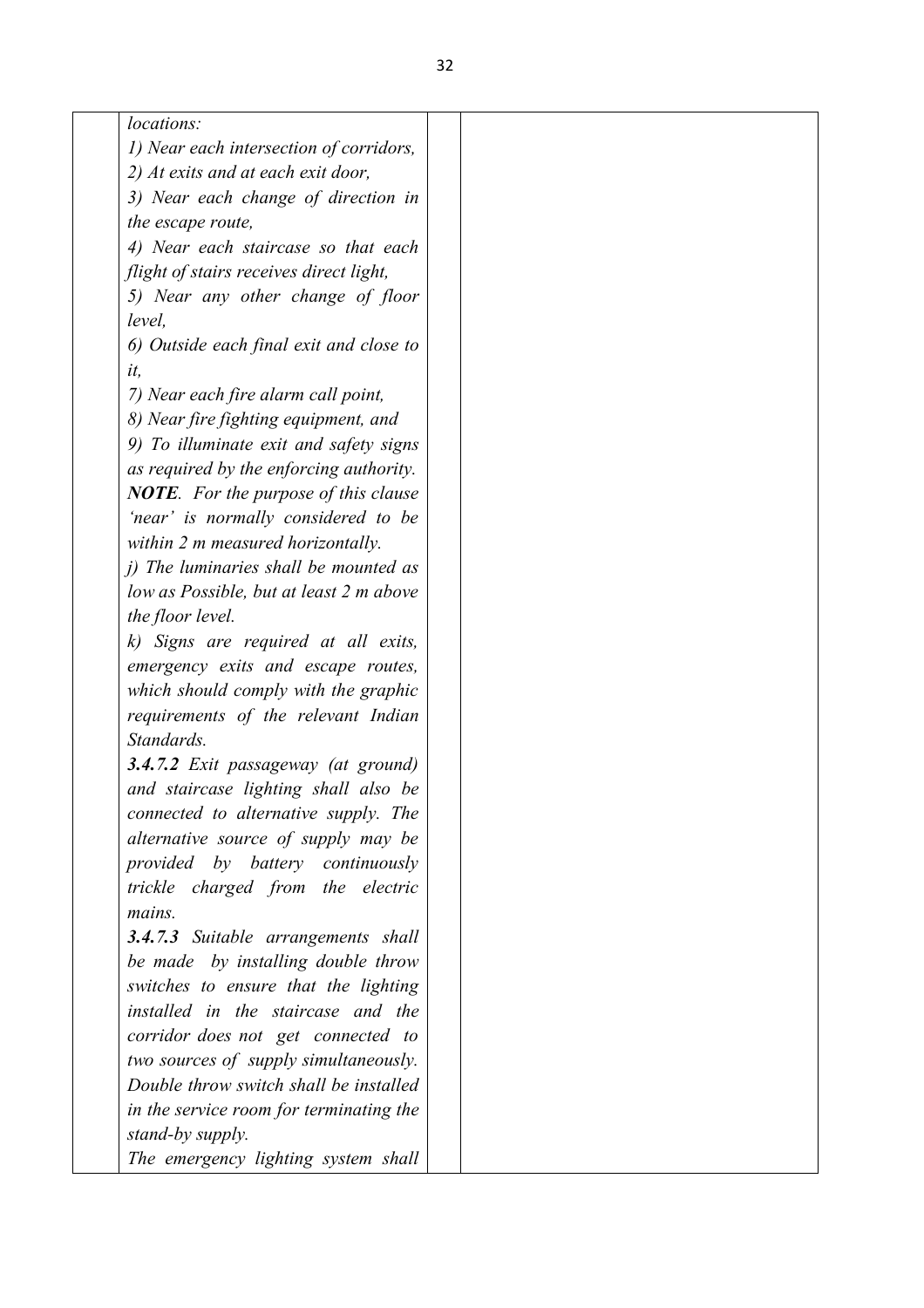*be well maintained by periodical inspections and tests so as to ensure their perfect serviceability at all times. 3.4.7.4 Exit signage Where exit access is provided through corridors / paths, the occupants shall be able to easily identify the way to exits. Exit signs shall be provided such that no point in an exit access is more than 30 m from a visible exit directional sign. An exit sign indicating the direction to an exit shall be provided at all changes in direction. Exits shall be clearly visible and the route to reach the exits shall be clearly marked and signs posted to guide the occupants of the floor concerned. Signs shall be illuminated and wired to an independent electrical circuit on an alternative source of supply. The sizes and colours of the exit signs shall be in accordance with good practice [4(7)]. The colour of the exit signs shall be green. NOTE. This provision shall not apply to A-2 and A-4 occupancies less than 15 m in height. The exit sign with arrow indicating the way to the escape route shall be provided at a suitable height from the floor level on the wall and shall be illuminated by electric light connected to corridor circuits. All exit way marking signs should be so installed that no mechanical damage shall occur to them due to moving of furniture or other heavy equipment. Further, all landings of floor shall have floor indicating boards prominently indicating the number of the floor. Photo luminescent markings shall be pasted at internal hydrant boxes.*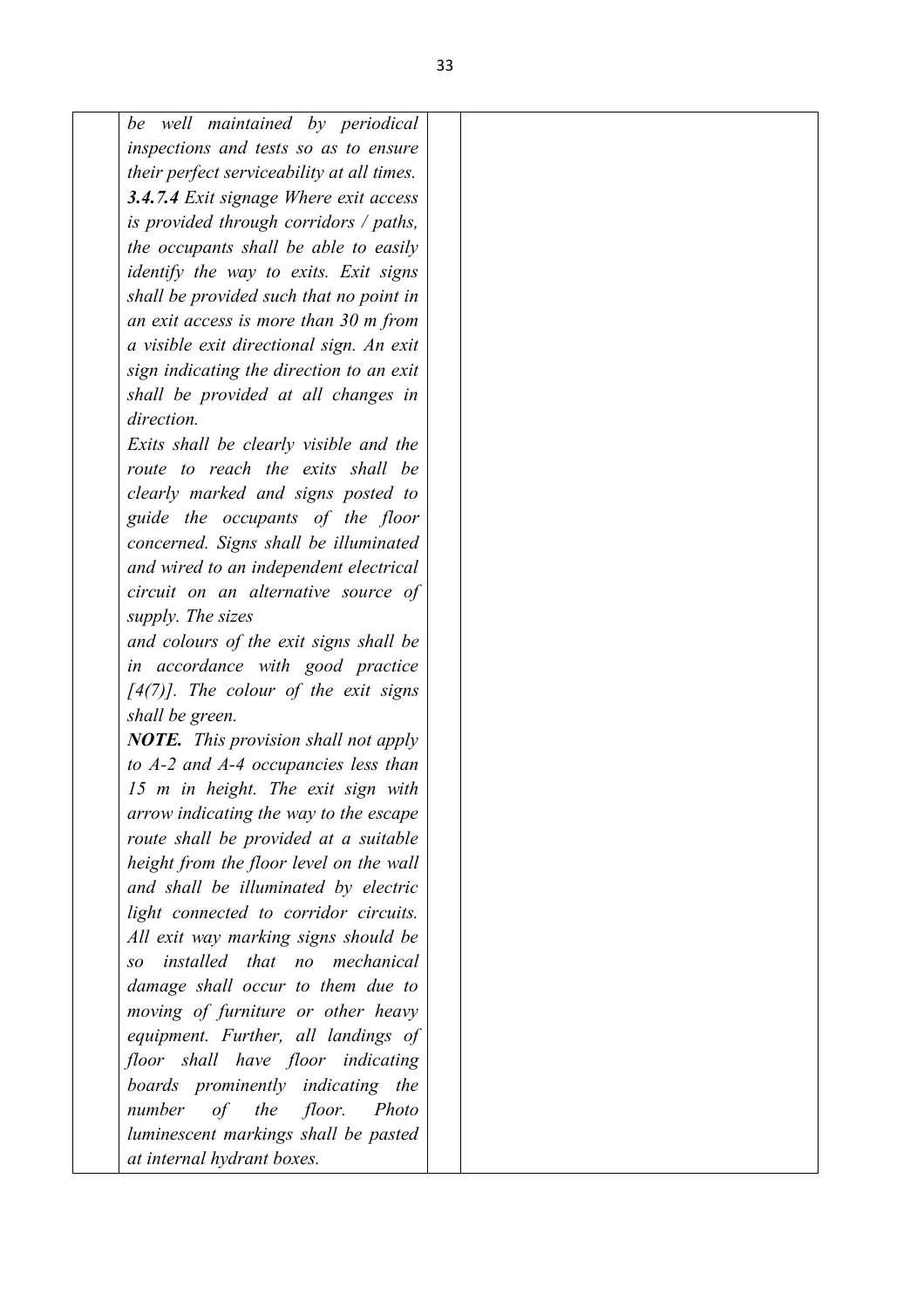| 1. | <b>Electric Power Supply.</b>                                                   |  |
|----|---------------------------------------------------------------------------------|--|
|    |                                                                                 |  |
|    | NBC 2016, Part-4 Fire and Life                                                  |  |
|    | Safety, 3.4.6.2 Emergency power for                                             |  |
|    | fire and life safety systems Emergency                                          |  |
|    | power supplying distribution system                                             |  |
|    | critical<br>for<br>requirement<br>for                                           |  |
|    | functioning of fire and life safety                                             |  |
|    | system and equipment shall be                                                   |  |
|    | planned for efficient and reliable                                              |  |
|    | power and control supply to the                                                 |  |
|    | following systems and equipment                                                 |  |
|    | where provided:                                                                 |  |
|    | a) Fire pumps.                                                                  |  |
|    | b) Pressurization and smoke venting;                                            |  |
|    | including its ancillary systems such as                                         |  |
|    | dampers and actuators.                                                          |  |
|    | c) Fireman's lifts (including all lifts).                                       |  |
|    | d) Exit signage lighting.                                                       |  |
|    | e) Emergency lighting.                                                          |  |
|    | f) Fire alarm system.                                                           |  |
|    | g) Public<br>address<br>(PA)<br>system                                          |  |
|    | (relating to                                                                    |  |
|    | Emergency voice evacuation<br>and                                               |  |
|    | annunciation).                                                                  |  |
|    | h) Magnetic door hold open devices.                                             |  |
|    | j) Lighting in fire command centre and                                          |  |
|    | security room. Power supply to these                                            |  |
|    | systems and equipment shall be from                                             |  |
|    | normal and emergency (standby                                                   |  |
|    | generator) power<br>with<br>sources                                             |  |
|    | changeover facility. If power supply, is                                        |  |
|    | from HV source and HV generation,                                               |  |
|    | the transformer should be planned in                                            |  |
|    | standby<br>capacity<br>to<br>ensure                                             |  |
|    | continuity<br>of<br>power<br>to<br>such                                         |  |
|    | systems. Wherever and backup DG                                                 |  |
|    | sets are of higher voltage rating, then<br>dual redundant cables shall be taken |  |
|    |                                                                                 |  |
|    | to all transformers. The generator                                              |  |
|    | shall be capable of taking starting                                             |  |
|    | current of all the fire and life safety                                         |  |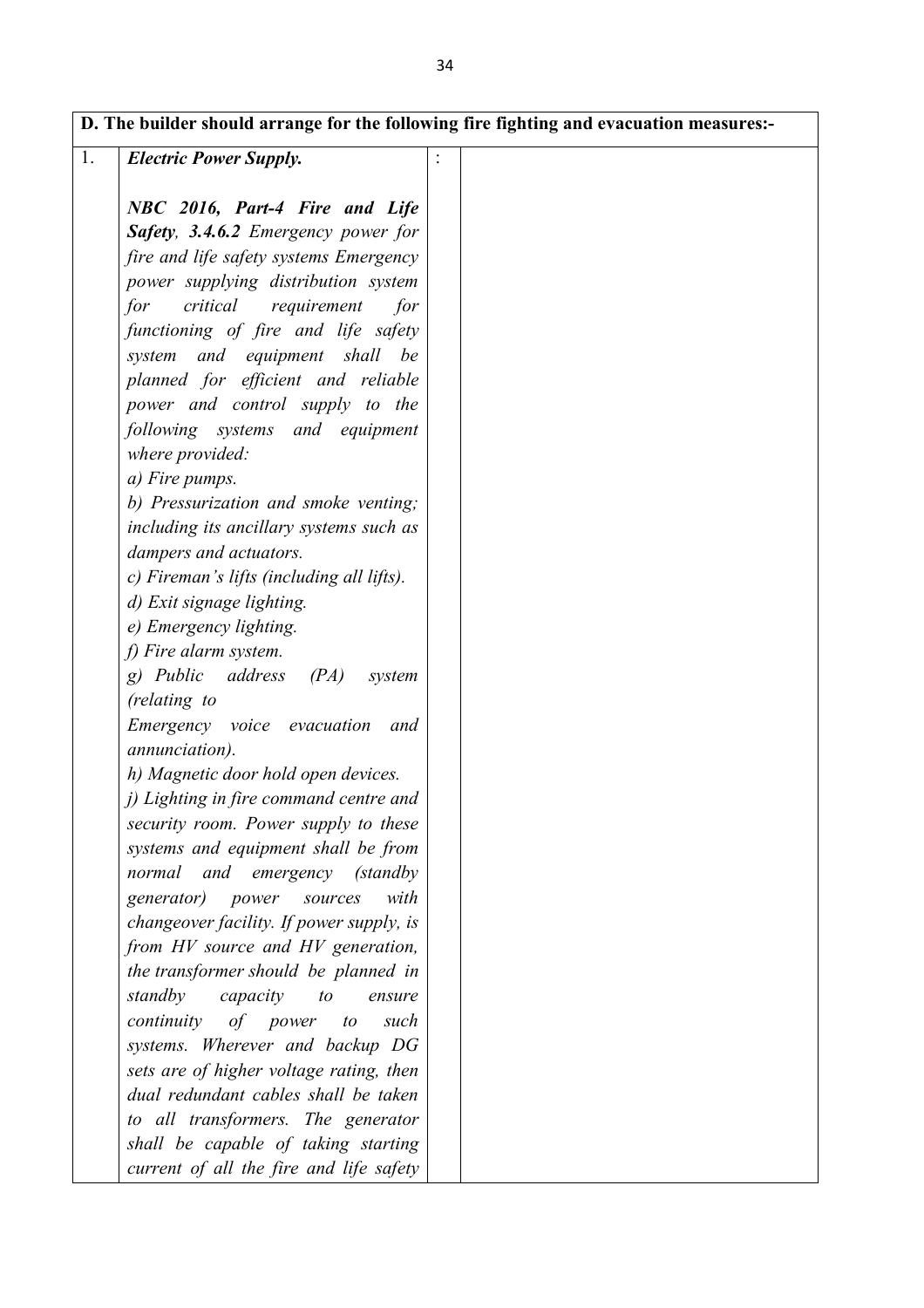|    | systems and equipment as above.          |  |
|----|------------------------------------------|--|
|    | Where parallel HV/LV supply from a       |  |
|    | separate substation fed from different   |  |
|    | grid is provided with appropriate        |  |
|    | transformer for emergency, the           |  |
|    | provision of generator may be waived     |  |
|    | in consultation with the Authority.      |  |
|    | 3.4.6.4 Standby supply                   |  |
|    | Diesel generator set(s) shall not be     |  |
|    | installed at any floor other than        |  |
|    | ground/first basement. If the same are   |  |
|    | installed indoors, proper ventilation    |  |
|    | and exhaust shall be planned. The DG     |  |
|    | set room shall be separated by 120       |  |
|    | min fire resistance rated walls and      |  |
|    | doors. The oil tank for the DG sets (if  |  |
|    | not in the base of the DG) shall be      |  |
|    | provided with a dyked enclosure          |  |
|    | having a volumetric capacity of at       |  |
|    | least 10 percent more than the volume    |  |
|    | of the oil tank. The enclosure shall be  |  |
|    | filled with sand for a height of 300     |  |
|    | For<br>detailed<br>information<br>$mm$ . |  |
|    | regarding fire safety requirements       |  |
|    | for hazardous petroleum products,        |  |
|    | reference may be made to<br><i>The</i>   |  |
|    | Petroleum Act, 1934 and the Rules        |  |
|    | framed there under.                      |  |
| 2. | Down comer system.                       |  |
|    | NBC-2016, Part-4, Fire & Life            |  |
|    | Safety,<br>Down-comer<br>An              |  |
|    | arrangement of fire fighting within the  |  |
|    | building by means of down-comer pipe     |  |
|    | connected to terrace tank through        |  |
|    | terrace pump, gate valve and non-        |  |
|    | return valve and having mains not less   |  |
|    | than 100 mm internal diameter with       |  |
|    | landing valves on each floor/landing.    |  |
|    | It is also fitted with inlet connections |  |
|    | at ground level for charging with        |  |
|    | water by pumping from fire service       |  |
|    | appliances and air release valve at      |  |
|    | roof level to release trapped air        |  |
|    |                                          |  |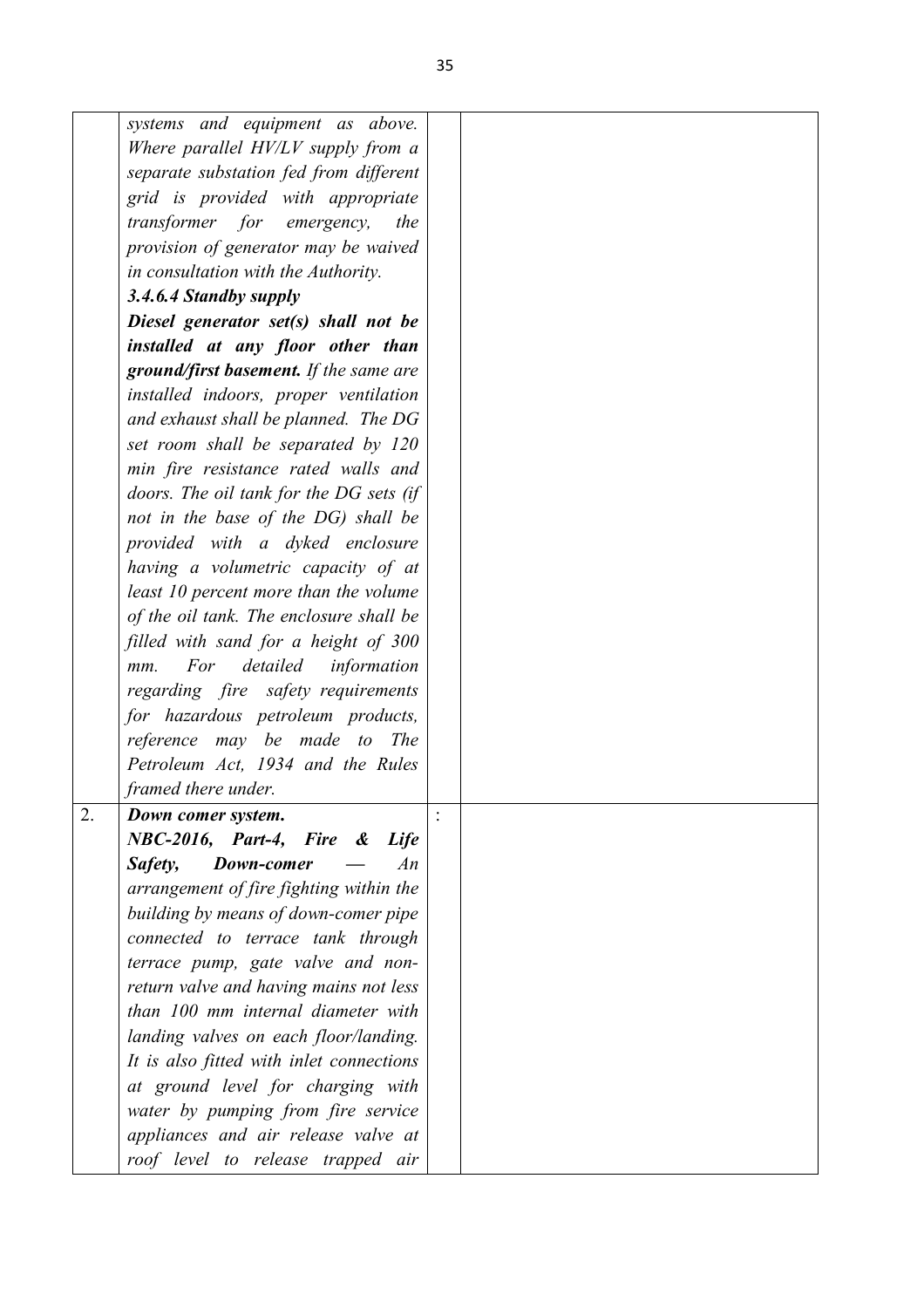|                  | inside.                                           |  |
|------------------|---------------------------------------------------|--|
|                  | NBC 2016, Part-4, Fire & Life Safety              |  |
|                  | Table 7 (6) down comer shall be                   |  |
|                  | provided for every 1000 sq.mtrs. built            |  |
|                  | up area,                                          |  |
|                  | <b>Business Buildings (E)</b>                     |  |
|                  | 1. Less than $10$ m in height.                    |  |
|                  | Size of mains shall be 100 mm                     |  |
|                  | with single outlet landing                        |  |
|                  | valves.                                           |  |
| 3.               | Wet riser system.                                 |  |
|                  | NBC 2016 Part-4, Fire & Life                      |  |
|                  | Safety, Clause 2.65 Wet Riser - An                |  |
|                  | arrangement for fire fighting within              |  |
|                  | the building by means of vertical                 |  |
|                  | rising mains not less than 100 mm                 |  |
|                  | nominal diameter with landing valves              |  |
|                  | on each floor/landing for fire fighting           |  |
|                  | purposes and permanently charged                  |  |
|                  | with water from a pressurized supply.             |  |
|                  | NBC -2016, Part-4 Fire & Life                     |  |
|                  | Safety, Table 7 (5) wet riser shall be            |  |
|                  | provided for every 1000 sq.mtrs. built            |  |
|                  | up area,                                          |  |
|                  | <b>Business Buildings (E)</b>                     |  |
|                  | 1. Above $10$ m in height.                        |  |
|                  | Size of mains shall be 100 mm                     |  |
|                  | single outlet landing<br>with                     |  |
|                  | valves – upto 45 m height.                        |  |
|                  | Size of mains shall be 150 mm                     |  |
|                  | with single outlet landing                        |  |
|                  | valves – above 45 m height.                       |  |
| $\overline{4}$ . | First aid hose reel hose system.                  |  |
|                  |                                                   |  |
|                  | NBC-2016, Part-4, Fire and Life                   |  |
|                  | Safety, Table 7 (4) First Aid Hose                |  |
|                  | reel shall be provided for,                       |  |
|                  | <b>Business Buildings (E)</b>                     |  |
|                  | Should be provided in all buildings<br>$\Gamma$ . |  |
|                  | irrespective<br>of height<br>and                  |  |
|                  | irrespective of occupancy.                        |  |
|                  | Rubber lined Hose reel hose of size               |  |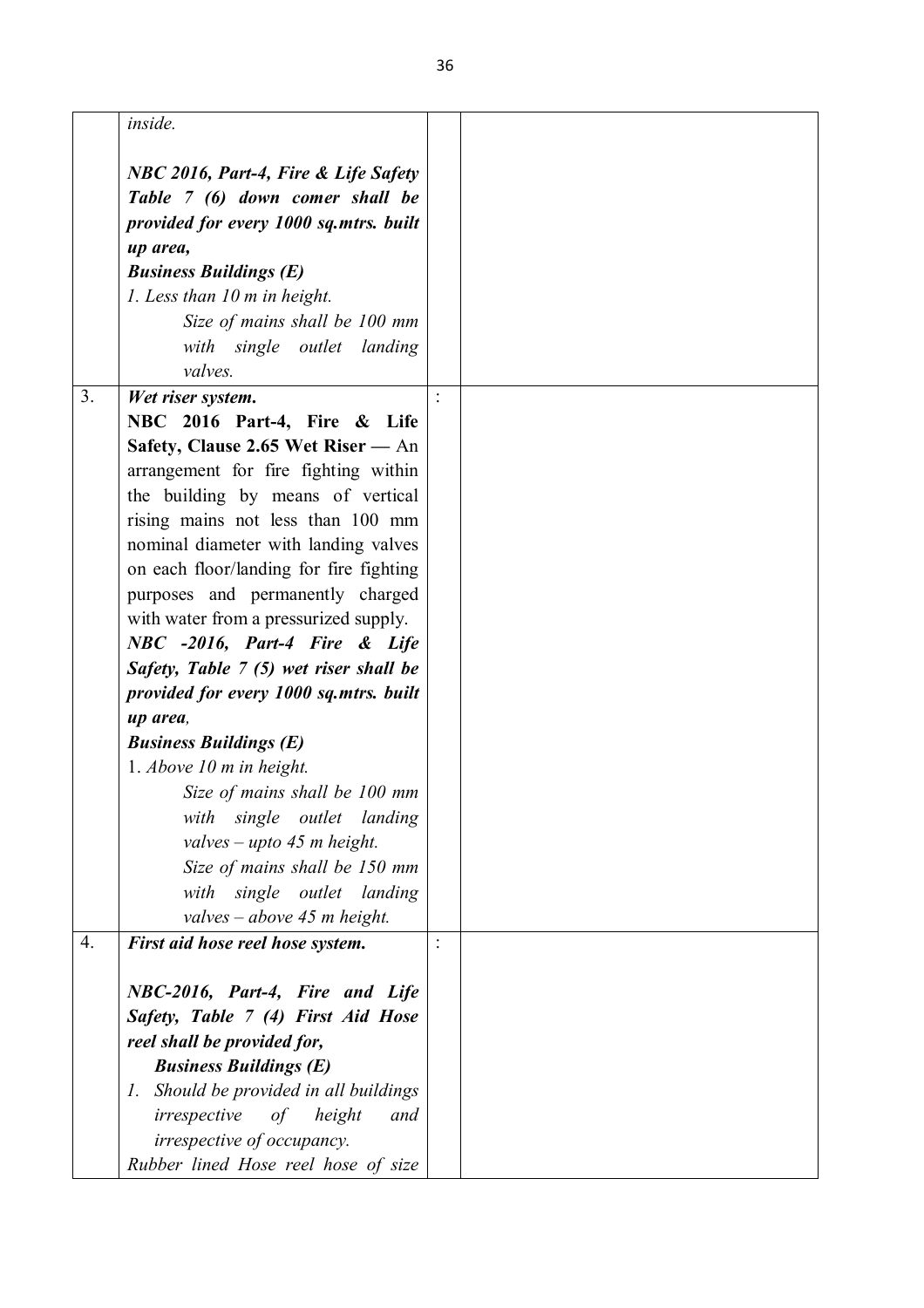|    | minimum 19 mm of 40 mtr length as         |  |
|----|-------------------------------------------|--|
|    | per IS 884, with Gate valve (upstream)    |  |
|    | and shut off nozzle of $5$ mm size. The   |  |
|    | hose reel hose should be connected at     |  |
|    | each landing by means of an adaptor.      |  |
|    | Adequate BIS marked re-in forced          |  |
|    | rubber lined delivery hoses of 63 mm      |  |
|    | size to reach the farthest point of the   |  |
|    | floor / setbacks from the system should   |  |
|    | be provided with a branch pipe near       |  |
|    | each hydrant outlet in a proper box to    |  |
|    | protect it from withering.                |  |
| 5. | NBC-2016, Part-4, Clause 2.64.1 :         |  |
|    | <b>Hydrant</b> system $-A$ distribution   |  |
|    | system having a network of piping         |  |
|    | installed underground / above ground      |  |
|    | around and $\ell$ or through inside of a  |  |
|    | building with internal and $\sqrt{or}$    |  |
|    | external hydrants fitted with landing     |  |
|    | walls at regular interval according to    |  |
|    | the occupancy. The distribution system    |  |
|    | is connected to water supply system       |  |
|    | from fire fighting.                       |  |
|    | $NBC-2016$ , Part-4, Table 7 (7) Yard     |  |
|    | hydrant shall be provided for,            |  |
|    | <b>Business Building (E)</b>              |  |
|    | 1. Above 15 m in height.                  |  |
|    | At least two fire service inlets to boost |  |
|    | the water in the riser directly from the  |  |
|    | mobile pump should also be provided.      |  |
|    | These inlets should be located at an      |  |
|    | easily accessible position, preferable    |  |
|    | near the entry point to the premises.     |  |
| 6. | NBC-2016, Part-4,<br><b>Table</b> 7 (11)  |  |
|    | <b>Underground Static Water Storage</b>   |  |
|    | Tank Combined Capacity for Wet            |  |
|    | Riser, Yard hydrant and Sprinklers        |  |
|    | per set of Pumps shall be provided        |  |
|    | for,                                      |  |
|    | <b>Business Buildings (E)</b>             |  |
|    | 1. Above 10 m but not exceeding           |  |
|    | 15 in height $-$ 50,000 lts.              |  |
|    | 2. Above 15 m and upto 24 m in            |  |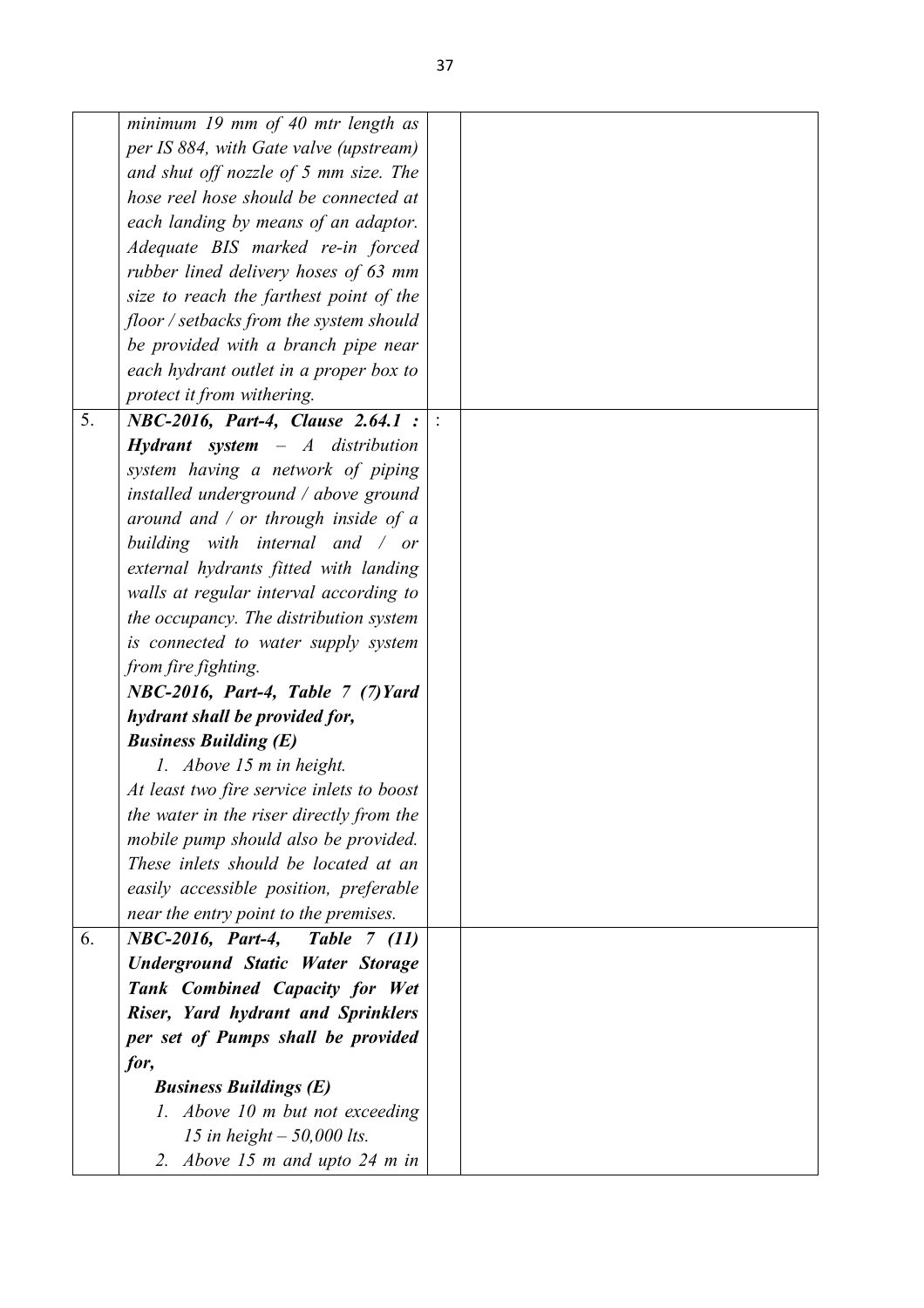|    | height $-1,00,000$ lts.                                                      |  |
|----|------------------------------------------------------------------------------|--|
|    | 3. Above $24$ m and upto $30$ m in                                           |  |
|    | height $-1,50,00$ lts.                                                       |  |
|    | 4. Above $30$ m in height $-$                                                |  |
|    | $2,00,000$ lts.                                                              |  |
|    |                                                                              |  |
|    |                                                                              |  |
|    | Note: Fire tank to be always filled                                          |  |
|    | with water. Over flow of fire tank to                                        |  |
|    | $\iota$<br>domestic<br>taken<br>be<br>tank.                                  |  |
|    | Arrangement should be such that any                                          |  |
|    | incoming water should first fill-up                                          |  |
|    | fire tank, then overflow to other                                            |  |
|    | utilizations.                                                                |  |
|    |                                                                              |  |
|    | <b>H-4 ENCLOSED PARKING STRUCTURES</b><br>c) For<br>basement<br>car parking, |  |
|    | compartmentation can be achieved,                                            |  |
|    | with fire barrier or with water curtain                                      |  |
|    | nozzle $(K-23)$ or with combination                                          |  |
|    | there of. Automatic deluge system                                            |  |
|    | comprising deluge valve, piping,                                             |  |
|    | nozzles, etc shall be used to zone the                                       |  |
|    | compartment in case of water curtain                                         |  |
|    | system. In case of water curtain,                                            |  |
|    | existing water storage shall<br>be                                           |  |
|    | supplemented by water demand for                                             |  |
|    | water curtain nozzles for 60 min<br>considering the largest compartment.     |  |
|    | perimeter out of all compartments of                                         |  |
|    | car parking in any of the basements.                                         |  |
|    | d) The water supply for the water                                            |  |
|    | curtain nozzles shall be through                                             |  |
|    | independent electric pump of adequate                                        |  |
|    | capacity (flow and head)<br>with                                             |  |
|    | piping/riser for the water supply to the                                     |  |
|    | nozzles.                                                                     |  |
|    |                                                                              |  |
|    | e) The water curtain shall be operated                                       |  |
|    | by the actuation of flow switch                                              |  |
|    | actuating sprinkler system.                                                  |  |
| 7. | <b>NBC-2016,</b><br>7(12)<br>Part-4<br><b>Table</b>                          |  |
|    | <b>Terrace Tank Over Respective Tower</b>                                    |  |
|    |                                                                              |  |
|    | <b>Terrace shall be provided for</b>                                         |  |
|    | <b>Business Building (E)</b>                                                 |  |
|    | 1. Less than 10 m in height $-10,000$                                        |  |
|    | lts. $(5000$ lts.) (Note $6:$ Additional                                     |  |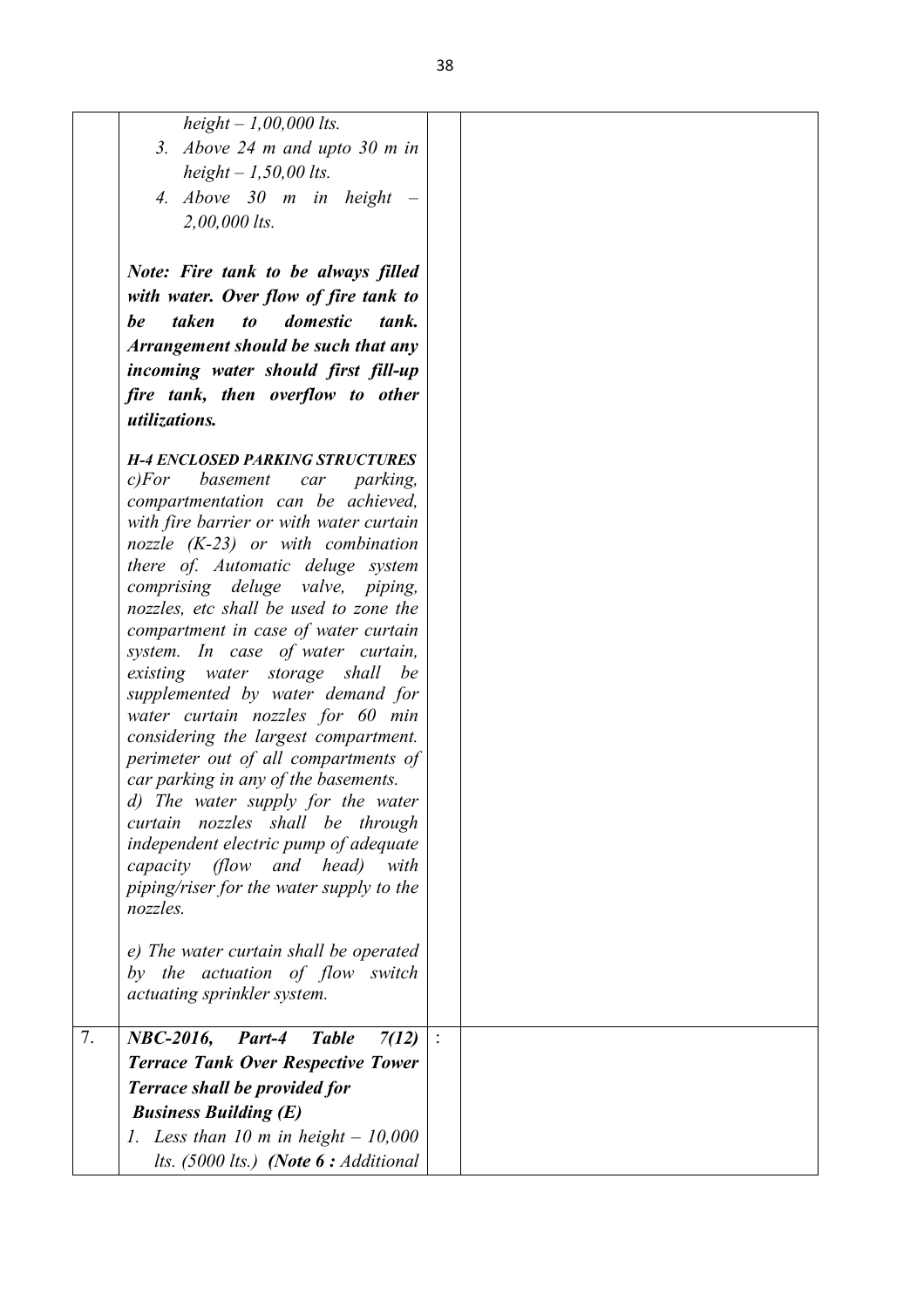|    | value given in parenthesis shall be           |  |
|----|-----------------------------------------------|--|
|    | added if basement area exceeds                |  |
|    | $200 \; m^2$ )                                |  |
|    | 2. Above 10 m but not exceeding 15            |  |
|    | <i>m</i> in height $-$ 5,000 lts. (5000 lts.) |  |
|    | (Note $6:$ Additional value given in          |  |
|    | parenthesis shall be added if                 |  |
|    | basement area exceeds 200 $m^2$ )             |  |
|    | 3. Above 15 $m$ and up to 24 $m$ in           |  |
|    | height $-10,000$ lts.                         |  |
|    | 4. Above 24 m upto 30 m in height $-$         |  |
|    | 20,000 lts.                                   |  |
|    | 5. Above 30 m in height $-20,000$ lts.        |  |
|    |                                               |  |
|    | Note: Over head tank to overflow to           |  |
|    | domestic tank. Arrangement should be          |  |
|    | such that any incoming water should           |  |
|    | first fill-up fire tank, then overflow to     |  |
|    | other utilizations.                           |  |
|    |                                               |  |
| 8. | NBC-2016, Part-4, Table 7 (13)                |  |
|    | Pump near underground static water            |  |
|    | storage tank (Fire pump) with                 |  |
|    | minimum pressure of 3.5 $kg/cm2$ at           |  |
|    | remotest location.                            |  |
|    | <b>Business Building (E)</b>                  |  |
|    | 1. Above 10 m but not exceeding 15            |  |
|    | m in height (Note 14 : Provide                |  |
|    | required number of sets of pumps              |  |
|    | each consisting of one electric and           |  |
|    | one diesel pump (stand by) of                 |  |
|    | capacity 1620 Litre/min and one               |  |
|    | electric pump of capacity 180                 |  |
|    | litre/min (see also note 22 and 23)           |  |
|    | 2. Above 10 m but not exceeding 15            |  |
|    | m in height (Note 10 Provide                  |  |
|    | required number of sets of pumps              |  |
|    | each consisting of one electric and           |  |
|    | one diesel pump (standby) of                  |  |
|    | capacity 2280 litre/min and one               |  |
|    | electric pump of capacity 180                 |  |
|    | litre/min (see also note 22 and 23)           |  |
|    | 3. Above $24$ m and upto $30$ m in            |  |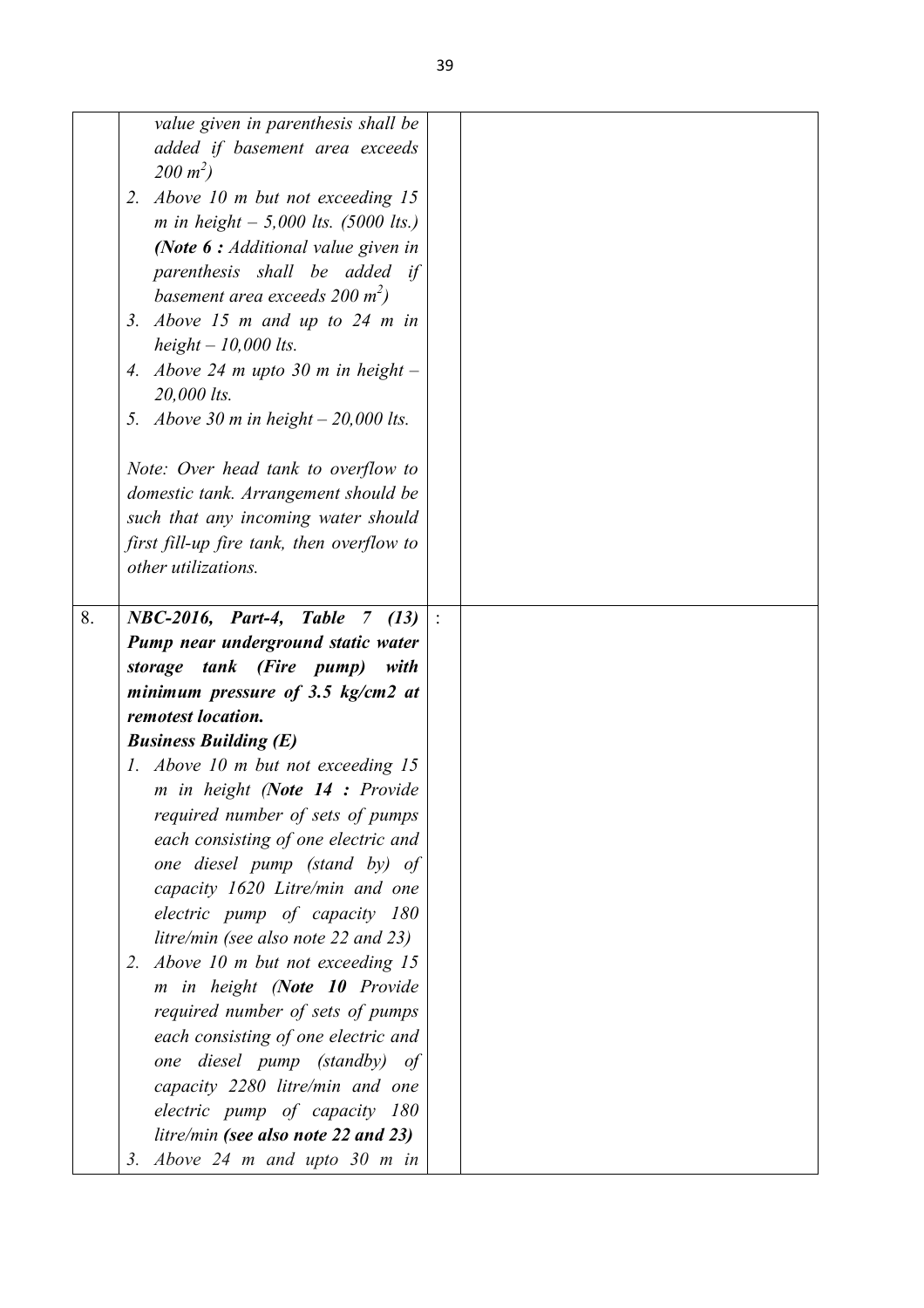| height (Note 11 Provide required<br>number of sets of pumps each<br>consisting of two electric and one<br>diesel pump (stand by) of capacity<br>2 280 litre/min and two electric<br>pump of capacity 180 litre/min<br>(see also Notes 22 and 23).<br>4. Above 30 m in height (Note 12<br>Provide required number of sets of<br>pumps each consisting of two |  |
|-------------------------------------------------------------------------------------------------------------------------------------------------------------------------------------------------------------------------------------------------------------------------------------------------------------------------------------------------------------|--|
| electric and one diesel pump<br>$(stat$ by) of capacity 2 850<br>litre/min and two electric pump of<br>capacity 180 litre/min (see also<br>Notes 22 and 23)                                                                                                                                                                                                 |  |
| (Note 22: One set of pumps shall be<br>provided for each 100 hydrants or<br>part thereof, with a maximum of two<br>sets. In case of more than one pump<br>set installation, both pump sets shall<br>be interconnected at their delivery<br>headers.                                                                                                         |  |
| (Note 23: Alternative to provisions of<br>additional set of pumps, the objective<br>can be met by providing additional<br>diesel pump of the same capacity and<br>doubling the water tank capacity as<br>required for one set of pumps.)                                                                                                                    |  |
| If Basement is compartmented using<br>water curtains additional pump as<br>per clause H-4 d) The water supply<br>for the water curtain nozzles shall be<br>through independent electric pump of<br><i>adequate capacity (flow and head)</i><br>with piping/riser for the water supply<br>to the nozzles to be provided.                                     |  |
| 9.<br>NBC-2016, Part-4,<br><b>Table</b> 7 (14)<br>pumps at the Terrace tank level with<br>Minimum Pressure of 3.5 kg/cm2<br>shall be provided for,<br><b>Business Building (E)</b><br>1. Less than 10 m in height $-450$                                                                                                                                    |  |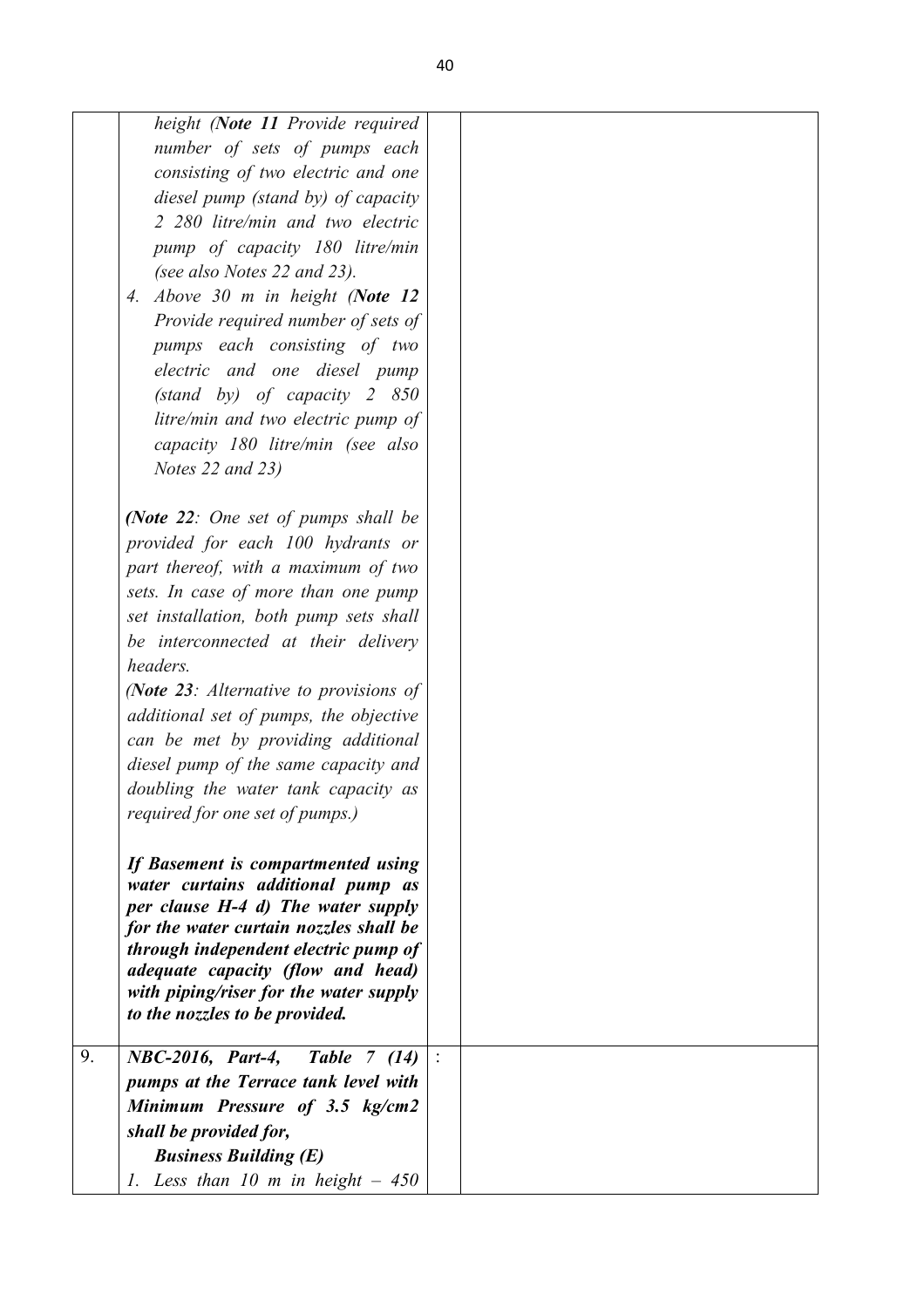|     | $LPM$ (450 LPM) (see Note 6)                     |  |
|-----|--------------------------------------------------|--|
|     | 2. Above 10 m but not exceeding 15               |  |
|     | m in height $-450$ LPM (450)                     |  |
|     | LPM) (see Note 6)                                |  |
|     |                                                  |  |
|     |                                                  |  |
|     | (Note 6: Additional value given in               |  |
|     | parenthesis shall be added if basement           |  |
|     | area exceeds $200 \text{ m}^2$ .)                |  |
| 10. | Manually operated fire alarm system.             |  |
|     |                                                  |  |
|     | NBC-2016, Part-4, Clause 2.1 Alarm               |  |
|     | <b>System</b><br>– Fire alarm<br>system          |  |
|     |                                                  |  |
|     | comprising components<br>for                     |  |
|     | automatically detecting a fire,                  |  |
|     | initiating an alarm of fire and                  |  |
|     | initiating other actions as appropriate.         |  |
|     | $NOTE$ – The system may also include             |  |
|     | manual fire alarm call points.                   |  |
|     |                                                  |  |
|     | NBC-2016, Part-4, Table<br>$\overline{7}$<br>(9) |  |
|     | <b>Manually operated Electric Fire</b>           |  |
|     | alarm system is required                         |  |
|     |                                                  |  |
|     |                                                  |  |
|     | <b>Business Buildings (E)</b>                    |  |
|     | 1. 15 m and above in height.                     |  |
|     | Manually operated electrical fire                |  |
|     | alarm system should be installed with            |  |
|     | call boxes located near each staircase           |  |
|     | landing of each building. The call               |  |
|     | boxes should be of 'break glass' type,           |  |
|     | where<br>the call is transmitted                 |  |
|     | automatically to the control room                |  |
|     | when the glass of the system is broken.          |  |
|     | This system should also be connected             |  |
|     | to an alternative source of power                |  |
|     | supply (diesel generator).                       |  |
|     | The call boxes should be so installed            |  |
|     | that their location can be easily                |  |
|     | noticed from either direction and                |  |
|     | should be at a height of one meter               |  |
|     | from the floor level.                            |  |
|     |                                                  |  |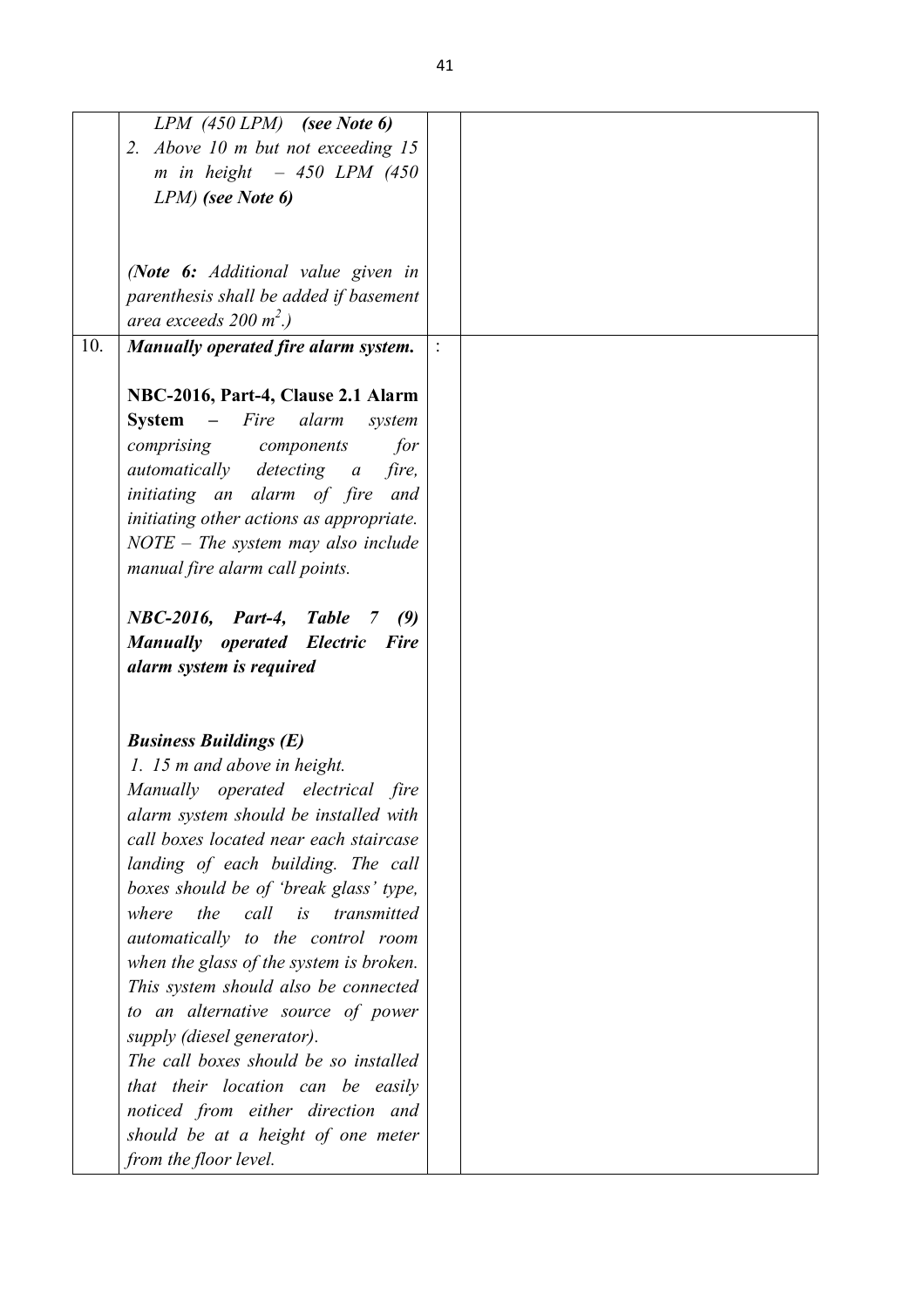| 11. | NBC -2016, Part-4, Clause 2.1 as per             |  |
|-----|--------------------------------------------------|--|
|     | Table 7(10) Automatic Fire Detection             |  |
|     | and alarm systems required (see Note             |  |
|     | 2: automatic detection and alarm                 |  |
|     | system is not required to be provided            |  |
|     | in car parking area. Such detection              |  |
|     | system shall however be required in              |  |
|     | other areas of car parking such as               |  |
|     | electrical rooms, cabins and other               |  |
|     | $areas$ ) – Fire alarm system comprising         |  |
|     | for<br>components<br>automatically               |  |
|     | detecting a fire, initiating an alarm of         |  |
|     | fire and initiating other actions as             |  |
|     | appropriate.                                     |  |
|     | <b>Business Building (E)</b>                     |  |
|     | 1. Above 10 m in height.                         |  |
| 12. | <b>Public Address System:</b>                    |  |
|     | A system of two way talk back speaker            |  |
|     | with push to talk speakers to be                 |  |
|     | provided at every staircase or firemen           |  |
|     | telephone to be provided at every                |  |
|     | staircase.<br>Necessary console<br>&             |  |
|     | amplifier with micro phone to be                 |  |
|     | provided at ground floor in fire                 |  |
|     | command center.                                  |  |
| 13. | Automatic sprinkler system -<br>$\boldsymbol{A}$ |  |
|     | system of water pipes fitted with                |  |
|     | sprinkler heads at suitable intervals            |  |
|     | and heights and designed to actuate              |  |
|     | automatically, control and extinguish            |  |
|     | a fire by the discharge of water.                |  |
|     |                                                  |  |
|     | NBC-2016, Part-4, Table<br>(8)<br>7              |  |
|     | <b>Automatic Sprinkler system.</b>               |  |
|     | <b>Business Building (E)</b>                     |  |
|     | 1. Less than 15 m in height                      |  |
|     | (Note 4: Required to be installed                |  |
|     | in basement if area of basement                  |  |
|     | exceeds $200 \text{ m}^2$ )                      |  |
|     | 15 m and above in height.<br>2.                  |  |
| 14. | <b>HORIZONTAL</b><br><b>EXITS/REFUGE</b>         |  |
|     | <b>AREA</b>                                      |  |
|     | NBC-2016, Part-4, Annex-E-4                      |  |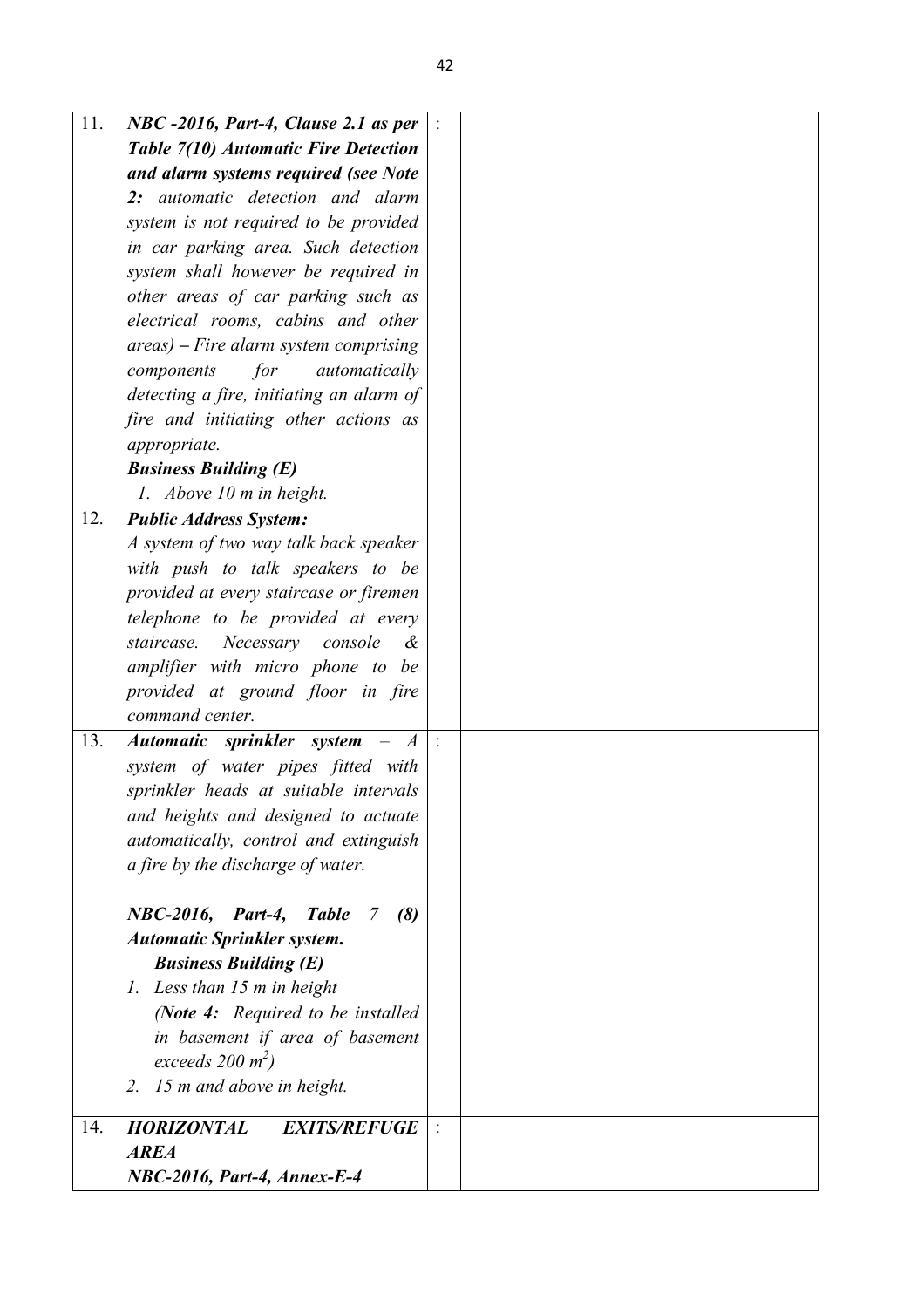*a) A horizontal exit shall be through a fire door of 120 min rating in a fire resistant wall. Horizontal exit require separation with the refuge area or adjoining compartment through 120 min fire barrier. The adjoining compartment of the horizontal exit should allow unlocked and ease of egress and exits for the occupants using defend in place strategy. Requirements of horizontal exits are* 

*as under: a) Width of horizontal exit doorway shall be suitable to meet the occupant load factor for egress.*

*b) Doors in horizontal exits shall be openable at all times from both sides.*

*c) All doors shall swing in the direction of exit travel. For horizontal exits, if a double leaf door is used, the right hand door leaf shall swing in the direction of exit travel.*

*d) Refuge area shall be provided in buildings of height more than 24 m. Refuge area provided shall be planned to accommodate the occupants of two consecutive floors (this shall consider occupants of the floor where refuge is provided and occupants of floor above) by considering area of 0.3 m2 per person for the calculated number of occupants and shall include additionally to accommodate one wheel chair space of an area of 0.9 m<sup>2</sup> for every 200 occupants, portion thereof, based on the occupant load served by the area of refuge or a minimum of 15 m<sup>2</sup> , whichever is higher, shall be provided as under;*

- *1. The refuge area shall be provided on the periphery of the floor and open to air at least on one side protected with suitable railings.*
- *2. Refuge area (s) shall be provided*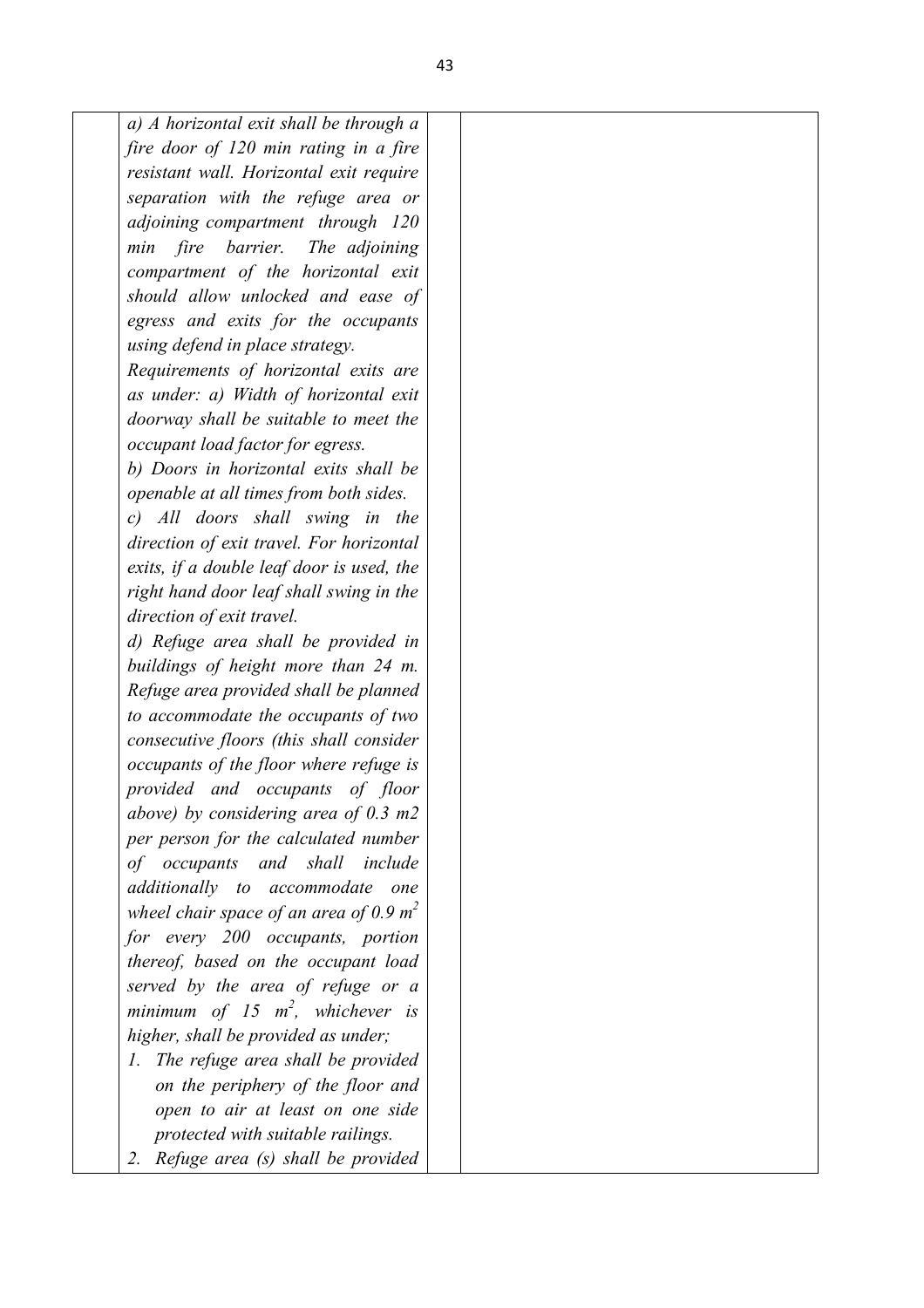| at / or immediately above 24 m                |  |  |  |  |
|-----------------------------------------------|--|--|--|--|
| and thereafter at every 15 m or so.           |  |  |  |  |
| e)A prominent sign bearing the words          |  |  |  |  |
| 'REFUGE AREA' shall be installed at           |  |  |  |  |
| the entry of the refuge area, having          |  |  |  |  |
| height of letters of minimum 75 mm            |  |  |  |  |
| containing information<br>and<br>also         |  |  |  |  |
| about the location of refuge areas on         |  |  |  |  |
| the floors above and below this floor.        |  |  |  |  |
| The same signage shall also<br>be             |  |  |  |  |
| conspicuously located within<br>the           |  |  |  |  |
| refuge area.                                  |  |  |  |  |
| f) Each refuge area shall be ventilated       |  |  |  |  |
| and provided with first aid box, fire         |  |  |  |  |
| extinguishers, public address speaker,        |  |  |  |  |
| fire man talk back, and adequate              |  |  |  |  |
| emergency lighting as well as drinking        |  |  |  |  |
| water facility.                               |  |  |  |  |
| g) Refuge areas shall be approachable         |  |  |  |  |
| from the space they serve by an               |  |  |  |  |
| accessible means of egress.                   |  |  |  |  |
| h) Refuge areas shall connect to fire         |  |  |  |  |
| fighting shaft (comprising fireman's          |  |  |  |  |
| lobby and staircase) without<br>lift,         |  |  |  |  |
| having the occupants requiring to             |  |  |  |  |
| return to the building spaces through         |  |  |  |  |
| which travel to the area of refuge            |  |  |  |  |
| occurred.                                     |  |  |  |  |
| j) The refuge area shall always be kept       |  |  |  |  |
| clear.                                        |  |  |  |  |
| No storage of combustible products            |  |  |  |  |
| electrical<br>and<br><i>materials.</i><br>and |  |  |  |  |
| mechanical equipment, etc shall be            |  |  |  |  |
| allowed in such areas.                        |  |  |  |  |
| k) Refuge area shall be provided with         |  |  |  |  |
| adequate drainage facility to maintain        |  |  |  |  |
| efficient storm water disposal.               |  |  |  |  |
| Entire refuge area shall be<br>m)             |  |  |  |  |
| provided with sprinklers.                     |  |  |  |  |
| n) Where there is a difference in level       |  |  |  |  |
| between<br>connected<br>for<br>areas          |  |  |  |  |
| horizontal exits, ramps of slope not          |  |  |  |  |
| steeper than 1 in 12 shall be provided        |  |  |  |  |
|                                               |  |  |  |  |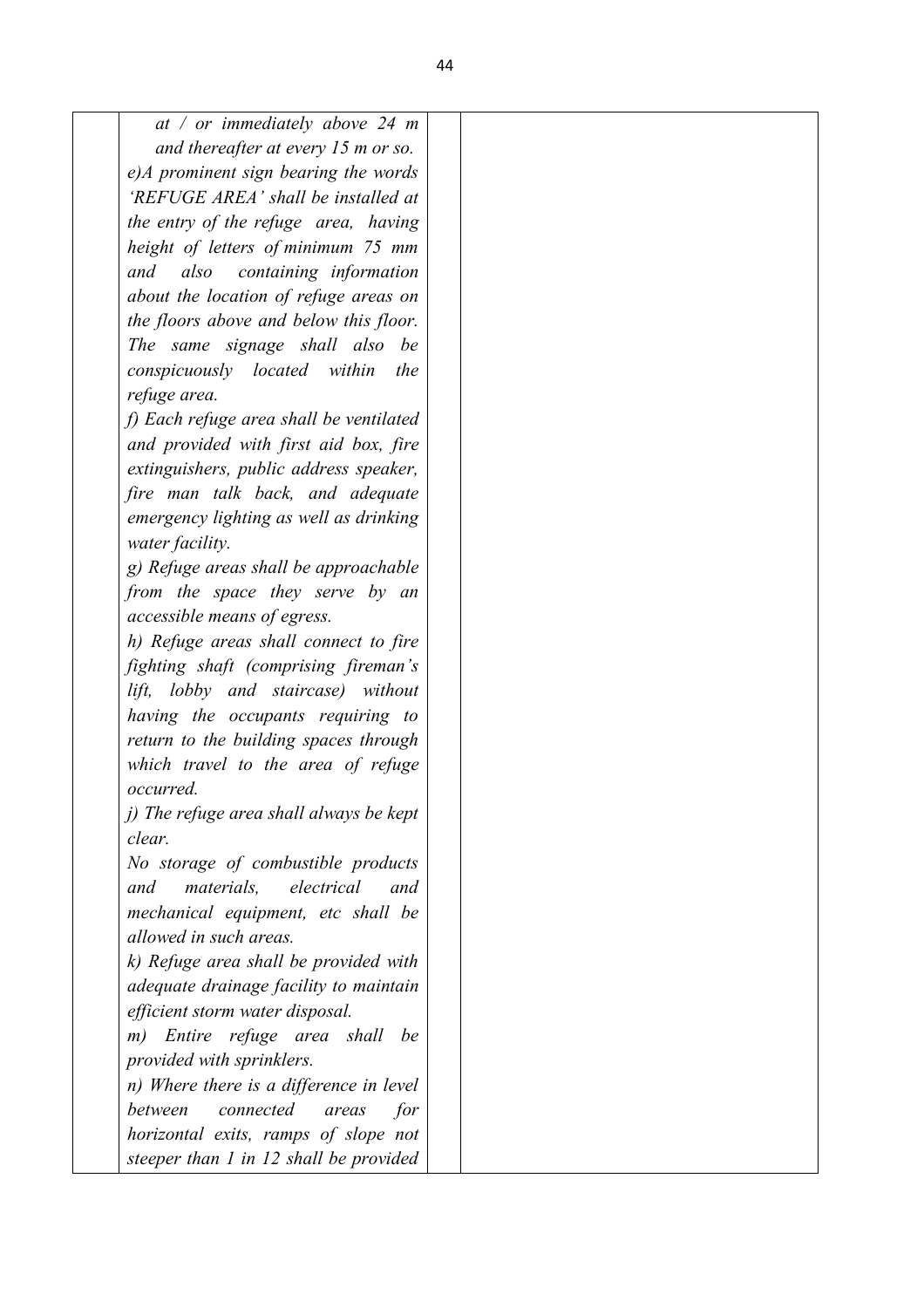| (and steps should be avoided).           |  |
|------------------------------------------|--|
| $NOTE - Replace area provided in$        |  |
| excess of the requirements shall be      |  |
| counted towards FAR.                     |  |
| <b>Fire Command Centre.</b><br>15.       |  |
| NBC-2016, Part-4 Clause 3.4.12 Fire      |  |
| <b>Command Centre (FCC)</b>              |  |
| a) Fire command centre shall be on       |  |
| the entrance floor of the building       |  |
| having direct access. The control        |  |
| room shall have the main fire alarm      |  |
| panel with communication system          |  |
| (suitable public address system) to      |  |
| floors and facilities<br>aid<br>for      |  |
| receiving the message from different     |  |
| floors.                                  |  |
| b) Fire command centre shall be          |  |
| constructed with 120 min rating walls    |  |
| with a fire door and shall be provided   |  |
| with emergency lighting. Interior        |  |
| finishes shall not use any flammable     |  |
| materials. All controls and monitoring   |  |
| of fire alarm systems, pressurization    |  |
| systems, smoke management systems        |  |
| shall<br>happen from<br>this<br>room.    |  |
| Monitoring of integrated building        |  |
| management systems, CCTVs or any         |  |
| other critical parameters in building    |  |
| may also be from the same room.          |  |
| c) Details of all floor plans along with |  |
| the details of fire fighting equipment   |  |
| and installations (2 sets laminated      |  |
| and bound) shall be maintained in        |  |
| fire command centre.                     |  |
| d) The fire staff in charge of the fire  |  |
| command centre shall be responsible      |  |
| for the maintenance of the various       |  |
| services and fire fighting equipment     |  |
| and installations in coordination with   |  |
| security, electrical and civil staff of  |  |
| the building.                            |  |
|                                          |  |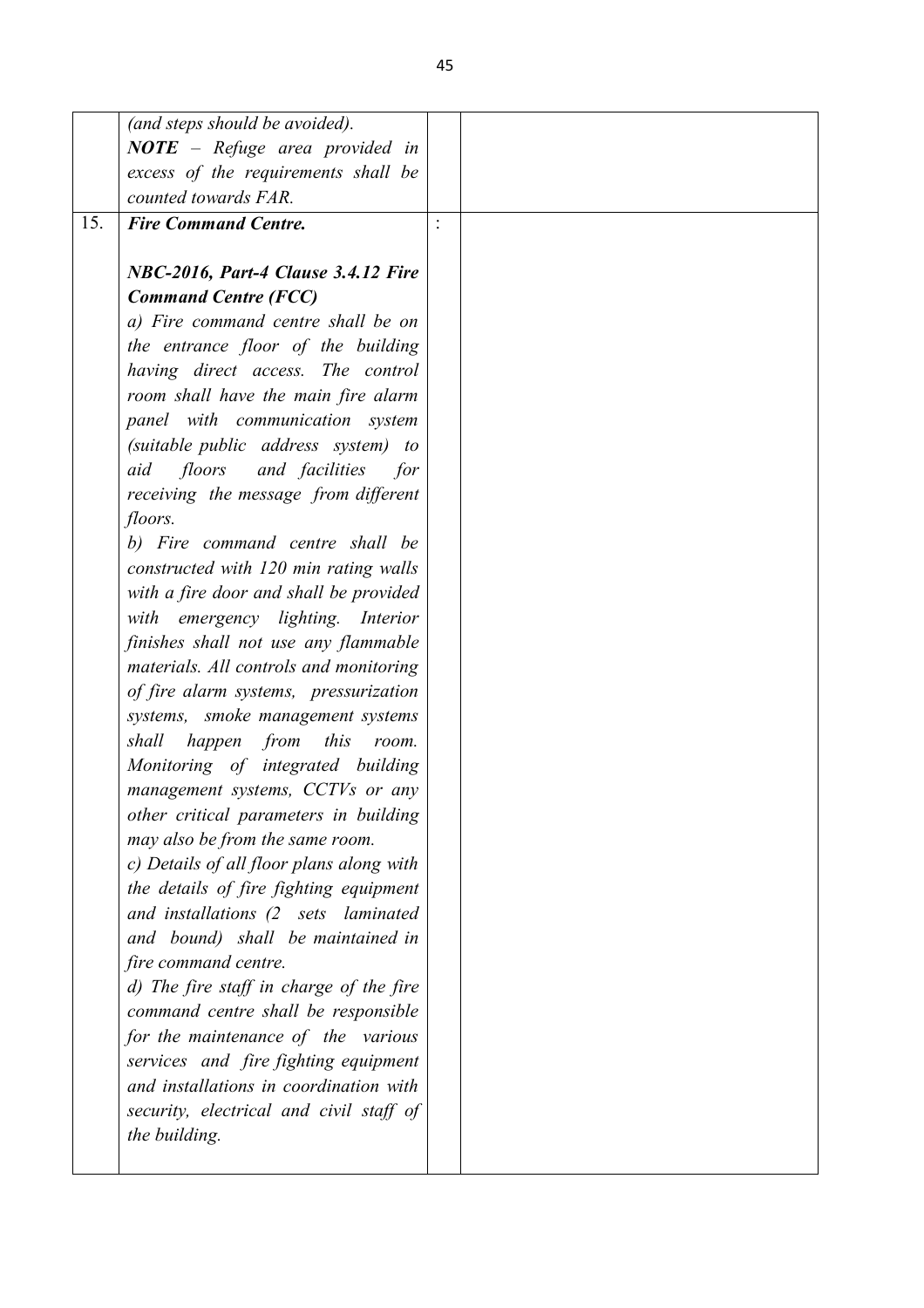| 16. | NBC-2016, Part-4, Annex-D, Clause           |  |
|-----|---------------------------------------------|--|
|     | <b>4.11 D-5 FIRE SAFETY PLAN</b>            |  |
|     |                                             |  |
|     |                                             |  |
|     | <b>D-5.1</b> A format for the Fire Safety   |  |
|     | Plan shall be as given in D-9.10.           |  |
|     |                                             |  |
|     |                                             |  |
|     | <b>D-5.2</b> The applicable parts of the    |  |
|     | approved Fire Safety Plan shall be          |  |
|     | distributed to all tenants of the           |  |
|     |                                             |  |
|     | building by the building management         |  |
|     | when the Fire Safety Plan has been          |  |
|     | approved by the Fire Authority.             |  |
|     |                                             |  |
|     | D-5.3 The applicable parts of the           |  |
|     | approved Fire Safety Plan shall then        |  |
|     | be distributed by the tenants to all        |  |
|     |                                             |  |
|     | their employees and by the building         |  |
|     | management to all their building            |  |
|     | employees.                                  |  |
|     | $D-5.4$ In the event there are changes      |  |
|     |                                             |  |
|     | from conditions existing at the time the    |  |
|     | Fire Safety Plan for the building was       |  |
|     | approved, and the changes are such so       |  |
|     | as to require amending the Fire Safety      |  |
|     |                                             |  |
|     | Plan, within 30 days after such             |  |
|     | changes, an amended Fire Safety Plan        |  |
|     | shall be submitted to the fire brigade      |  |
|     | for approval.                               |  |
|     |                                             |  |
| 17. | As per clause 4.10 of Part 4 Fire and       |  |
|     | Life Safety of NBC 2016:                    |  |
|     |                                             |  |
|     | 4.10 Fire Officer                           |  |
|     | <b>4.10.1</b> A qualified Fire Officer with |  |
|     | experience of not less than 3 years         |  |
|     |                                             |  |
|     | shall be appointed who will be              |  |
|     | available on the premises, for business     |  |
|     | buildings with height 30 m and above.       |  |
|     |                                             |  |
|     | 4.10.2 The Fire Officer shall,              |  |
|     | a) maintain the fire fighting equipment     |  |
|     | in good working condition at all times.     |  |
|     | b) prepare fire orders and<br>fire          |  |
|     | operational plans and get them              |  |
|     |                                             |  |
|     | promulgated.                                |  |
|     | c)impart regular training to<br>the         |  |
|     | occupants of the buildings in the use       |  |
|     | of fire fighting equipment provided on      |  |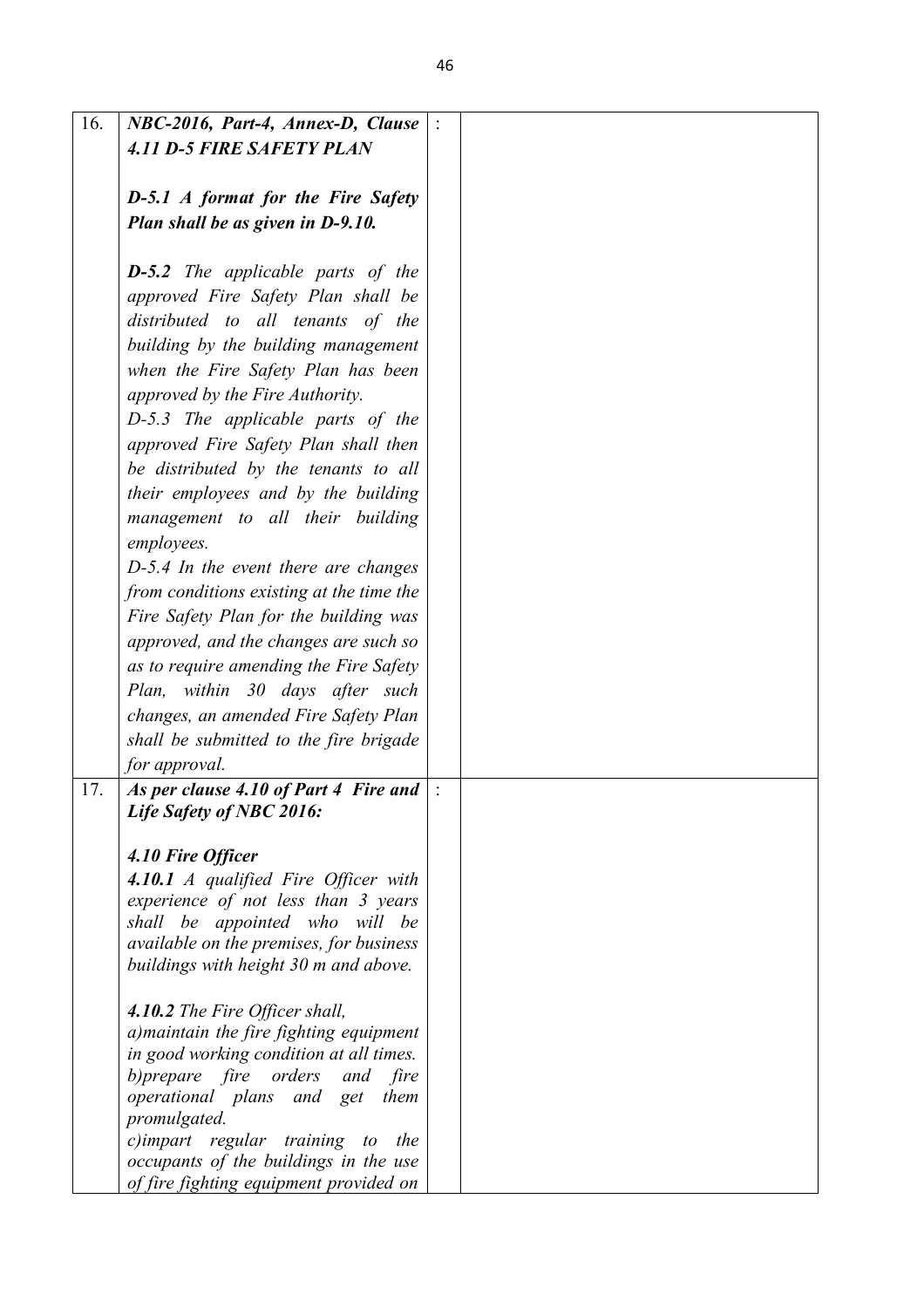|     | the premises and keep them informed                                                                                                                                                                                                                                                                             |                |
|-----|-----------------------------------------------------------------------------------------------------------------------------------------------------------------------------------------------------------------------------------------------------------------------------------------------------------------|----------------|
|     | about the fire emergency evacuation                                                                                                                                                                                                                                                                             |                |
|     | plan.                                                                                                                                                                                                                                                                                                           |                |
|     | d) keep proper liaison with the city fire                                                                                                                                                                                                                                                                       |                |
|     | brigade.                                                                                                                                                                                                                                                                                                        |                |
|     | e)ensure that all fire precautionary                                                                                                                                                                                                                                                                            |                |
|     | measures are observed at the times.                                                                                                                                                                                                                                                                             |                |
|     | <b>NOTE</b><br>Competent<br>authority<br>having                                                                                                                                                                                                                                                                 |                |
|     | jurisdiction may insist on compliance of the                                                                                                                                                                                                                                                                    |                |
|     | above rules in case of buildings having very                                                                                                                                                                                                                                                                    |                |
|     | large areas even if the height is less than 30                                                                                                                                                                                                                                                                  |                |
|     | m.                                                                                                                                                                                                                                                                                                              |                |
| 18. | Fire extinguishers.                                                                                                                                                                                                                                                                                             | $\ddot{\cdot}$ |
|     | NBC-2016, Part-4, Table 7 (3) Fire                                                                                                                                                                                                                                                                              |                |
|     |                                                                                                                                                                                                                                                                                                                 |                |
|     | extinguishers shall be provided for,                                                                                                                                                                                                                                                                            |                |
|     | <b>Business Building (E)</b>                                                                                                                                                                                                                                                                                    |                |
|     | One ABC powder extinguishers of<br>1.                                                                                                                                                                                                                                                                           |                |
|     | 6 kgs. Capacity for every 8 cars at                                                                                                                                                                                                                                                                             |                |
|     | parking areas should be provided.                                                                                                                                                                                                                                                                               |                |
|     | One $CO2$ extinguishers of 4.5 kgs.<br>2.                                                                                                                                                                                                                                                                       |                |
|     | Capacity should be provided near                                                                                                                                                                                                                                                                                |                |
|     | the entrance to the electrical room.                                                                                                                                                                                                                                                                            |                |
|     | Foam                                                                                                                                                                                                                                                                                                            |                |
|     | 3. One<br>Mechanical                                                                                                                                                                                                                                                                                            |                |
|     | extinguishers of 9 litres capacity $\&$                                                                                                                                                                                                                                                                         |                |
|     | one ABC powder extinguishers of                                                                                                                                                                                                                                                                                 |                |
|     | 6 kgs. Capacity should be provided                                                                                                                                                                                                                                                                              |                |
|     | near the transformer.                                                                                                                                                                                                                                                                                           |                |
|     | Mechanical<br><b>One</b><br>4.<br>foam                                                                                                                                                                                                                                                                          |                |
|     |                                                                                                                                                                                                                                                                                                                 |                |
|     |                                                                                                                                                                                                                                                                                                                 |                |
|     |                                                                                                                                                                                                                                                                                                                 |                |
|     |                                                                                                                                                                                                                                                                                                                 |                |
|     |                                                                                                                                                                                                                                                                                                                 |                |
|     |                                                                                                                                                                                                                                                                                                                 |                |
|     |                                                                                                                                                                                                                                                                                                                 |                |
|     |                                                                                                                                                                                                                                                                                                                 |                |
|     | One Water Mist type extinguishers<br>6.                                                                                                                                                                                                                                                                         |                |
|     | of 4 litres $\&$ 9 litres capacity                                                                                                                                                                                                                                                                              |                |
|     | should be kept near each staircase                                                                                                                                                                                                                                                                              |                |
|     | landing at each floor.                                                                                                                                                                                                                                                                                          |                |
|     | All the extinguishers suggested above                                                                                                                                                                                                                                                                           |                |
|     | should be with B.I.S. markings and                                                                                                                                                                                                                                                                              |                |
|     |                                                                                                                                                                                                                                                                                                                 |                |
|     | accessible                                                                                                                                                                                                                                                                                                      |                |
|     | extinguishers of 9 litres capacity<br>and one ABC powder extinguishers<br>of 6 kgs. Capacity should be<br>provided near the diesel generator.<br>5. One $CO2$ extinguishers of 2 kgs.<br>Capacity should be provided inside<br>each lift machine room.<br>should be located at an easily<br>without<br>position |                |